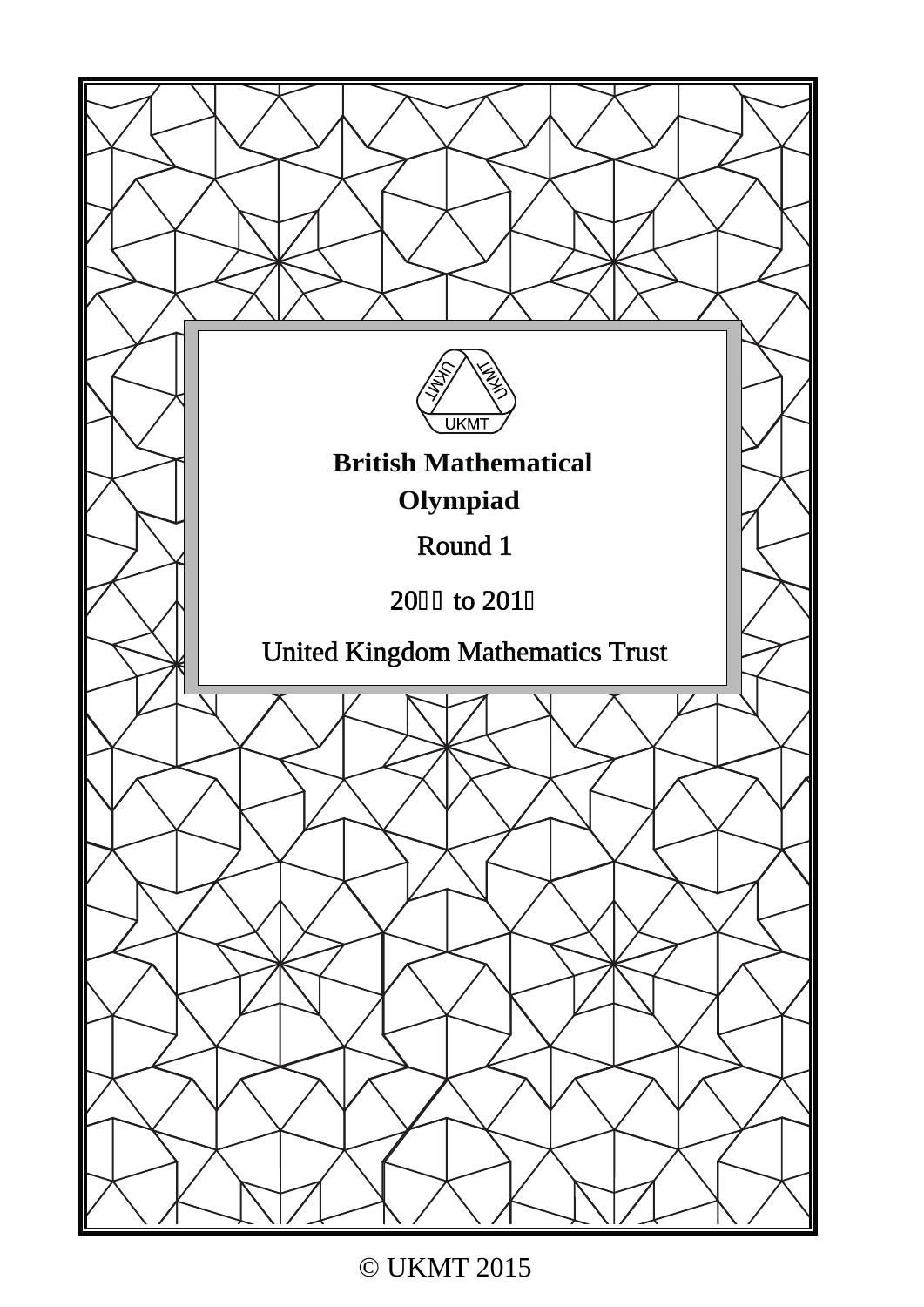

## **British Mathematical Olympiad**

**Round 1 : Friday, 2 December 2011**

# **Time allowed**  $3\frac{1}{2}$  hours.

- **Instructions** Full written solutions not just answers are required, with complete proofs of any assertions you may make. Marks awarded will depend on the clarity of your mathematical presentation. Work in rough first, and then write up your best attempt. Do not hand in rough work.
	- One complete *solution will gain more credit than* several unfinished attempts. It is more important to complete a small number of questions than to try all the problems.
	- Each question carries 10 marks. However, earlier questions tend to be easier. In general you are advised to concentrate on these problems first.
	- The use of rulers and compasses is allowed, but calculators and protractors are forbidden.
	- Start each question on a fresh sheet of paper. Write on one side of the paper only. On each sheet of working write the number of the question in the top left hand corner and your name, initials and school in the top right hand corner.
	- Complete the cover sheet provided and attach it to the front of your script, followed by your solutions in question number order.
	- Staple all the pages neatly together in the top left hand corner.
	- To accommodate candidates sitting in other timezones, please do not discuss the paper on the internet until 8am GMT on Saturday 3 December. Do not turn over until **told to do so.**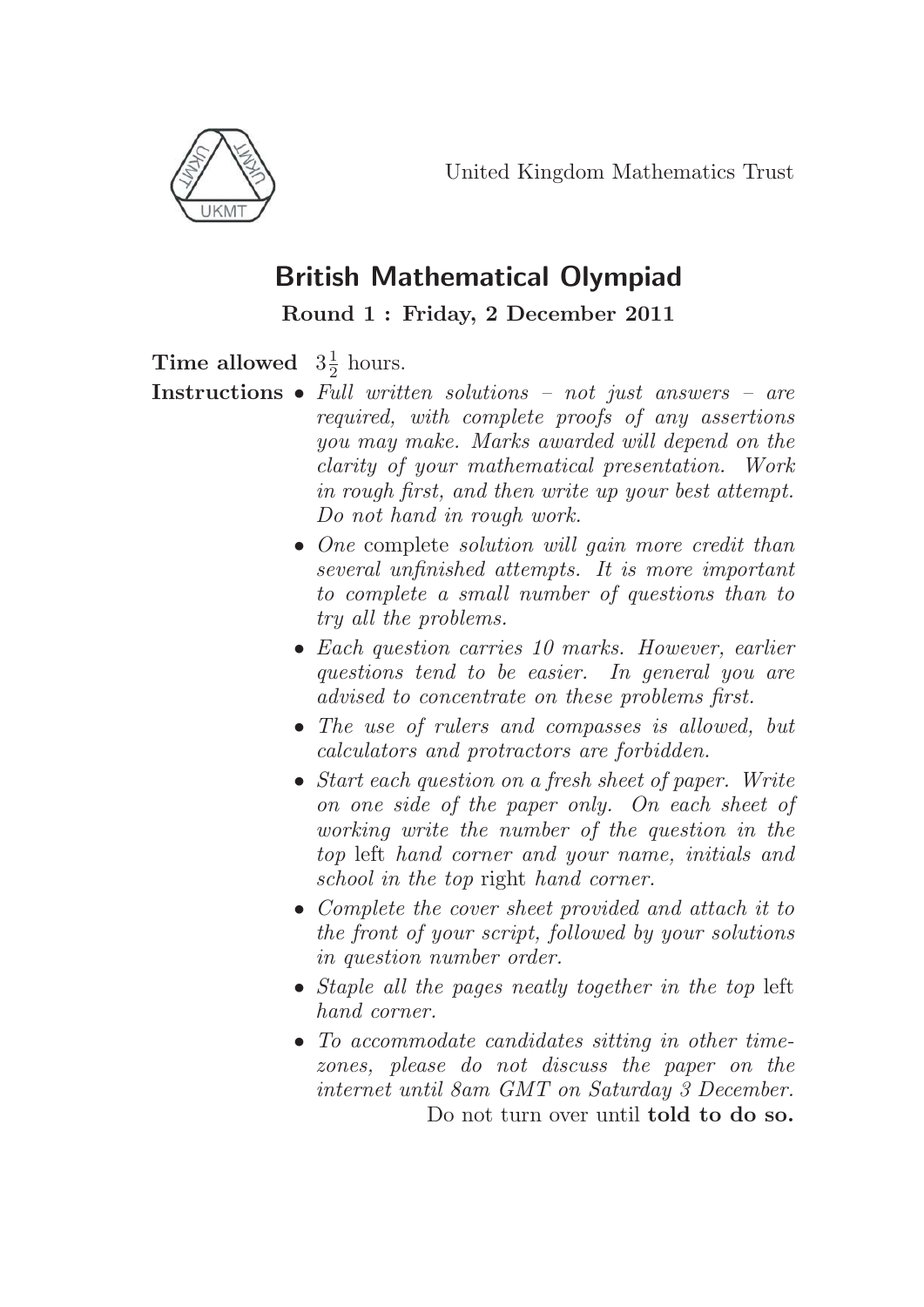

# **2011/12 British Mathematical Olympiad Round 1: Friday, 2 December 2011**

- 1. Find all (positive or negative) integers n for which  $n^2 + 20n + 11$  is a perfect square. Remember that you must justify that you have found them all.
- 2. Consider the numbers  $1, 2, \ldots, n$ . Find, in terms of n, the largest integer t such that these numbers can be arranged in a row so that all consecutive terms differ by at least t.
- 3. Consider a circle S. The point P lies outside S and a line is drawn through P, cutting S at distinct points X and Y. Circles  $S_1$  and  $S_2$ are drawn through P which are tangent to S at X and Y respectively. Prove that the difference of the radii of  $S_1$  and  $S_2$  is independent of the positions of  $P$ ,  $X$  and  $Y$ .
- 4. Initially there are m balls in one bag, and n in the other, where  $m, n >$ 0. Two different operations are allowed:
	- a) Remove an equal number of balls from each bag;
	- b) Double the number of balls in one bag.

Is it always possible to empty both bags after a finite sequence of operations?

Operation b) is now replaced with

b ) Triple the number of balls in one bag.

Is it now always possible to empty both bags after a finite sequence of operations?

- 5. Prove that the product of four consecutive positive integers cannot be equal to the product of two consecutive positive integers.
- 6. Let ABC be an acute-angled triangle. The feet of the altitudes from A, B and C are D, E and F respectively. Prove that  $DE + DF \le BC$ and determine the triangles for which equality holds.

The altitude from A is the line through A which is perpendicular to BC. The foot of this altitude is the point D where it meets BC. The other altitudes are similarly defined.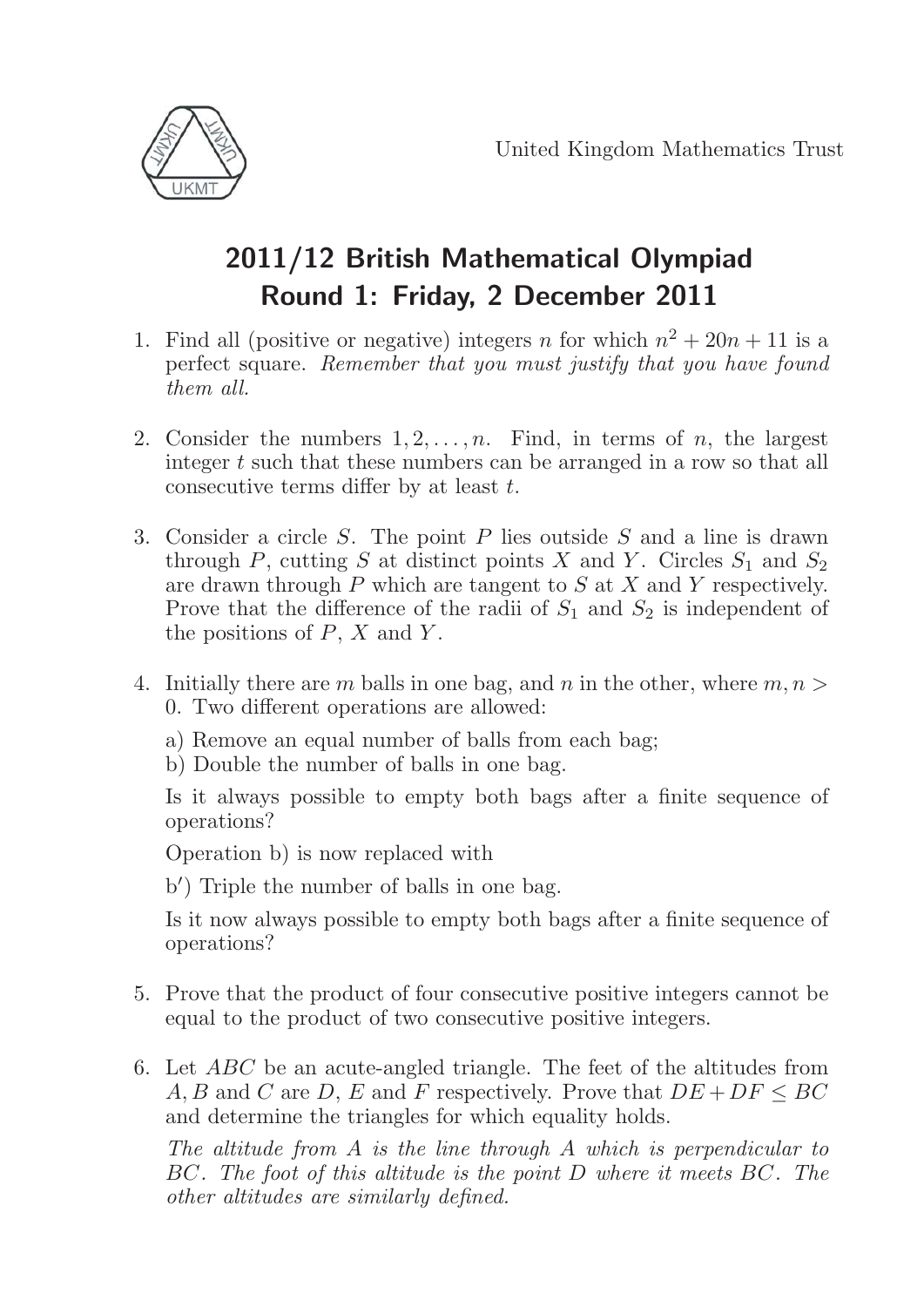

## **British Mathematical Olympiad**

**Round 1 : Friday, 30 November 2012**

**Time allowed**  $3\frac{1}{2}$  hours.

- **Instructions** Full written solutions not just answers are required, with complete proofs of any assertions you may make. Marks awarded will depend on the clarity of your mathematical presentation. Work in rough first, and then write up your best attempt. Do not hand in rough work.
	- One complete *solution will gain more credit than* several unfinished attempts. It is more important to complete a small number of questions than to try all the problems.
	- Each question carries 10 marks. However, earlier questions tend to be easier. In general you are advised to concentrate on these problems first.
	- The use of rulers, set squares and compasses is allowed, but calculators and protractors are forbidden.
	- Start each question on a fresh sheet of paper. Write on one side of the paper only. On each sheet of working write the number of the question in the top left hand corner and your name, initials and school in the top right hand corner.
	- Complete the cover sheet provided and attach it to the front of your script, followed by your solutions in question number order.
	- Staple all the pages neatly together in the top left hand corner.
	- To accommodate candidates sitting in other timezones, please do not discuss the paper on the internet until 8am GMT on Saturday 1 December. Do not turn over until **told to do so.**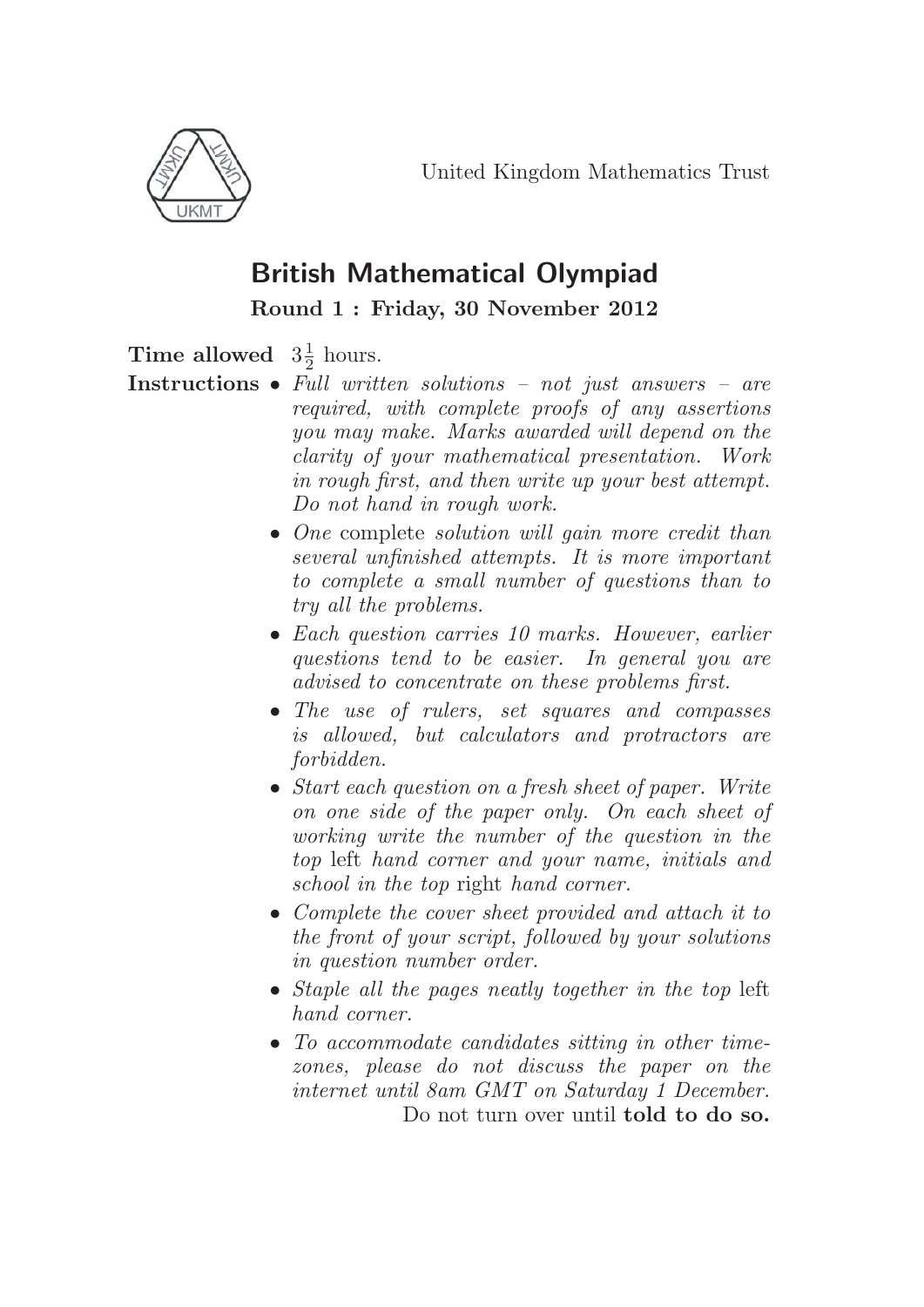

# **2012/13 British Mathematical Olympiad Round 1: Friday, 30 November 2012**

- 1. Isaac places some counters onto the squares of an 8 by 8 chessboard so that there is at most one counter in each of the 64 squares. Determine, with justification, the maximum number that he can place without having five or more counters in the same row, or in the same column, or on either of the two long diagonals.
- 2. Two circles  $S$  and  $T$  touch at  $X$ . They have a common tangent which meets  $S$  at  $A$  and  $T$  at  $B$ . The points  $A$  and  $B$  are different. Let  $AP$ be a diameter of  $S$ . Prove that  $B$ ,  $X$  and  $P$  lie on a straight line.
- 3. Find all real numbers  $x, y$  and  $z$  which satisfy the simultaneous equations  $x^2 - 4y + 7 = 0$ ,  $y^2 - 6z + 14 = 0$  and  $z^2 - 2x - 7 = 0$ .
- 4. Find all positive integers n such that  $12n-119$  and  $75n-539$  are both perfect squares.
- 5. A triangle has sides of length at most 2, 3 and 4 respectively. Determine, with proof, the maximum possible area of the triangle.
- 6. Let ABC be a triangle. Let S be the circle through B tangent to  $CA$ at A and let T be the circle through C tangent to  $AB$  at A. The circles  $S$  and  $T$  intersect at  $A$  and  $D$ . Let  $E$  be the point where the line AD meets the circle ABC. Prove that D is the midpoint of AE.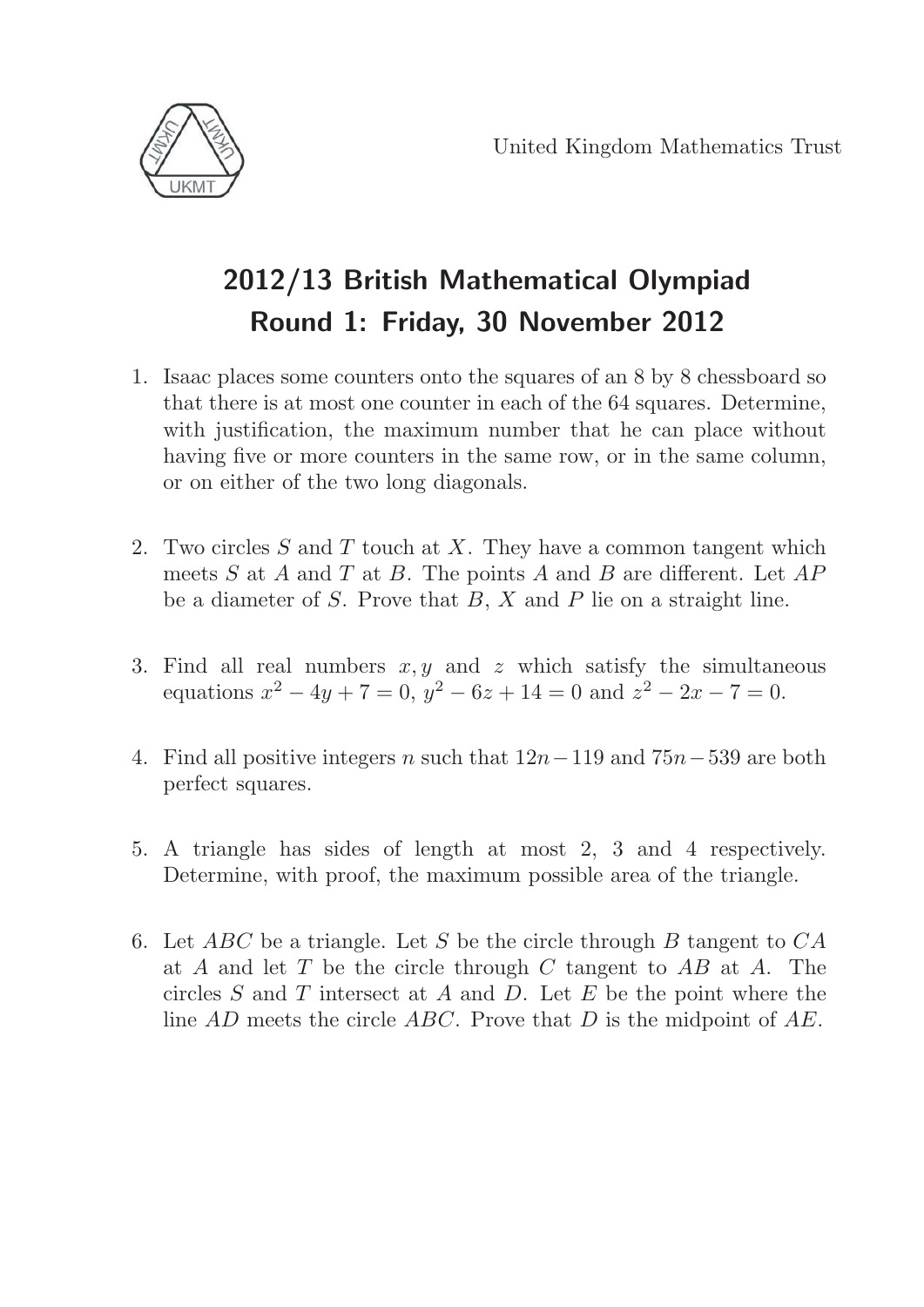

### **British Mathematical Olympiad**

**Round 1 : Friday, 29 November 2013**

#### **Time allowed**  $3\frac{1}{2}$  hours.

- **Instructions** Full written solutions not just answers are required, with complete proofs of any assertions you may make. Marks awarded will depend on the clarity of your mathematical presentation. Work in rough first, and then write up your best attempt. Do not hand in rough work.
	- One complete *solution will gain more credit than* several unfinished attempts. It is more important to complete a small number of questions than to try all the problems.
	- Each question carries 10 marks. However, earlier questions tend to be easier. In general you are advised to concentrate on these problems first.
	- The use of rulers, set squares and compasses is allowed, but calculators and protractors are forbidden.
	- Start each question on a fresh sheet of paper. Write on one side of the paper only. On each sheet of working write the number of the question in the top left hand corner and your name, initials and school in the top right hand corner.
	- Complete the cover sheet provided and attach it to the front of your script, followed by your solutions in question number order.
	- Staple all the pages neatly together in the top left hand corner.
	- To accommodate candidates sitting in other time zones, please do not discuss the paper on the internet until 8am GMT on Saturday 30 November.

Do not turn over until **told to do so.**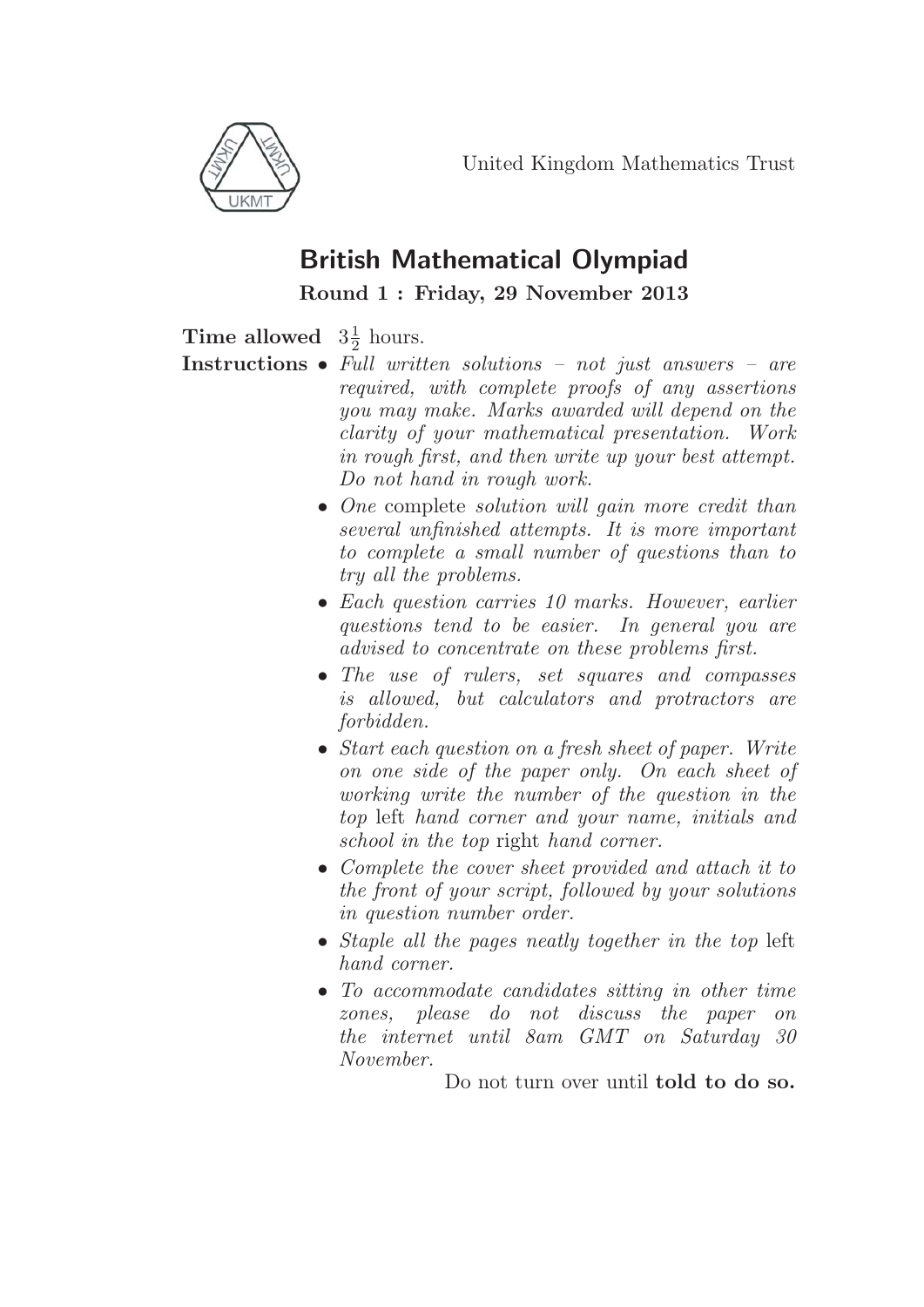

# **2013/14 British Mathematical Olympiad Round 1: Friday, 29 November 2013**

1. Calculate the value of

 $\frac{2014^4 + 4 \times 2013^4}{2013^2 + 4027^2} - \frac{2012^4 + 4 \times 2013^4}{2013^2 + 4025^2}$ 

- 2. In the acute-angled triangle ABC, the foot of the perpendicular from B to CA is E. Let l be the tangent to the circle ABC at B. The foot of the perpendicular from  $C$  to l is  $F$ . Prove that  $EF$  is parallel to AB.
- 3. A number written in base 10 is a string of  $3^{2013}$  digit 3s. No other digit appears. Find the highest power of 3 which divides this number.
- 4. Isaac is planning a nine-day holiday. Every day he will go surfing, or water skiing, or he will rest. On any given day he does just one of these three things. He never does different water-sports on consecutive days. How many schedules are possible for the holiday?
- 5. Let ABC be an equilateral triangle, and P be a point inside this triangle. Let  $D, E$  and F be the feet of the perpendiculars from P to the sides BC, CA and AB respectively. Prove that
	- a)  $AF + BD + CE = AE + BF + CD$  and b)  $[APF] + [BPD] + [CPE] = [APE] + [BPF] + [CPD].$ The area of triangle  $XYZ$  is denoted  $[XYZ]$ .
- 6. The angles A, B and C of a triangle are measured in degrees, and the lengths of the opposite sides are  $a, b$  and c respectively. Prove that

$$
60 \le \frac{aA + bB + cC}{a + b + c} < 90.
$$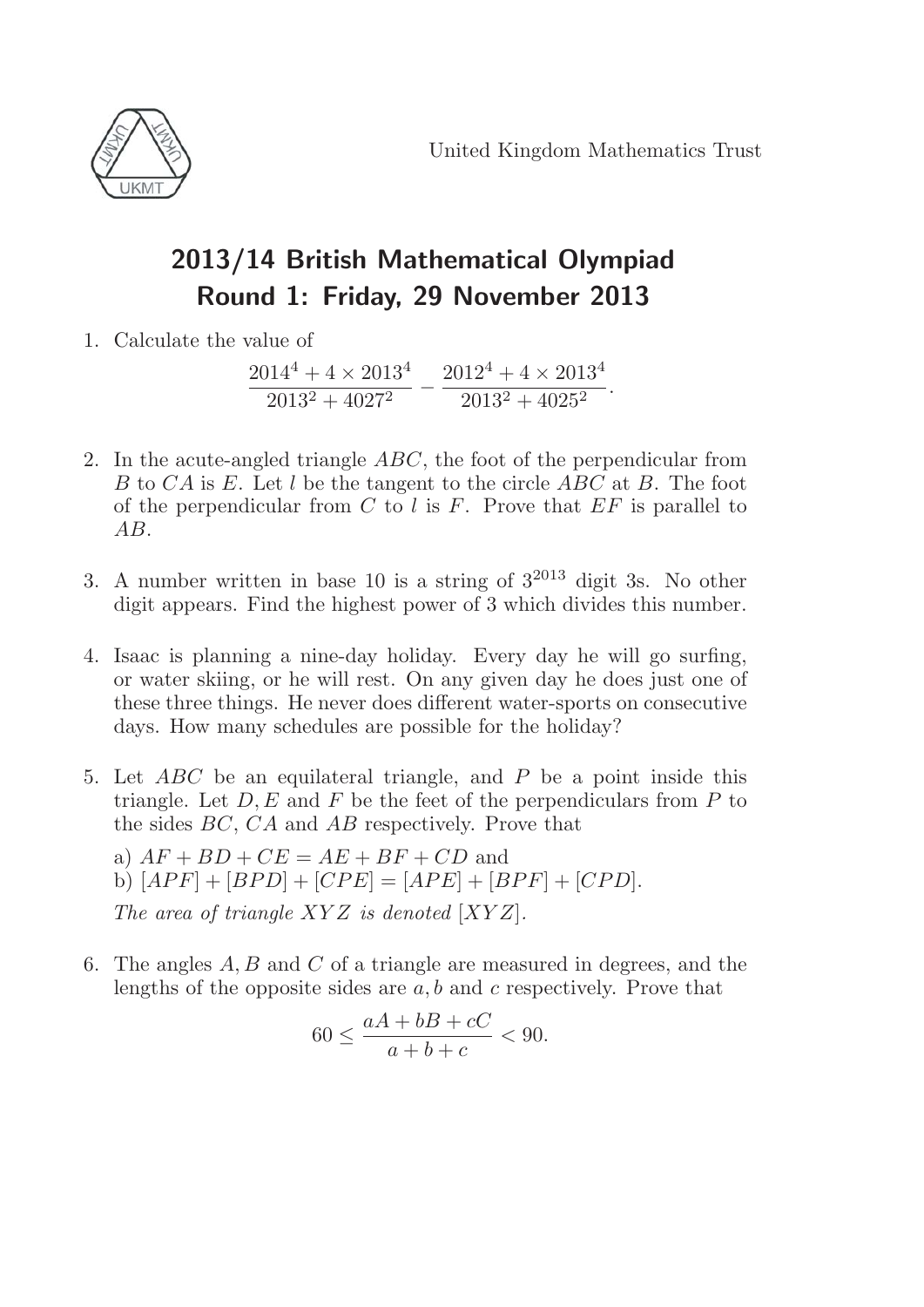

## **British Mathematical Olympiad**

**Round 1 : Friday, 28 November 2014**

#### **Time allowed**  $3\frac{1}{2}$  hours.

- **Instructions** Full written solutions not just answers are required, with complete proofs of any assertions you may make. Marks awarded will depend on the clarity of your mathematical presentation. Work in rough first, and then write up your best attempt. Do not hand in rough work.
	- One complete *solution will gain more credit than* several unfinished attempts. It is more important to complete a small number of questions than to try all the problems.
	- Each question carries 10 marks. However, earlier questions tend to be easier. In general you are advised to concentrate on these problems first.
	- The use of rulers, set squares and compasses is allowed, but calculators and protractors are forbidden.
	- Start each question on a fresh sheet of paper. Write on one side of the paper only. On each sheet of working write the number of the question in the top left hand corner and your name, initials and school in the top right hand corner.
	- Complete the cover sheet provided and attach it to the front of your script, followed by your solutions in question number order.
	- Staple all the pages neatly together in the top left hand corner.
	- To accommodate candidates sitting in other time zones, please do not discuss the paper on the internet until 8am GMT on Saturday 29 November.

Do not turn over until **told to do so.**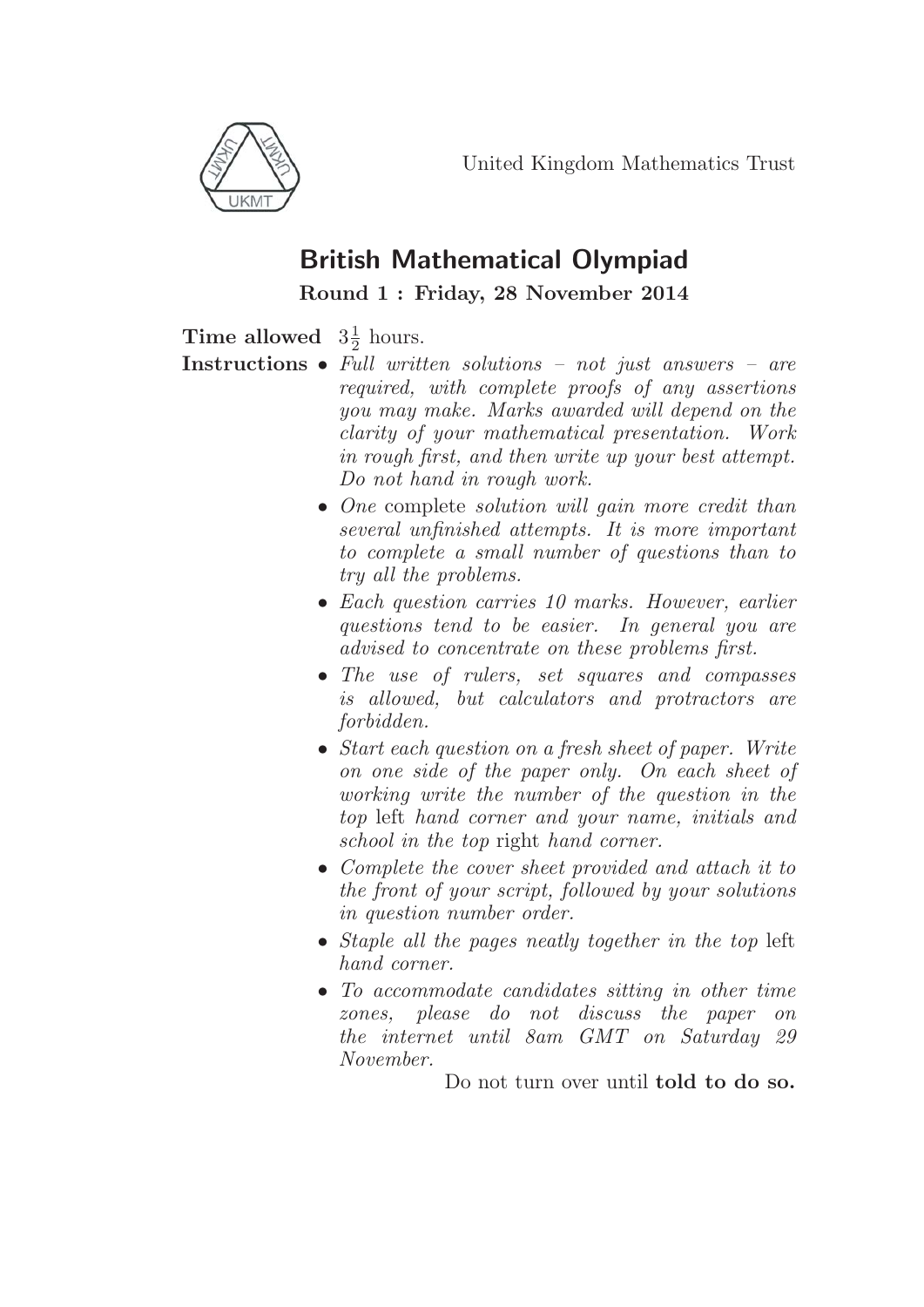

# **2014/15 British Mathematical Olympiad Round 1: Friday, 28 November 2014**

1. Place the following numbers in increasing order of size, and justify your reasoning:

$$
3^{3^4}, 3^{4^3}, 3^{4^4}, 4^{3^3}
$$
 and  $4^{3^4}$ .

Note that  $a^{b^c}$  means  $a^{(b^c)}$ .

- 2. Positive integers p, a and b satisfy the equation  $p^2 + a^2 = b^2$ . Prove that if p is a prime greater than 3, then  $a$  is a multiple of 12 and  $2(p + a + 1)$  is a perfect square.
- 3. A hotel has ten rooms along each side of a corridor. An olympiad team leader wishes to book seven rooms on the corridor so that no two reserved rooms on the same side of the corridor are adjacent. In how many ways can this be done?
- 4. Let x be a real number such that  $t = x + x^{-1}$  is an integer greater than 2. Prove that  $t_n = x^n + x^{-n}$  is an integer for all positive integers n. Determine the values of n for which t divides  $t_n$ .
- 5. Let  $ABCD$  be a cyclic quadrilateral. Let F be the midpoint of the arc AB of its circumcircle which does not contain C or D. Let the lines DF and AC meet at P and the lines CF and BD meet at Q. Prove that the lines  $PQ$  and  $AB$  are parallel.
- 6. Determine all functions  $f(n)$  from the positive integers to the positive integers which satisfy the following condition: whenever  $a, b$  and  $c$  are positive integers such that  $1/a + 1/b = 1/c$ , then

$$
1/f(a) + 1/f(b) = 1/f(c).
$$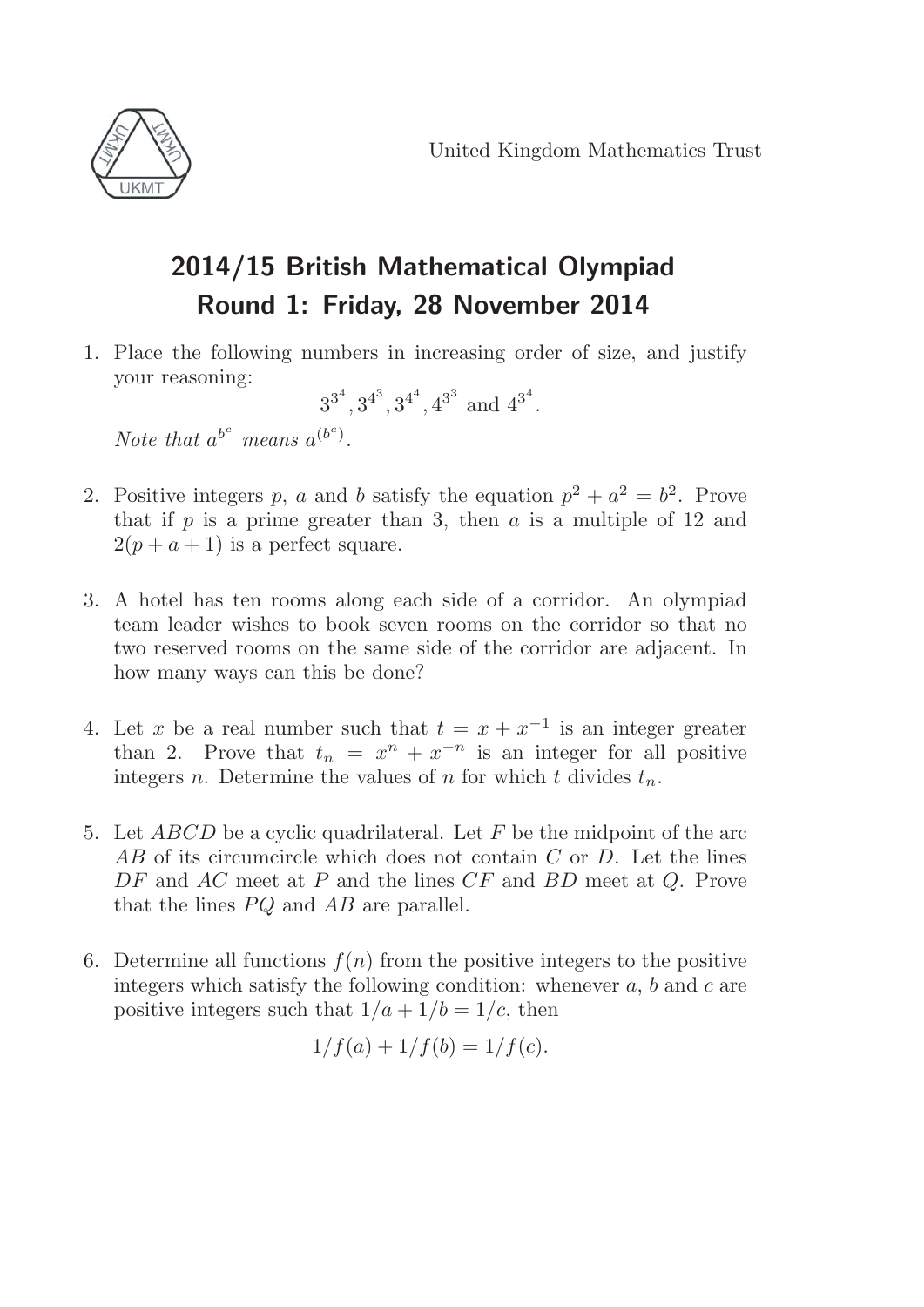# **Introduction to the problems and full solutions**

The 'official' solutions are the result of many hours' work by a large number of people, and have been subjected to many drafts and revisions. The contestants' solutions included here will also have been redrafted several times by the contestants themselves, and also shortened and cleaned up somewhat by the editors. As such, they do not resemble the first jottings, failed ideas and discarded pages of rough work with which any solution is started.

Before looking at the solutions, pupils (and teachers) are encouraged to make a concerted effort to attack the problems themselves. Only by doing so is it possible to develop a feel for the question, to understand where the difficulties lie and why one method of attack is successful while others may fail. Problem solving is a skill that can only be learnt by practice; going straight to the solutions is unlikely to be of any benefit.

It is also important to bear in mind that solutions to Olympiad problems are not marked for elegance. A solution that is completely valid will receive a full score, no matter how long and tortuous it may be. However, elegance has been an important factor influencing our selection of contestants' answers.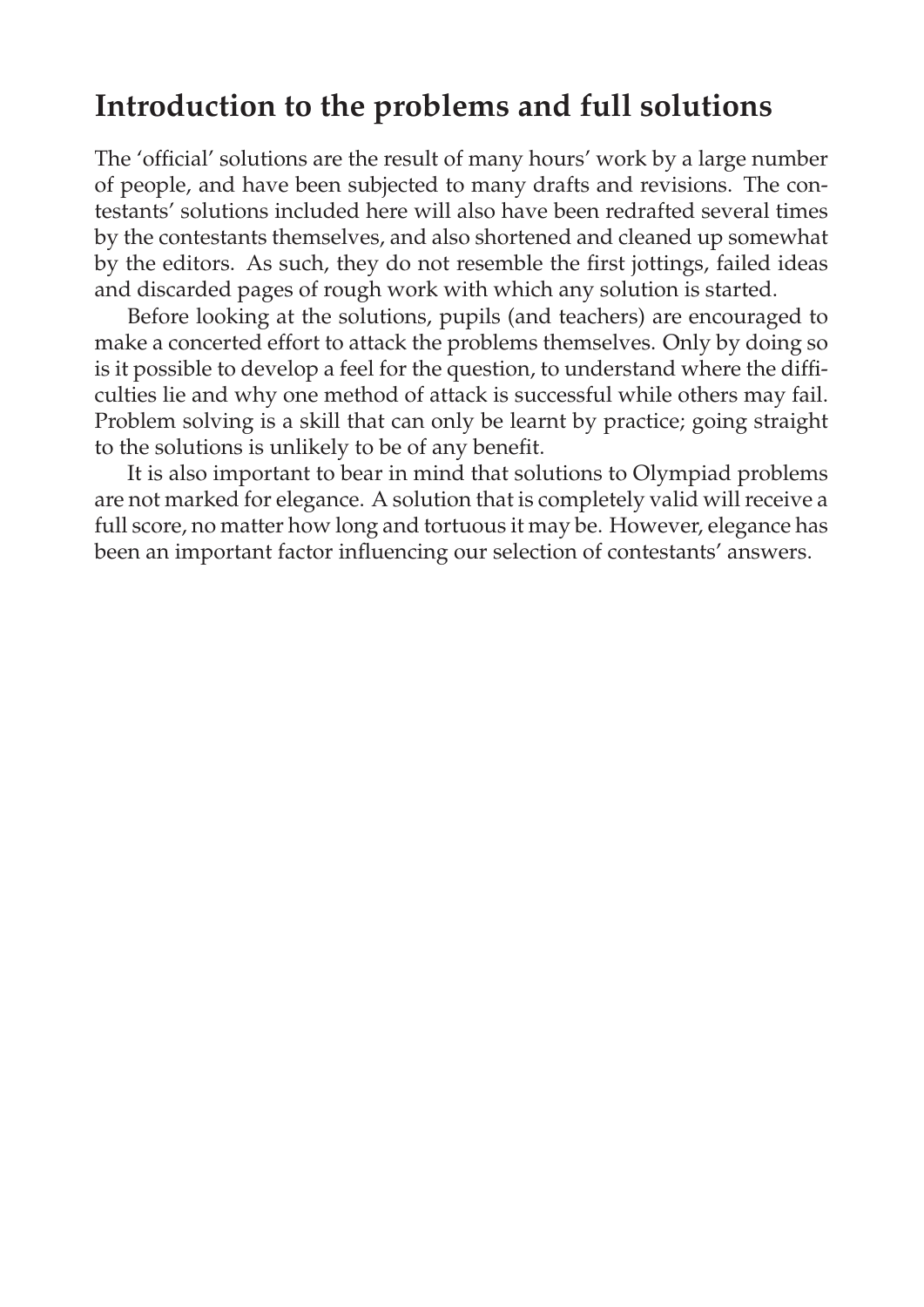# Solutions 2011

# **BMO Round 1**

**Problem 1** (Proposed by Dr Gerry Leversha.) *Find all (positive or negative) integers n* for which  $n^2 + 20n + 11$  *is a perfect square.* Remember that you must justify that you have found them all.

**Solution (Rafi Dover, King David High School):** Let  $n^2 + 20n + 11 = a^2$ where  $a$  is a positive integer. Then

$$
n^{2} + 20n + 11 = a^{2}
$$

$$
(n + 10)^{2} - 100 + 11 = a^{2}
$$

$$
(n + 10)^{2} = a^{2} + 89
$$

$$
(n + 10)^{2} - a^{2} = 89
$$

So solutions correspond to pairs of squares that differ by 89.

We claim that  $\sum_{r=1}^{n} (2r-1) = n^2$  – the proof is by induction. When  $n = 1$ , this is clearly true, and if we suppose that  $\sum_{r=1}^k = k^2$  then

$$
\sum_{r=1}^{k+1} (2r - 1) = \sum_{r=1}^{k} (2r - 1) + 2k + 1 = (k+1)^2
$$

and so our claim is true for all  $n$ .

So for positive integers  $x$  and  $y$ ,

$$
x^{2} - y^{2} = \sum_{r=y+1}^{x} (2r - 1)
$$

So whenever we have a solution to the original equation, we have a set of consecutive positive odd integers that sum to 89. The sum of an even number of odd integers is even, and as 89 is odd this means that there must be an odd number of integers in the sum. But then there is a 'middle' integer in the list, which divides the sum. But as 89 is prime, the only way we can make 89 as a sum of consecutive odd integers is 89 itself.

So we must have  $a = 44$  and hence  $(n + 10)^2 = 45^2$ . This gives us two possibilities (corresponding to positive and negative square roots) for n: 35 and  $-55$ . We can check that these do both give us  $n^2 + 20n + 11 = 44^2$ .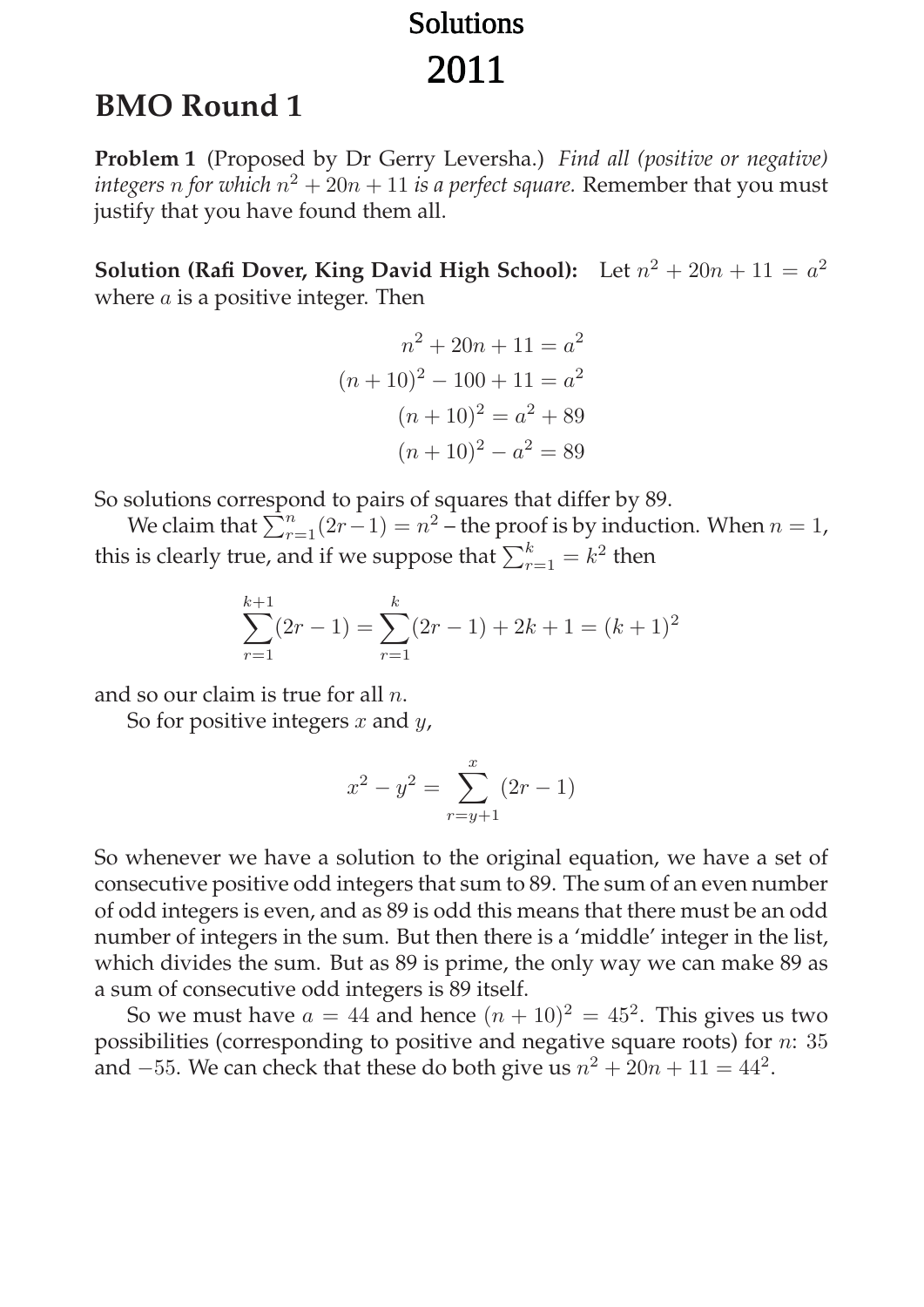**Problem 2** (Proposed by Dr Geoff Smith.) *Consider the numbers*  $1, 2, \ldots, n$ *. Find, in terms of* n*, the largest* t *such that these numbers can be arranged in a row so that all consecutive terms differ by at least* t*.*

**Solution (Natalie Behague, Dartford Grammar School for Girls):** First consider the case when  $n$  is even,  $n = 2m$ . Then the sequence

$$
m, 2m, m-1, 2m-1, \ldots, 1, m+1
$$

has every consecutive term differing by  $m$  or  $m + 1$ . So we can take  $t = m =$  $\frac{n}{2}$ . We can't have  $t>m$  because the sequence would have to contain m, which is distance at most  $m$  from all the other terms.

Now consider the case where *n* is odd;  $n = 2m + 1$ . We can take the sequence

$$
2m+1, m+1, 1, m+2, 2, m+3, \ldots, 2m, m
$$

which has every term differeing by  $m$  or  $m + 1$ . So we can take  $t = m = \frac{n-1}{2}$ . We can't have  $t>m$  because  $m+1$  differs by at most m from each other term in the sequence.

The best value of  $t$  is therefore

$$
t = \begin{cases} \frac{n}{2} & \text{if } n \text{ is even} \\ \frac{n-1}{2} & \text{if } n \text{ is odd.} \end{cases}
$$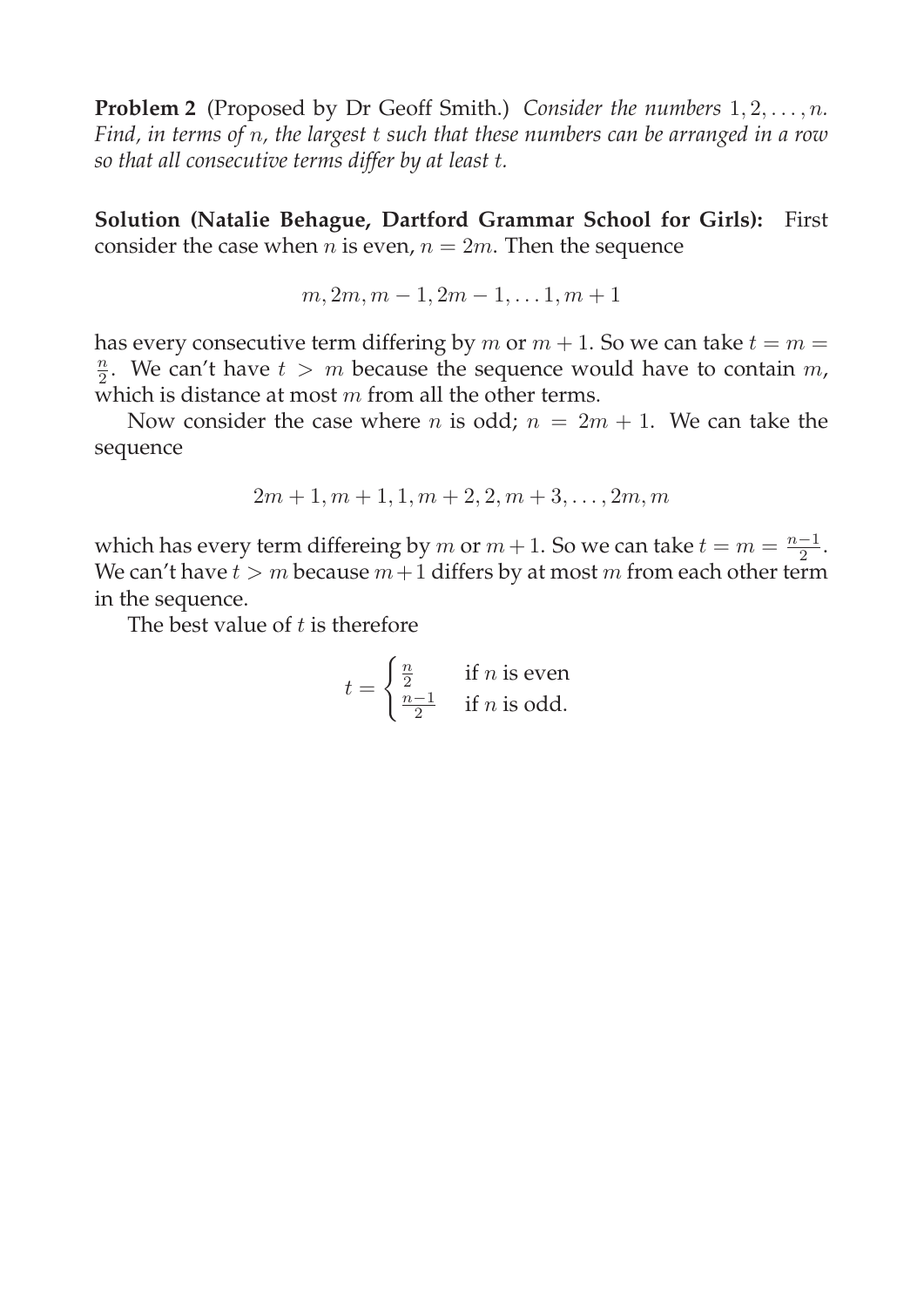**Problem 3** (Proposed by Dr Gerry Leversha.) *Consider a circle* S*. The point* P *lies outside of* S *and a line is drawn through* P*, cutting* S *at distinct points* X and Y. Circles  $S_1$  and  $S_2$  are drawn through P which are tangent to S at X and Y *respectively. Prove that the difference of the radii of*  $S_1$  *and*  $S_2$  *is independent of the positions of* P*,* X *and* Y *.*

The first solution given below makes elegant use of the fact that if two circles are tangent then there is an enlargement centered on the point of tangency taking one to the other. The second solution is similar at heart but instead uses several similar right-angled triangles.

**Solution 1 (Adam Goucher, Netherthorpe School):** Assume, without loss of generality, that  $PX < PY$ . Denote by  $R$ ,  $R_1$  and  $R_2$  the radii of  $S$ ,  $S_1$  and  $S_2$  respectively.  $S_2$  and  $S$  are then internally tangent at  $Y$ , so that there is an enlargement about Y with positive scale factor  $\frac{R_2}{R}$  sending S to  $S_2$ . Similarly, there is an enlargement about X with negative scale factor  $-\frac{R_1}{R}$  sending S to  $S_1$ . The first enlargement maps XY to PY, so that  $\frac{PY}{XY} = \frac{R_2}{R}$ . The second enlargement maps XY to XP, so that  $\frac{PX}{XY} = \frac{R_1}{R}$ . Subtracting these two equations gives

$$
\frac{R_2 - R_1}{R} = \frac{PY - PX}{XY} = 1.
$$

Therefore  $|R_2 - R_1| = R$  is independent of the positions of P, X and Y.



**Solution 2 (B.T.G. de Jager, Eton College):** Without loss of generality, assume that  $PX < PY$ . Let O be the center of S, and let R,  $R_1$  and  $R_2$  be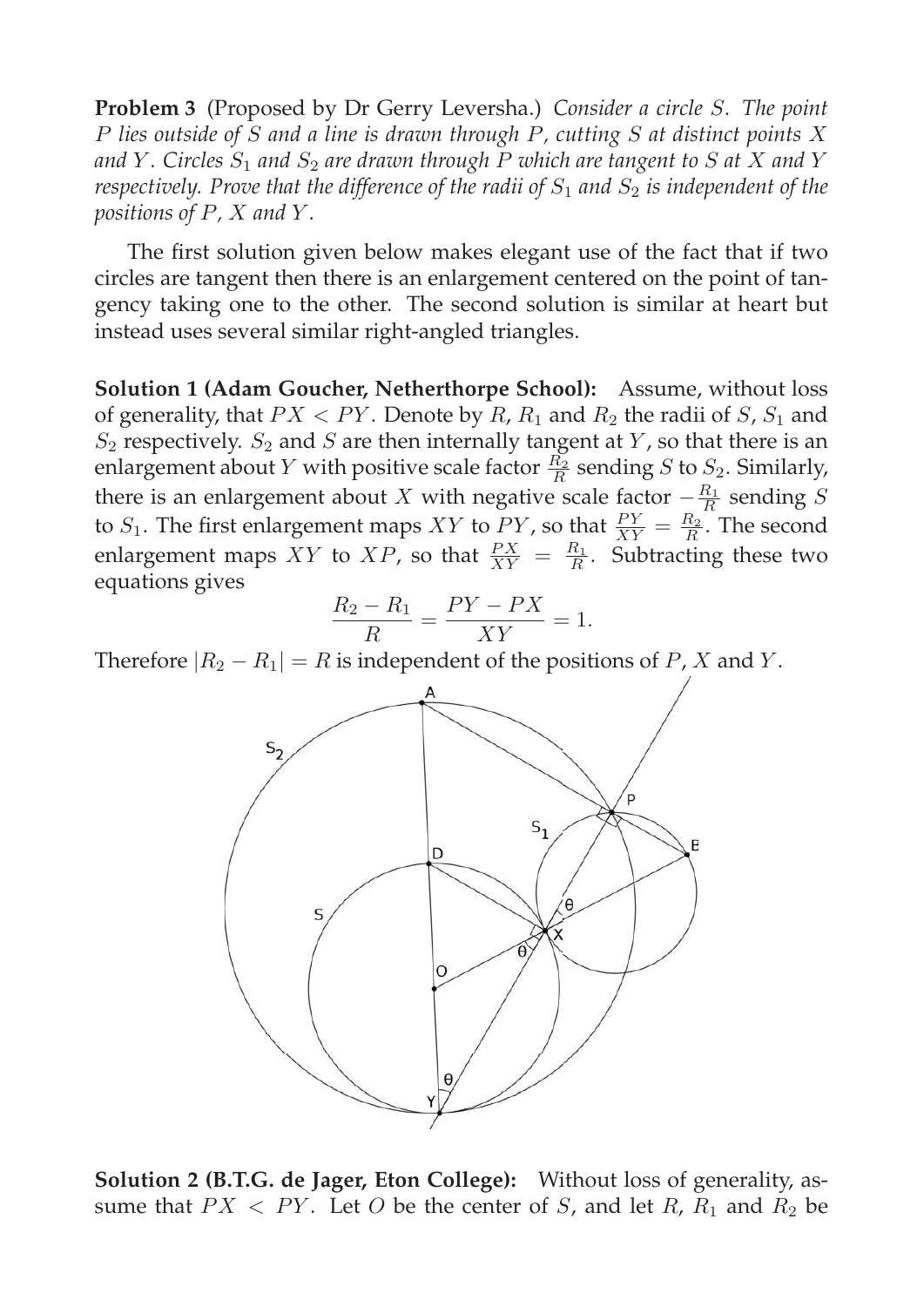as in the previous solution. Let YO meet S again at D and  $S_2$  again at A, and let B be diametrically opposite X on  $S_1$ . Then B, X and O are collinear because  $S_1$  and S are tangent, and AY is a diameter of  $S_2$  because  $S_2$  and S are tangent. Therefore, because the angle in a semicircle is 90◦, we have that  $\angle DXY$ ,  $\angle APY$ , and  $\angle XPB$  are all 90°.

Let  $\angle AYP = \theta$ . Then, because  $OX = OY$ , triangle  $OXY$  is isosceles and so ∠ $PXB = \angle YXO = \angle OYX$ . From right-angled triangle APY, we find that  $2R_2 = \frac{PY}{\cos \theta}$ . Similarly, from right-angled triangle  $BPX$ , we find that  $2R_1 = \frac{PX}{\cos\theta}$ . Subtracting these we get

$$
2(R_2 - R_1) = \frac{PY - PX}{\cos \theta} = \frac{XY}{\cos \theta}.
$$

But from right-angled triangle DXY this is equal to  $DY = 2R$ . So  $|R_2-R_1|$  =  $R$ , which is independent of the positions of  $P$ ,  $X$  and  $Y$ .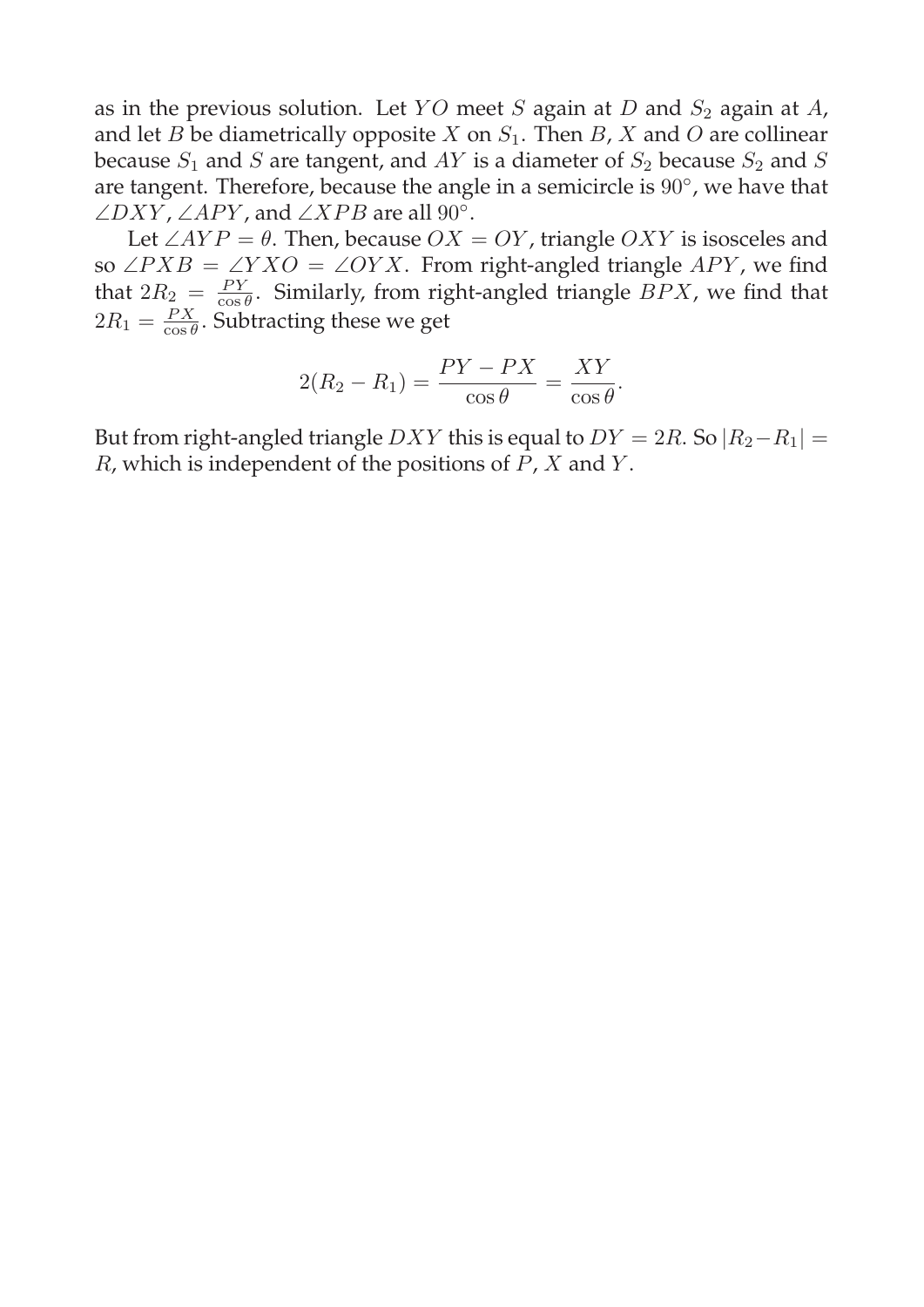**Problem 4** (Proposed by Dr Gerry Leversha.) *Initially there are* m *balls in one bag, and* n *in the other, where* m, n > 0*. Two different operations are allowed:*

*a) Remove an equal number of balls from each bag;*

*b) Double the number of balls in one bag.*

*Is it always possible to empty both bags after a finite sequence of operations?*

*Operation b) is now replaced by*

*b') Triple the number of balls in one bag*

*Is it now always possible to empty both bags after a finite sequence of operations?*

**Solution (Andrew Carlotti, Sir Roger Manwood's School):** We claim in the first case that it is always possible. If  $m = n$  then we can just empty both bags. Otherwise, we may as well assume  $m < n$ . We can double the number of balls in the bag with  $m$  balls repeatedly (if necessary) until there are at least  $\frac{n}{2}$  balls in that bag. There are now m' and n (where  $\frac{n}{2} \le m' < n$ ) balls in the two bags. We can then remove  $2m - n$  from each bag, at which point there are  $n - m$  and  $2(n - m)$  balls in each bag. Then we double the number of balls in the bag with fewer balls in it, and finally empty both bags.

With the modified operation, it is not always possible. Operations a) and b') both alter the total number of balls by an even number, and so if there are an odd number of balls in total (say 2 balls in the first bag, and 1 in the second), we cannot empty them both.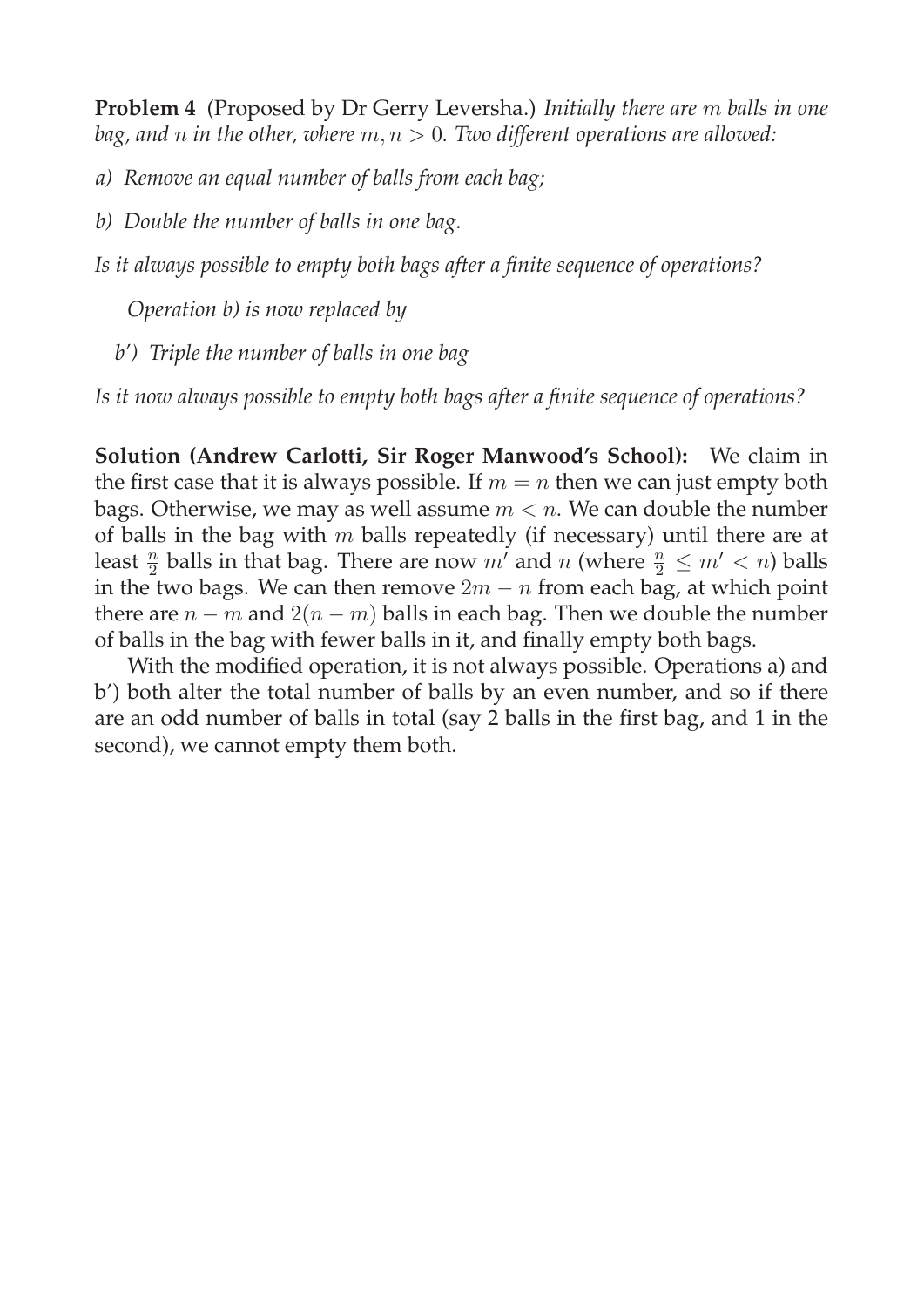**Problem 5** (Proposed by Robin Bhattacharyya) *Prove that the product of four consecutive positive integers cannot be equal to the product of two consecutive positive integers.*

The main difficulty with this problem is finding a way to work with the fact that we are looking for *positive integer* solutions, as any approach which attempts to solve the below equations without this cannot work. Most solutions given were variants on one of the two similar solutions shown here, where we 'sandwich' possible solutions between two consecutive integers.

**Solution 1 (Katya Richards, The School of St Helen and St Katharine):** Let the four consecutive integers by  $b, b + 1, b + 2, b + 3$ . Then their product is

$$
b(b+3)(b+1)(b+2) = (b2 + 3b)(b2 + 3b + 2)
$$

Let  $c = b^2 + 3b$ . Then this product is equal to  $c(c + 2)$ . If this product were equal to the product of two consecutive integers, a and  $(a+1)$ , then we would have  $a(a + 1) = c(c + 2)$ .

We clearly can't have  $a = c$  or  $a = c + 1$ , since  $c(c + 1) < c(c + 2)$  $(c+1)(c+2)$ . We also can't have  $c < a$  because then also  $(a+1) < (c+2)$  and so  $a(a+1) < c(c+2)$ . But we also can't have  $a > (c+1)$  as then  $(a+1) > (c+2)$ and so  $a(a + 1) > c(c + 2)$ . So there are no solutions to  $a(a + 1) = c(c + 2)$ , and hence we can't write the product of four consecutive positive integers as the product of two consecutive positive integers.

#### **Solution 2 (Oliver Feng, Eton College):** Suppose that

$$
n(n + 1) = m(m + 1)(m + 2)(m + 3)
$$
  
= (m + 1)(m + 2) \cdot m(m + 3)  
= (m<sup>2</sup> + 3m + 2)(m<sup>2</sup> + 3m)  
= (m<sup>2</sup> + 3m + 1)<sup>2</sup> - 1

So setting  $M = m^2 + 3m + 1$  we have  $n(n + 1) = M^2 - 1$ . Then

$$
M^2 = n(n+1) + 1 = n^2 + n + 1
$$

However,

$$
n^2 < n^2 + n + 1 < n^2 + 2n + 1 = (n+1)^2
$$

for *n* a positive integer. Then  $M^2$  is a square number strictly between  $n^2$  and  $(n+1)^2$ , which is clearly impossible. So no such m and n exist.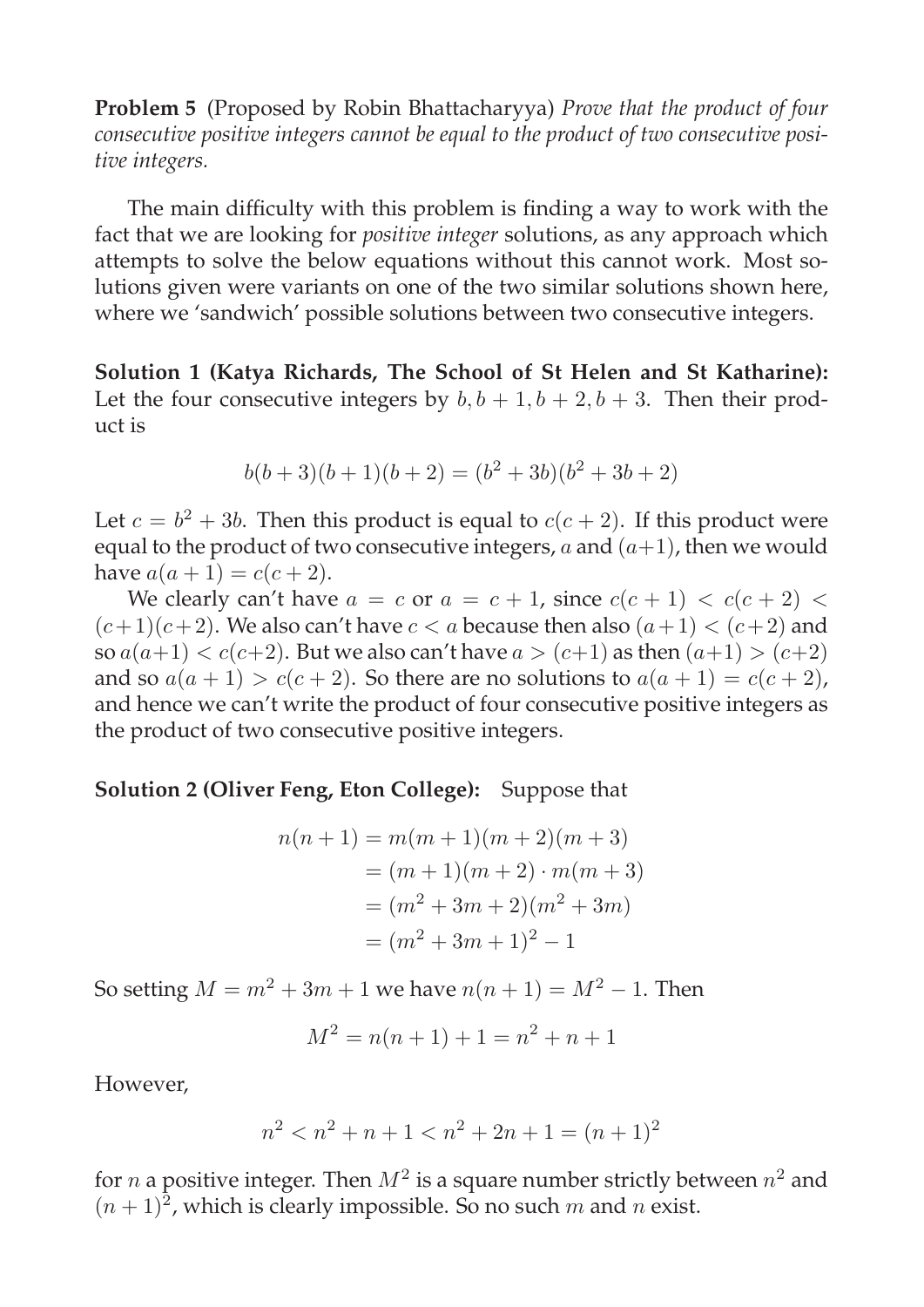**Problem 6** (Proposed by Dr David Monk.) *Let* ABC *be an acute-angled triangle. The feet of the altitudes from* A*,* B *and* C *are* D*,* E *and* F *respectively. Prove that*  $DE + EF \le BC$  and determine the triangles for which equality holds.

The altitude through  $A$  is the line through  $A$  which is perpendicular to BC. The foot of this altitude is the point  $D$  where it meets  $BC$ . The other altitudes are similarly defined.

Most people who solved this problem used trigonometry to reduce the problem to an algebraic inequality, which could then be solved with a variety of methods – solution 1 is a nice example of this approach. It is also possible to give a more 'geometric' proof of the inequality, as in solution 3. Solution 2 is an interesting hybrid of the two approaches.

An angle-chase common to all three solutions is this: because  $\angle AEB$  and  $\angle ADB$  are right angled,  $AEDB$  is cyclic with diameter AB. So  $\angle EDC =$  $180 - \angle BDE = \angle BAE = \angle BAC$  by the fact that opposite angles in a cyclic quadrilateral add to 180°. Similarly,  $\angle FDC = \angle CAB$ .

In all solutions, let A, B and C be the angles of triangle  $ABC$  and let  $a, b$ and  $c$  be the lengths of  $BC$ ,  $CA$  and  $AB$  respectively.



**Solution 1 (Yu Wan):** First we will compute DE and DF. From rightangled triangles *BEC* and *ADC* we have that  $CE = a \cos C$ . By the sine rule in triangle *CED*,  $DE = \sin C \frac{CE}{\sin EDC} = \sin C \frac{a \cos C}{\sin A}$  by the previous sentence and the angle chase in the introduction. By the sine rule in triangle  $ABC$ ,  $\frac{a}{\sin A} = \frac{c}{\sin C}$  so that  $DE = c \cos C$ . Similarly,  $DF = b \cos B$ .

So we have  $\overline{DE} + \overline{DF} = c \cos C + b \cos B$ , while  $\overline{BC} = \overline{BD} + \overline{DC} =$  $c \cos B + b \cos C$ . Therefore

$$
DE + DF - BC = c \cos C + b \cos B - c \cos B - b \cos C
$$
  
=  $(c - b)(\cos C - \cos B).$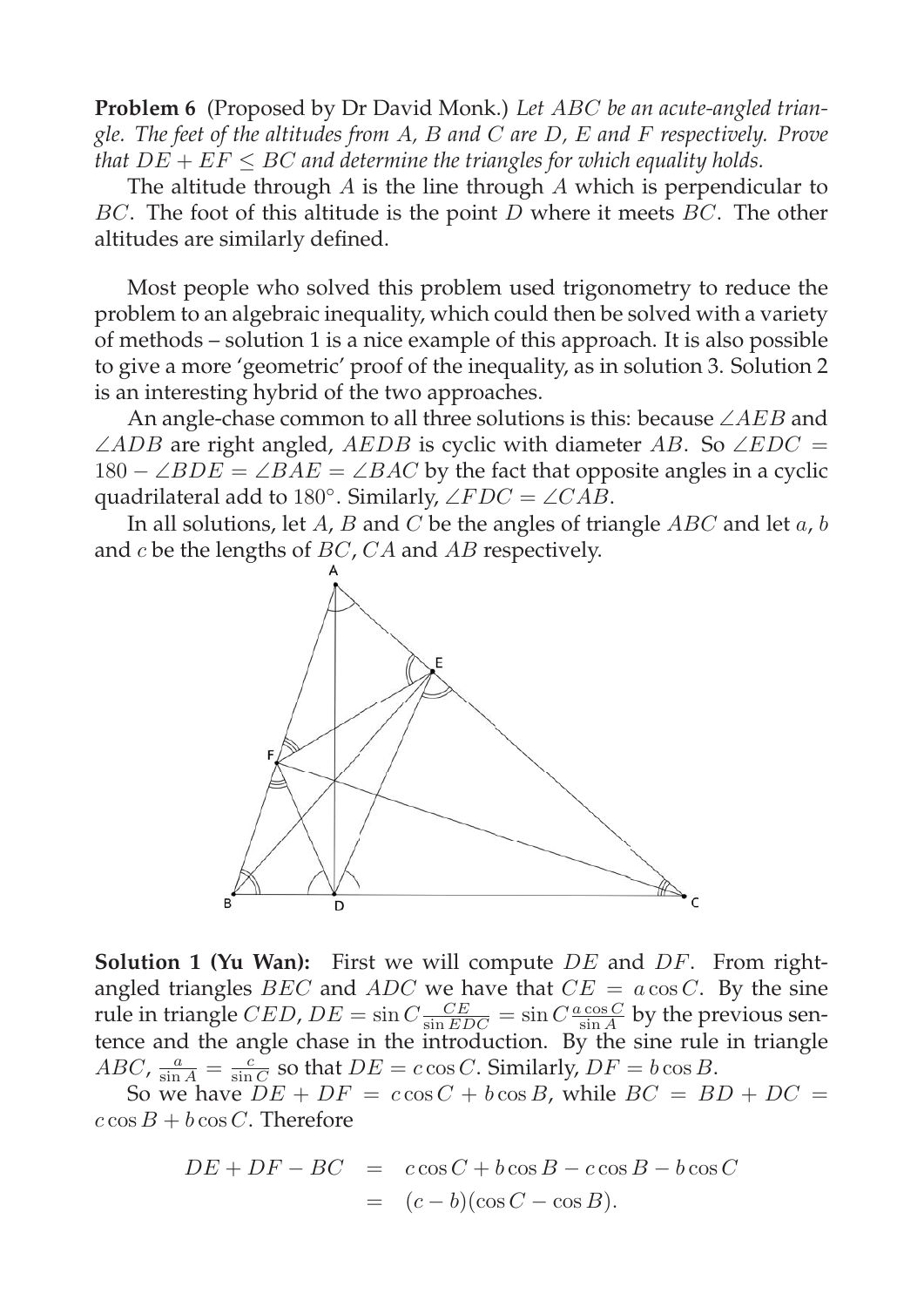If  $c > b$ , then  $C > B$ , so  $\cos C < \cos B$  and therefore  $DE + DF < BC$ . If  $c = b$ then  $DE + DF = BC$ . If  $c < b$ , then  $C < B$ , so  $\cos C > \cos B$  and therefore  $DE + DF < BC$ .

We have shown that  $DE + DF \le BC$  with equality if, and only if,  $b = c$ .

**Solution 2 (Joshua Lam, The Leys School):** Let X and Y be the feet of the perpendiculars from  $F$  and  $E$  to  $BC$ , respectively. As in the introduction, we have  $\angle FDX = A$  and  $\angle EDY = A$ . So  $DF = \frac{DX}{\cos A}$  and  $DE = \frac{DY}{\cos A}$ , so that  $DF + DE = \frac{DX + DY}{\cos A} = \frac{XY}{\cos A}$ . So it suffices to show that  $XY \le a \cos A$ .



But  $XY$  is the orthogonal projection of  $FE$  onto the side  $BC$ , so that  $FE \geq XY$  (essentially, because the side opposite the right angle is the longest side of a right-angled triangle). Equality holds whenever  $FE$  is parallel to XY. We will show that  $FE = a \cos A$ , which gives  $XY \le a \cos A$ .

This calculation is exactly the same as the calculation of DE in the previous solution, and the result is that  $FE = a \cos A$  as required.

Equality holds if and only if  $FE$  is parallel to  $XY$ . This happens if and only if  $\angle AFE = \angle ABC$ . But the cyclic quadrilateral BFEC gives that  $\angle AFE = \angle ACB$ . So equality occurs if, and only if,  $\angle ABC = \angle ACB$  i.e. that  $AB = AC$ .

**Solution 3 (by the markers):** As before, we have that  $\angle EDC = \angle FDB =$ A. This means that if we reflect F in the line BC to get F', then  $\angle F'DB =$  $\angle EDC$ , so that  $F'DE$  is a straight line. But because  $\angle BF'C = \angle BEC = 90^{\circ}$ ,  $F'BEC$  is cyclic with diameter  $BC$ . The diameter is the greatest distance between two points on the circumference of a circle, so that  $BC \ge F'E =$  $F'D + DE = DF + DE$ , as required.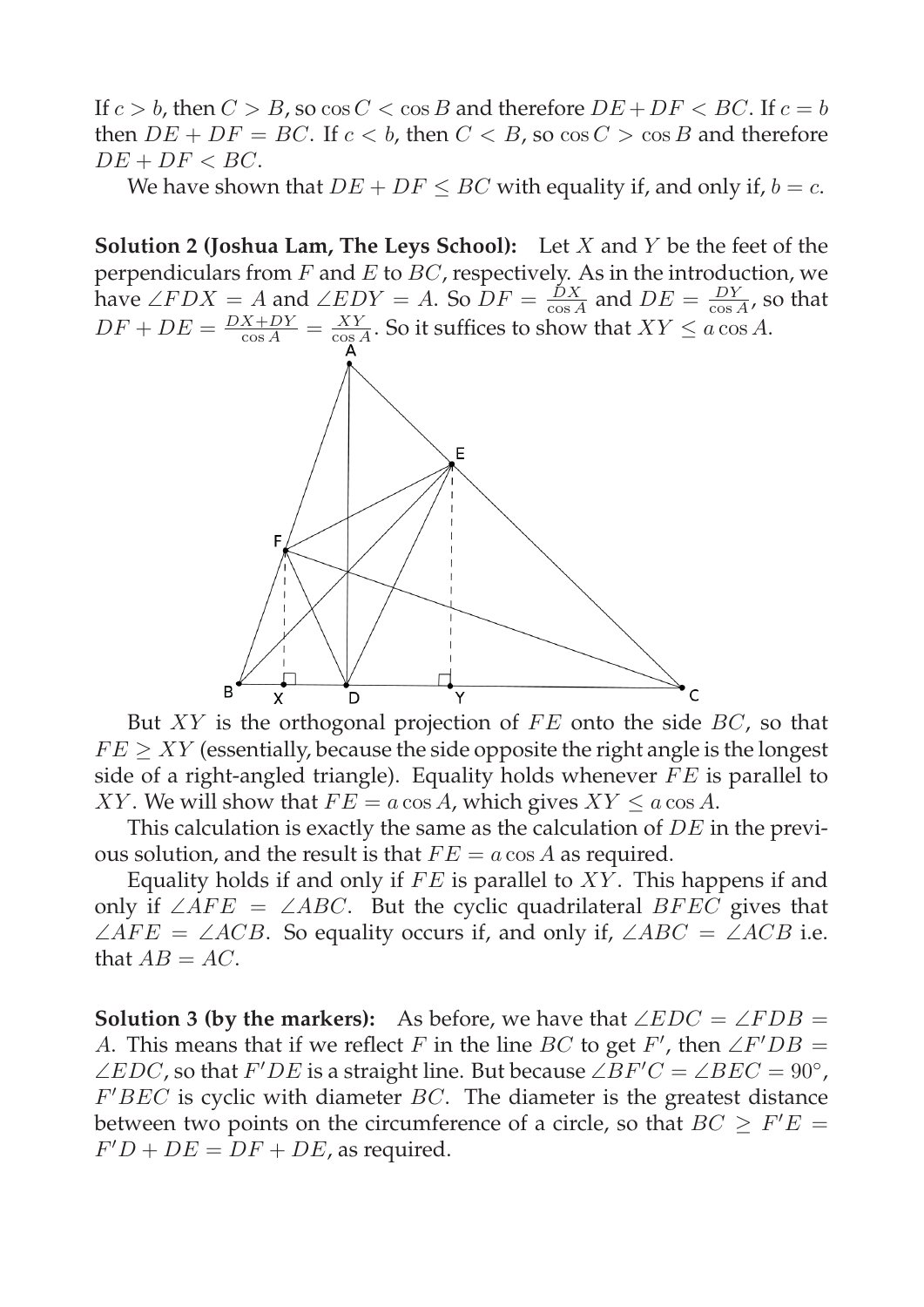

Equality holds if, and only if,  $EF'$  is a diameter of  $F^{\prime}BEC$ , which in turn happens if, and only if,  $\angle F'CE = 90^{\circ}$ . But  $\angle F'CE = \angle F'CB + \angle ECB =$  $\angle FCB + \angle ECB = 90 - B + C$ . So equality occurs if, and only if,  $B = C$  i.e.  $AB = AC$ .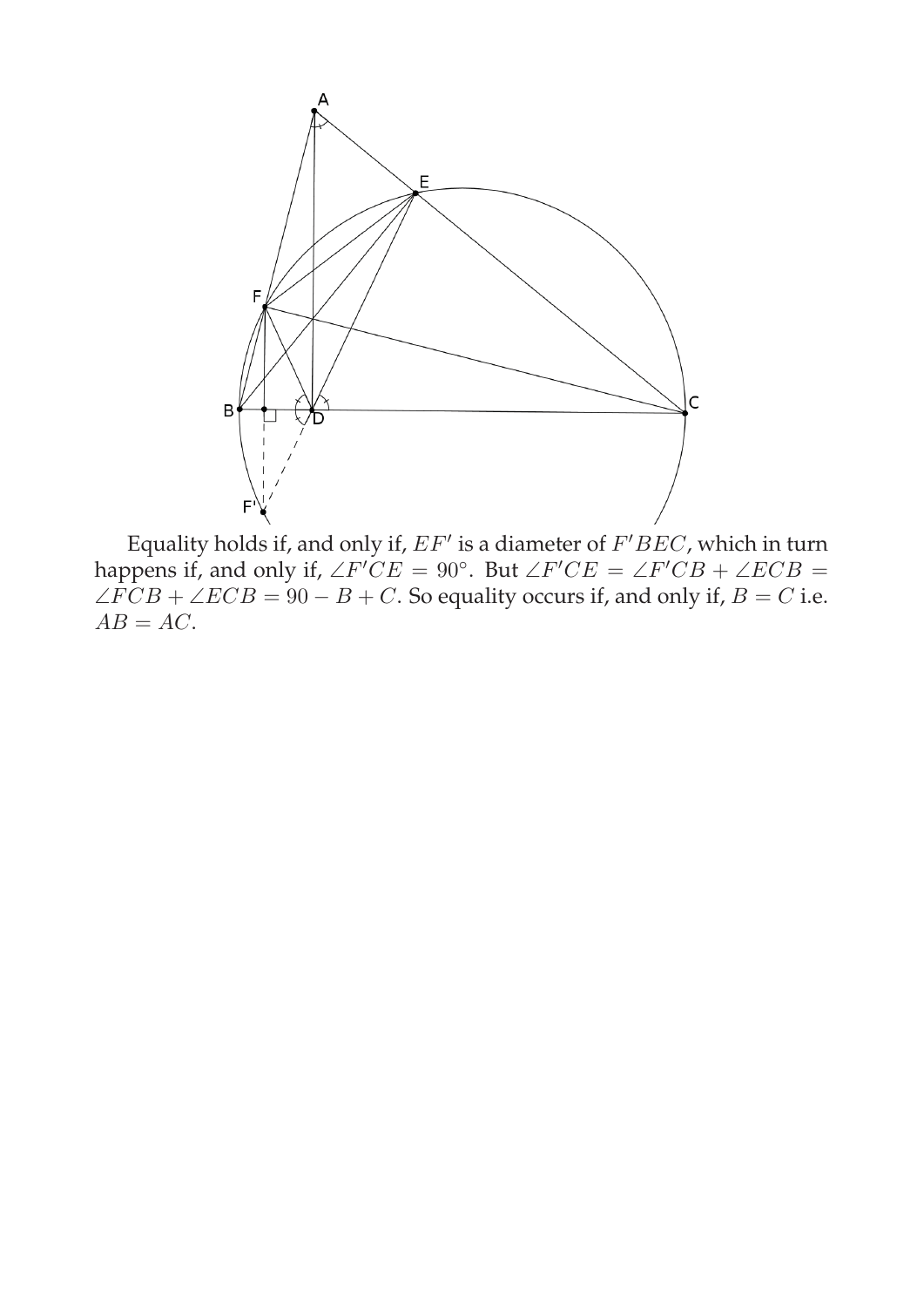# Solutions 2012

# **BMO Round 1**

**Problem 1** (Proposed by Dr Jeremy King.) *Isaac places some counters into the squares of an* 8 × 8 *chessboard so that there is at most one counter in each of the* 64 *squares. Determine, with justification, the maximum number that he can place without having five or more counters in the same row, or in the same column, or in either of the two long diagonals.*

The key to this problem is to realise that, if we focus only on the constraint that there can be only four counters in each row, the maximum number of counters we can put on the board is 32. (Of course, we could also do the same by considering only the columns). This can be attained in a variety of ways.

**Solution by Abigail Hayes, Stretford Grammar School:** We know that there must be fewer than 5 counters in each row, column and long diagonal, so the maximum in each is 4 counters.

If we had more than 32 counters, then there would be at least 5 in one row, which cannot happen. Hence, there can be at most 32 counters.



Here is an example which attains this bound: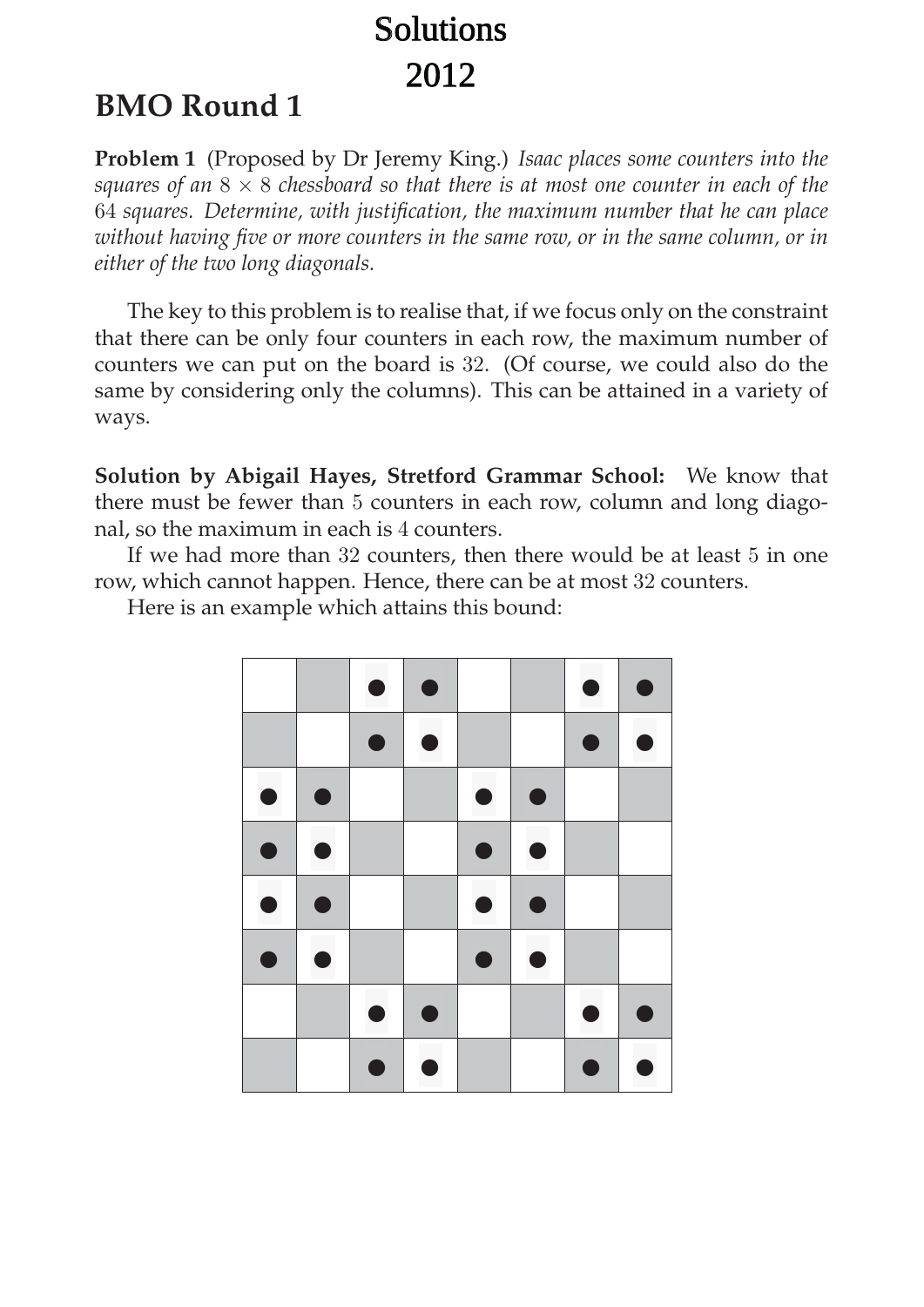**Problem 2** (Proposed by Richard Freeland.) *Two circles* S *and* T *touch at* X*. They have a common tangent which meets* S *at* A *and* T *at* B*. The points* A *and* B *are different. Let* AP *be a diameter of* S*. Prove that* B,X *and* P *lie on a straight line.*

There are a few different ways to approach this problem, mostly using the alternate segment theorem and other standard circle facts. Whilst a good diagram is always helpful, it is important not to accidentally *assume* that PXB is a straight line as part of the proof, just because it looks that way in the diagram!

**Solution 1 by Harry Metrebian, Winchester College:** Let the centres of circles S and T be  $O_1$  and  $O_2$  respectively; let the other end of the diameter of  $T$  through  $B$  be  $Q$  and let the common tangent to both circles at  $X$  pass through a point  $L$  on the same side of  $X$  as the line  $AB$  and a point  $M$  on the other side of X.

We know that  $O_1XO_2$  is a straight line as the lines  $O_1X$  and  $O_2X$  are both perpendicular to the tangent at X.



Since tangents and radii meet at right angles,

$$
\angle PAB = \angle ABQ = 90^{\circ}.
$$

Therefore the lines  $AP$  and  $BQ$  are parallel. So, by alternate angles,

$$
\angle PO_1X = \angle BO_2X.
$$

Since the angle subtended by a chord at the centre of a circle is twice that subtended by the same chord at the circumference,

$$
\angle PAX = \frac{1}{2} \angle PO_1X = \frac{1}{2} \angle BO_2X = \angle BQX.
$$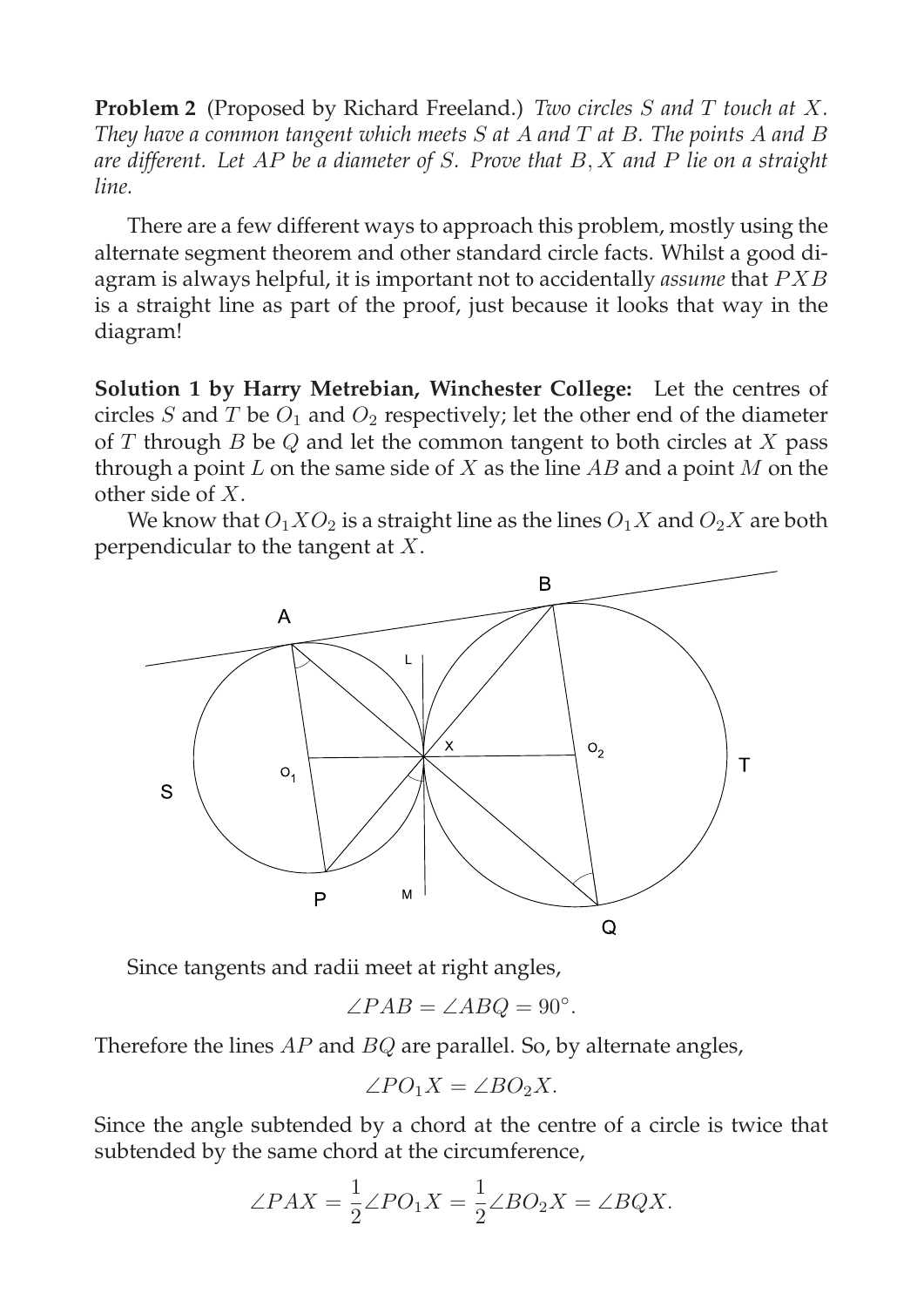By the alternate segment theorem,

$$
\angle PXM = \angle PAX = \angle BQX = \angle BXL.
$$

Since  $LXM$  is a straight line,  $BXP$  is also a straight line by the converse of the vertically opposite angles theorem.

**Solution 2 by Aatreyee Mimi Das, Heckmondwike Grammar School:** Let the other end of the diameter of  $T$  through  $B$  be  $Q$ . Let the tangent to circles S and T at X meet AB at V, and let M be a point on  $XV$  the other side of X from  $V$ .

Note that ∠ $PXA = 90°$  because AP is a diameter. Similarly ∠ $BXQ =$ 90°. Let ∠APX = y. Then by the alternate segment theorem, ∠BAX = y. Also let  $\angle XQB = z$ ; then  $\angle XBA = z$  also by the alternate segment theorem.



Using the alternate segment theorem again, it must be the case that  $\angle A X V =$ y and ∠V X B = z. Then ∠A X B = y + z. But then the sum of the angles in triangle BAX is

$$
\angle XBA + \angle BAX + \angle AXB
$$
  
=  $z + y + (y + z)$   
=  $2(y + z)$ .

Since this must be 180°, it follows that  $\angle AXB = y + z = 90^\circ$ . Therefore

$$
\angle PXB = \angle PXA + \angle AXB = 90^{\circ} + 90^{\circ} = 180^{\circ},
$$

and so  $PXB$  is a straight line.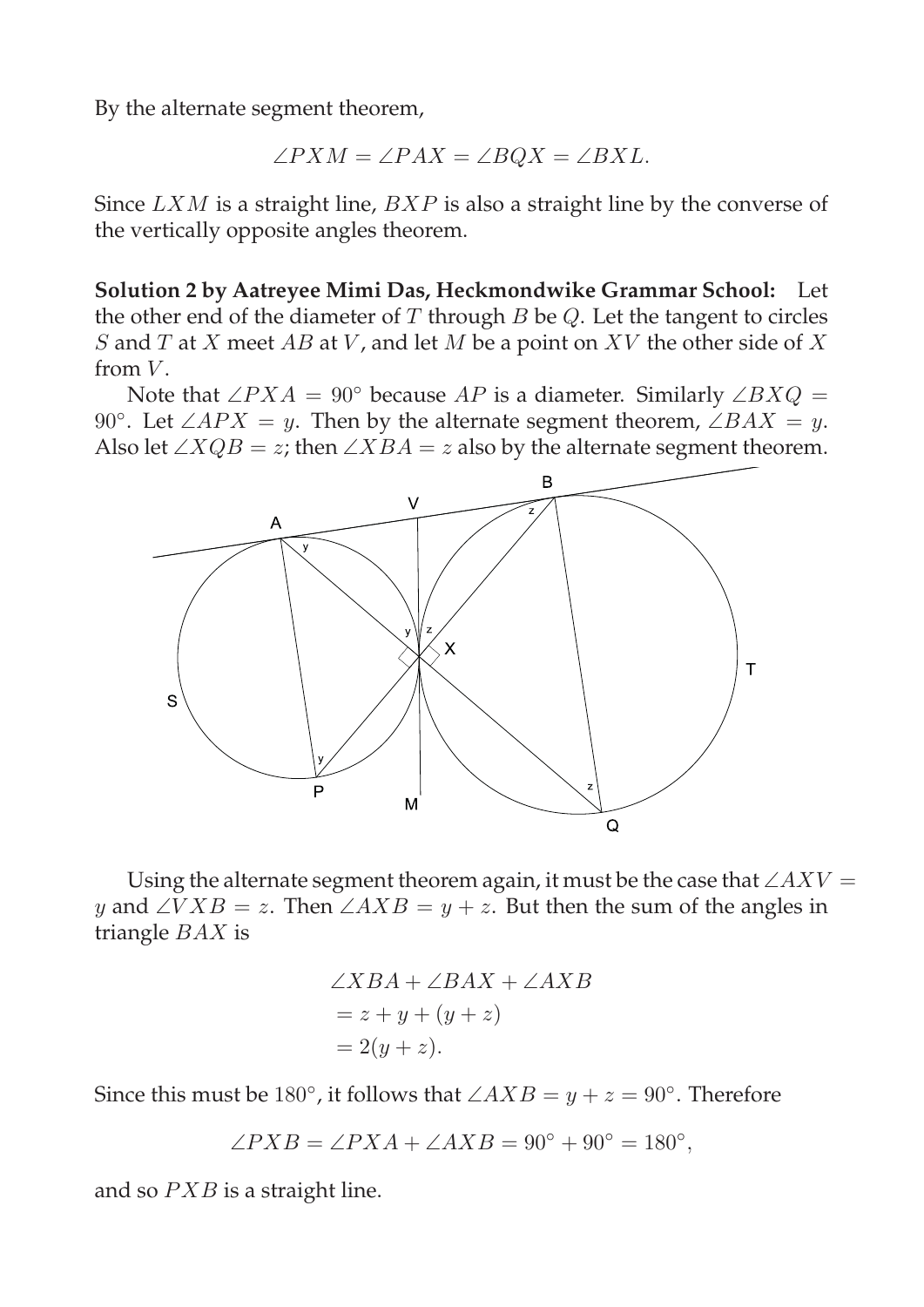**Problem 3** (Proposed by Dr David Monk.) *Find all real numbers* x, y and z *which satisfy the simultaneous equations*  $x^2 - 4y + 7 = 0$ ,  $y^2 - 6z + 14 = 0$  and  $z^2 - 2x - 7 = 0$ .

It might not seem obvious where to start with this curious looking set of simultaneous equations, but there turns out to be a useful trick that leads to the solution. Most successful solutions used the method below.

**Solution by the markers:** Sum all three equations, to yield

$$
x^2 - 4y + 7 + y^2 - 6z + 14 + z^2 - 2x - 7 = 0.
$$

This can be rearranged to form

$$
(x-1)2 + (y-2)2 + (z-3)2 = 0.
$$

Since all squares are nonnegative, this can only happen if all three terms are equal to 0. Therefore, if there is any solution, it must be that  $x = 1, y = 2$  and  $z=3$ .

We must check against the *original* equations to see if this is indeed a solution, and it turns out that  $x = 1$ ,  $y = 2$ ,  $z = 3$  does satisfy them. Therefore this is the unique solution.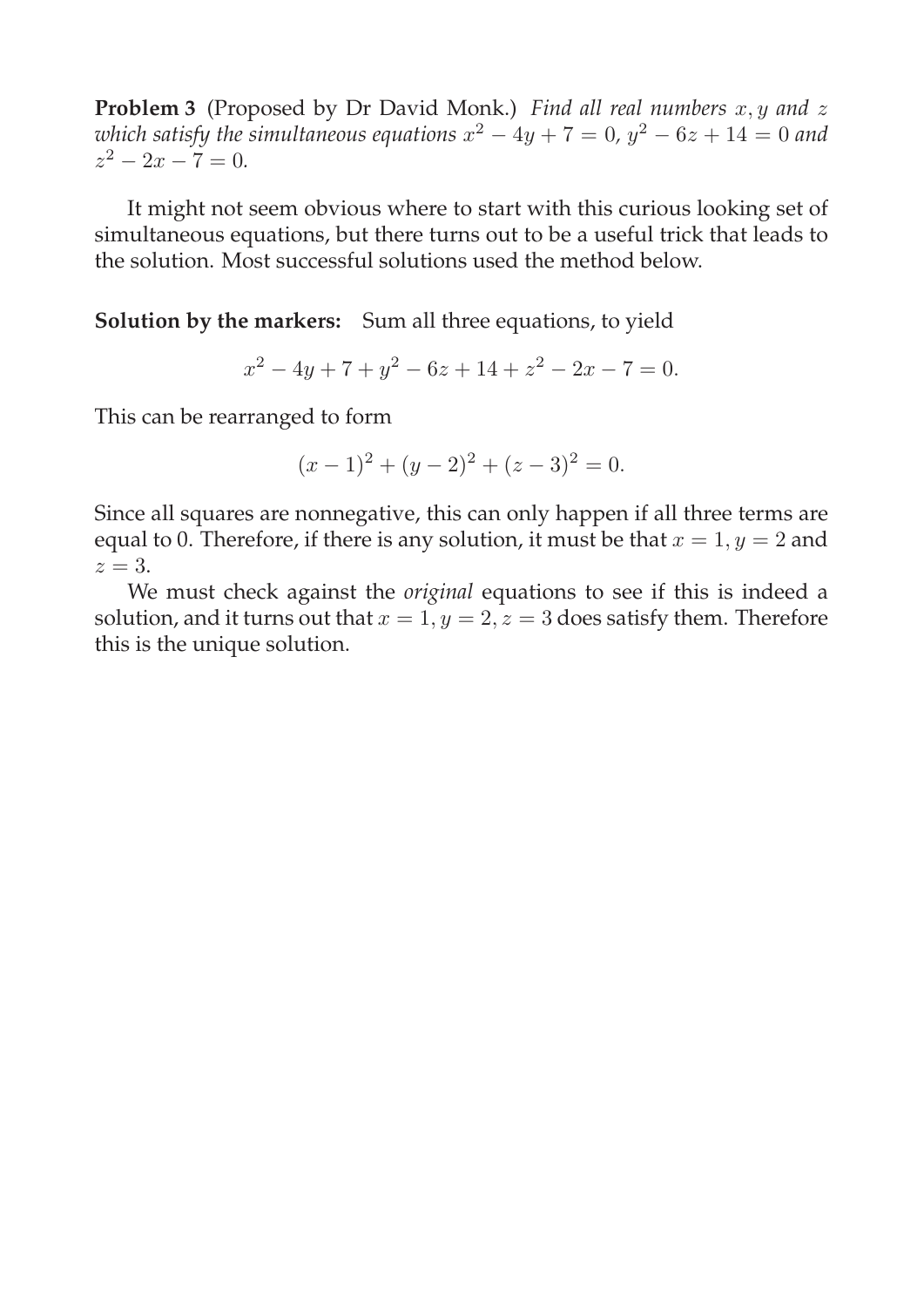**Problem 4** (Proposed by Richard Freeland.) *Find all positive integers* n *such that*  $12n - 119$  *and*  $75n - 539$  *are both perfect squares.* 

The key in this question is to somehow reduce the problem to a finite set of cases which we can then check each of. A typical way of doing this is to find some factorisation of an integer, as the solution below does.

**Solution by Alex Harris, Perse School:** Firstly, let  $a^2 = 12n - 119$  and  $b^2 = 75n - 539.$ 

We have  $n = \frac{a^2 + 119}{12}$  $\frac{12}{12}$ , from the definition of a. So we can use the definition of b to derive

$$
\frac{75(a^2 + 119)}{12} - 539 = b^2,
$$
  

$$
25(a^2 + 119) - 4 \times 539 = 4b^2,
$$

and hence

$$
25a^2 - 4b^2 = -819.
$$

This can be factorised to give

$$
(2b - 5a)(2b + 5a) = 819.
$$

So we know that the integers  $2b-5a$  and  $2b+5a$  multiply together to give 819, so, since we can assume that  $a$  and  $b$  are nonnegative, we have a limited set of possibilities for  $(2b - 5a, 2b + 5a)$ :  $(1, 819), (3, 273), (7, 117), (9, 91), (13, 63)$ and (21, 39).

Only the second, third and fifth give integer values for  $a$ , so  $(a, b)$  can be  $(27, 69), (11, 31)$  or  $(5, 19).$ 

We can substitute into the formula for  $n$  above to determine its possible values. The first does not give an integer, so we are left with  $n = 20$  or  $n = 12$ . We can easily check that both these values of  $n$  work.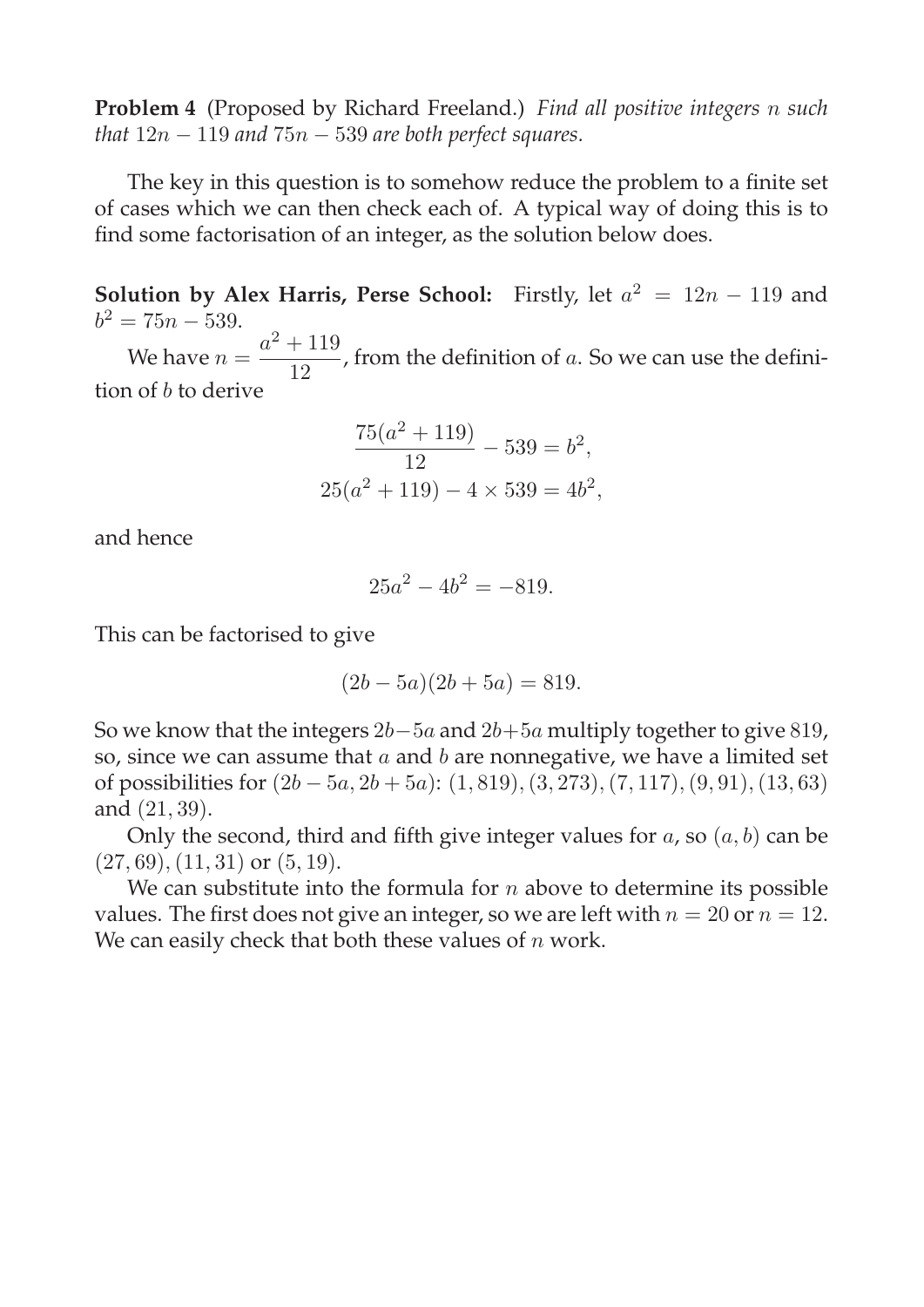**Problem 5** (Proposed by Dr Jeremy King.) *A triangle has sides of length at most* 2*,* 3 *and* 4 *respectively. Determine, with proof, the maximum possible area of the triangle.*

Whilst there are some very neat, short solutions to this problem, it is important to carefully justify why the given triangle is maximal.

**Solution 1 by Gavin O'Connell, Bristol Grammar School:** Let θ be the largest angle of the triangle. Thus,  $\theta$  is the angle between the two shorter sides, of lengths  $a$  and  $b$ .

The area of the triangle is given by  $A = \frac{1}{2}ab\sin\theta$ , where  $a \leq b$  are the shorter sides. But we have

$$
a \le 2,
$$
  

$$
b \le 3,
$$

and

$$
\sin \theta \leq 1.
$$

Hence  $A \leq 3$ , with equality when the triangle is right angled with legs 2 and 3. This gives a hypotenuse of length  $\sqrt{13}$  < 4, which is valid.

Thus, the maximum area is 3.

**Solution 2 by Warren Li, Fulford School:** If the sides of the triangle are of lengths  $a$ ,  $b$  and  $c$ , and the circumradius is  $R$ , then it is well known that the area of the triangle is  $A = \frac{abc}{4R}$ .

Let  $a \leq b \leq c$ , without loss of generality. We have  $c \leq 2R$ ,  $a \leq 2$  and  $b \leq 3$ , so  $A \leq \frac{ab}{2} \leq 3$ .

The same example from before works.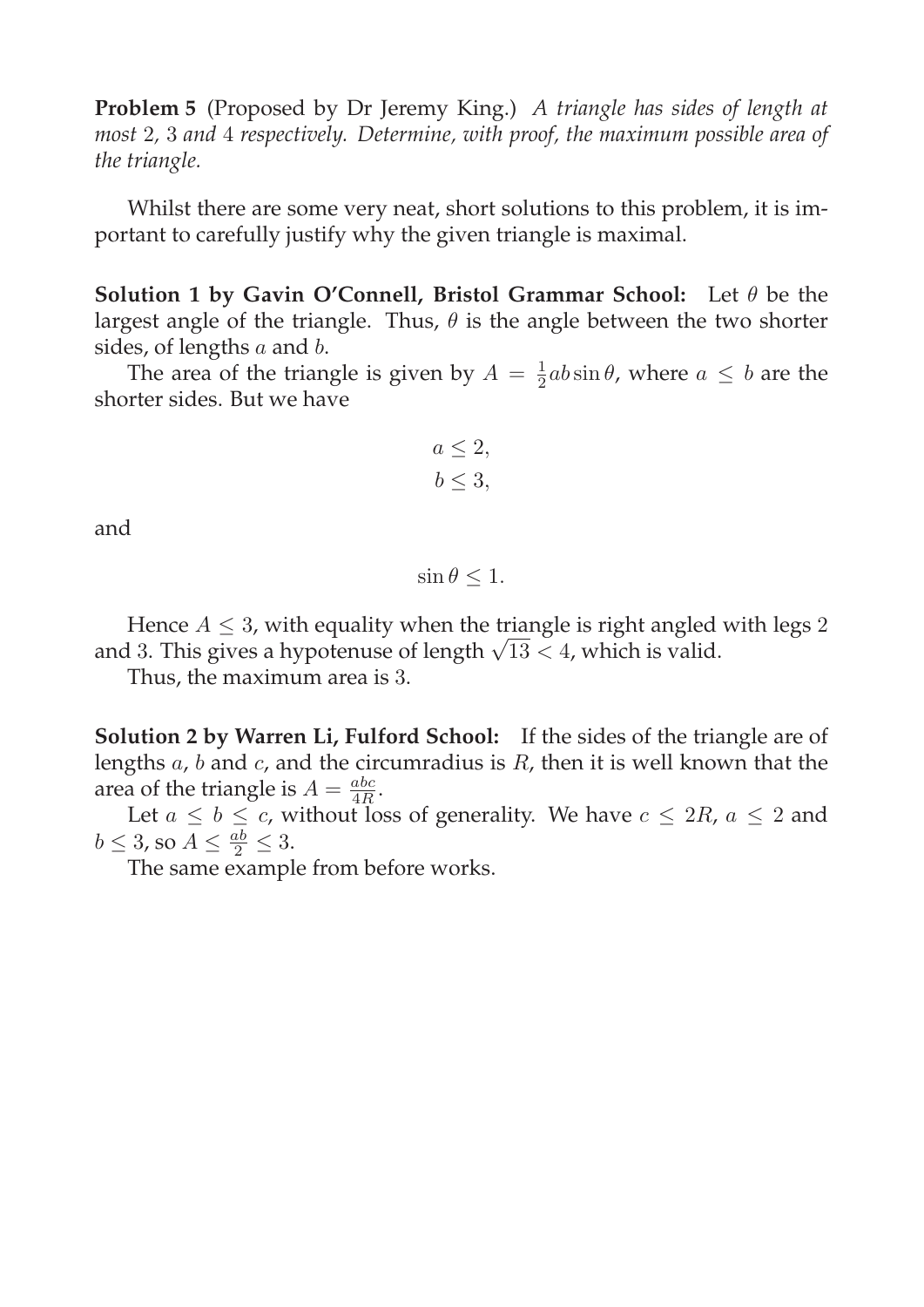**Problem 6** (Proposed by Dr Gerry Leversha.) *Let* ABC *be a triangle. Let* S *be the circle through* B *tangent to* CA *at* A *and let* T *be the circle through* C *tangent to* AB *at* A*. The circles* S *and* T *intersect at* A *and* D*. Let* E *be the point where the line* AD *meets the circle* ABC*. Prove that* D *is the midpoint of* AE*.*

There are a wide variety of ways to approach this problem. Some students used a similar triangles argument along the lines of the first solution below; some other methods involved considering the centres of circles S and T, as in the second solution. Another method is to observe that the circumcentre of ABC lies on the circle through B, D, C, and extend the line ADE to meet this circle again.

**Solution 1 by Oliver Feng, Eton College:** Let  $\angle ABD = \alpha$  and  $\angle DCA = \beta$ .



Then  $\angle CAD = \angle ABD = \alpha$  and  $\angle DAB = \angle DCA = \beta$ , by the alternate segment theorem. So  $\triangle ABD$  is similar to  $\triangle CAD$ .

Also,  $\angle CBE = \angle CAE = \alpha$  and  $\angle ECB = \angle EAB = \beta$  by the theorem of angles in the same segment. Similarly  $\angle BED = \angle BEA = \angle BCA$ . Further,  $\angle DBE = \angle CBE + \angle DBC = \angle ABD + \angle DBC = \angle ABC$ . So  $\triangle DBE$  and  $\triangle ABC$  are similar.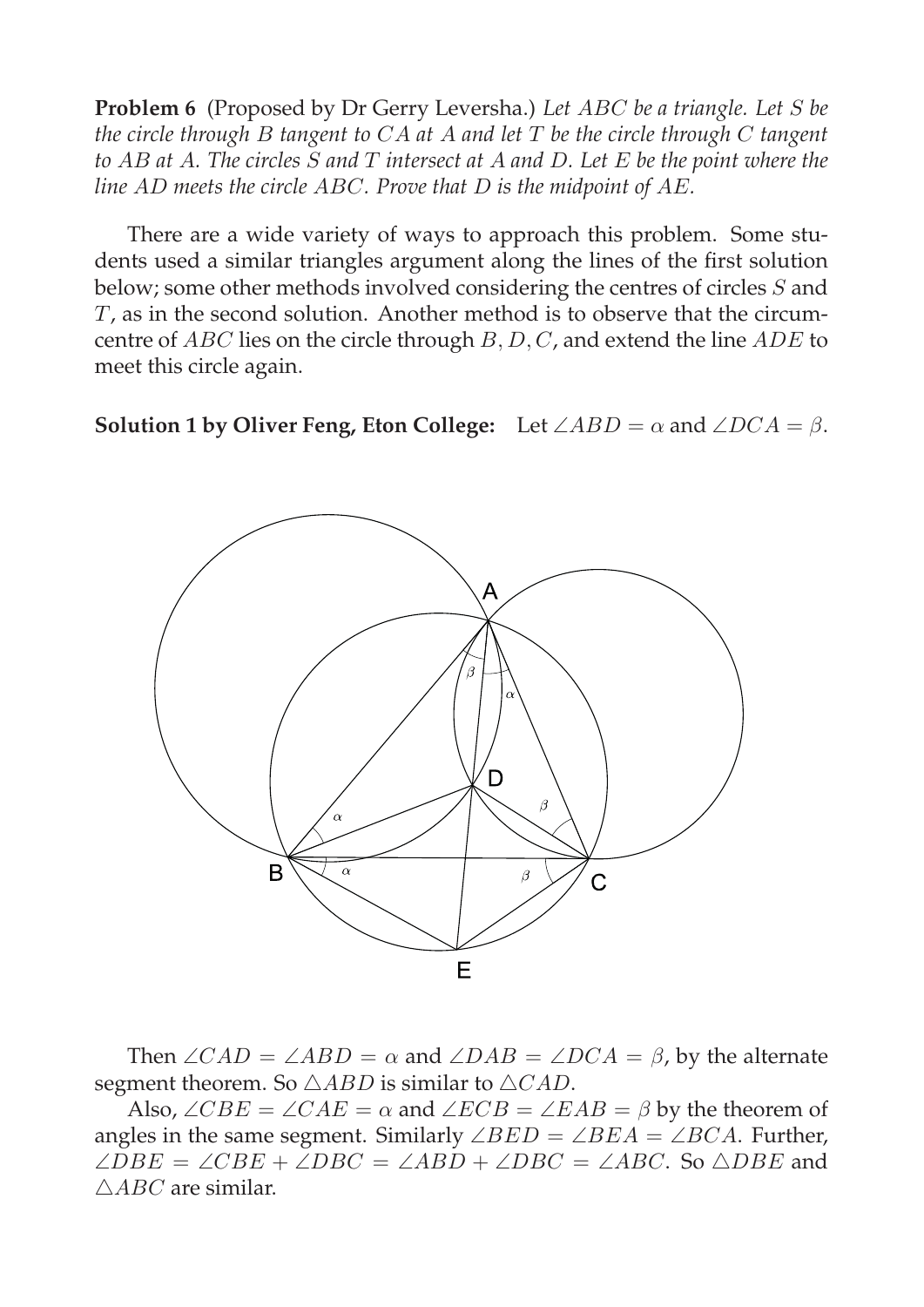Therefore,  $\frac{AB}{BD} = \frac{AC}{AD}$  and so  $AD = \frac{AC \times BD}{AB}$ . Also,  $\frac{DB}{DE} = \frac{AB}{AC}$ , and so  $DE = \frac{AC \times BD}{AB} = AD.$ 

So  $D$  is the midpoint of  $AE$ .

**Solution 2 by Ian Fan, Dr Challoner's Grammar School** Denote the centres of circles S and T respectively by  $O_S$  and  $O_T$ , and let ∠DAB =  $\theta$ ,  $\angle CAE = \phi.$ 



We can see that

$$
\angle O_T O_S O = 90^\circ - \angle B X O_S = \angle DAB = \theta
$$

and

$$
\angle O O_T O_S = 90^\circ - \angle O_T Y C = \angle CAE = \phi.
$$

Then

$$
\angle O_T O_S D = 90^\circ - \angle O_S D A = 90^\circ - \angle D A O_S = \phi
$$

since the line AC is tangent to circle S. Similarly,  $\angle DO_T O_S = \theta$ . Combining this with what we deduced above,

$$
\angle O_T O_S O = \angle DO_T O_S
$$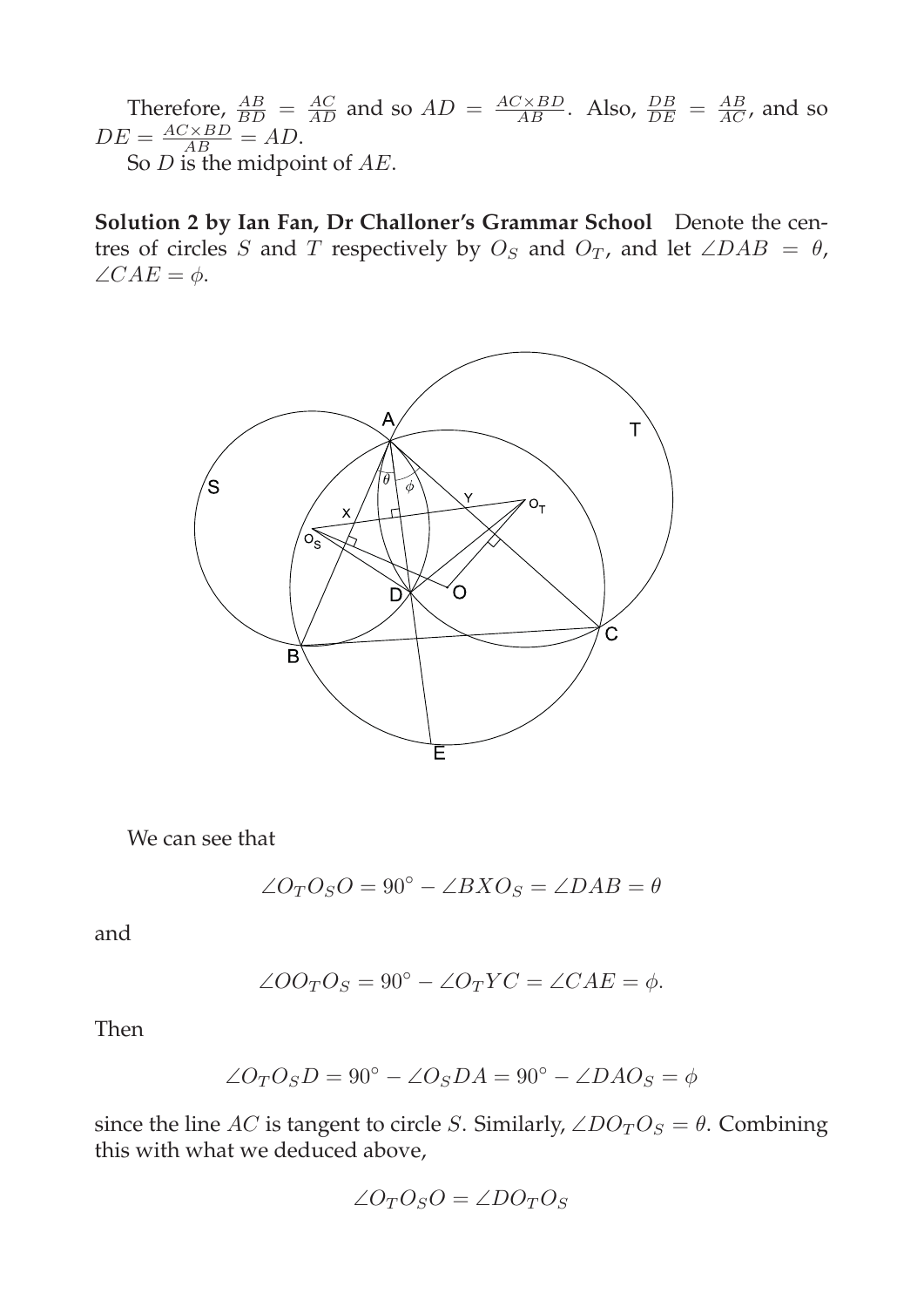and

$$
\angle O O_T O_S = \angle O_T O_S D.
$$

Therefore the two triangles  $\triangle O_T O_S D$  and  $\triangle O_S O_T O$  share the side  $O_S O_T$ and the two angles at  $O<sub>S</sub>$  and  $O<sub>T</sub>$  (but the other way round). So one is a reflection of the other. Consider this reflection. It maps  $O_S$  to  $O_T$  and vice versa, so it must be a reflection in a line perpendicular to  $O<sub>S</sub>O<sub>T</sub>$ . Since D maps to  $O$  (and vice versa), this line must also be perpendicular to the line DO. So DO is parallel to  $O_S O_T$ .

Since  $O<sub>S</sub>O<sub>T</sub>$  is perpendicular to the line  $ADE$ , it must also be the case that DO is perpendicular to ADE. As  $\triangle AOE$  is isosceles with  $AO = EO$ , this implies that  $D$  is the midpoint of  $AE$ .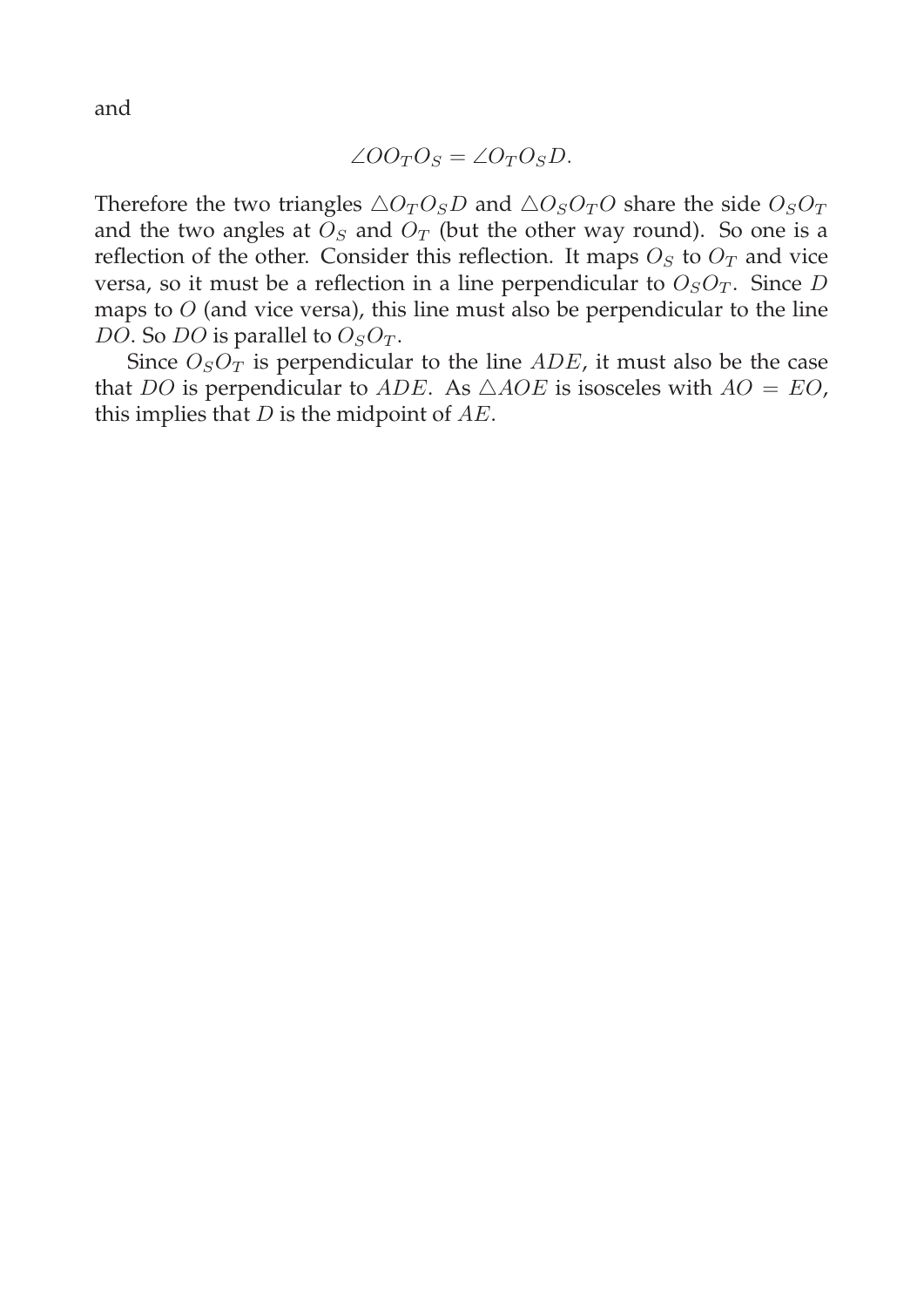### Solutions 2013

## **BMO Round 1**

**Problem 1** (Proposed by Andrew Jobbings) Calculate the value of

$$
\frac{2014^4 + 4 \times 2013^4}{2013^2 + 4027^2} - \frac{2012^4 + 4 \times 2013^4}{2013^2 + 4025^2}.
$$

The key to this problem was to realise that one could write the whole expression in terms of just one 'variable', 2013 (or, equivalently, 2012 or 2014). Once the expression is in an algebraic form it is much more natural to expand out the terms and simplify – we present two ways in which the resulting expression can be shown to vanish.

**Solution 1 by Eoghan McDowell, Silverdale School:** Let  $a = 2013$ . Then the given expression can be written as

$$
\frac{(a+1)^4 + 4a^4}{a^2 + (2a+1)^2} - \frac{(a-1)^4 + 4a^4}{a^2 + (2a-1)^2}
$$
  
= 
$$
\frac{a^4 + 4a^3 + 6a^2 + 4a + 1 + 4a^4}{a^2 + 4a^2 + 4a + 1} - \frac{a^2 - 4a^3 + 6a^2 - 4a + 1 + 4a^2}{a^2 + 4a^2 - 4a + 1}
$$

which can then be simplified to

$$
\frac{5a^4 + 4a^3 + 6a^2 + 4a + 1}{5a^2 + 4a + 1} - \frac{5a^4 - 4a^3 + 6a^2 - 4a + 1}{5a^2 - 4a + 1}
$$
  
= 
$$
\frac{a^2(5a^2 + 4a + 1) + 5a^2 + 4a + 1}{5a^2 + 4a + 1} - \frac{a^2(5a^2 - 4a + 1) + 5a^2 - 4a + 1}{5a^2 - 4a + 1}
$$
  
= 
$$
(a^2 + 1) - (a^2 + 1)
$$

and so the answer is 0.

Solution 2 by Rory Boath, The Grange School, Hartford (slightly edited): Let  $n = 2013$ . We can then write

$$
\frac{(n+1)^4 + 4n^4}{n^2 + (2n+1)^2} - \frac{(n-1)^4 + 4n^4}{n^2 + (2n-1)^2}
$$
  
= 
$$
\frac{[(n+1)^4 + 4n^4][n^2 + (2n-1)^2] - [(n-1)^4 + 4n^4][n^2 + (2n+1)^2]}{[n^2 + (2n+1)^2][n^2 + (2n-1)^2]}
$$

We then focus on expanding out the numerator. The first part of this is equal to

$$
n^{2}(n+1)^{4} + 4n^{6} + 4n^{4}(2n-1)^{2} + (n+1)^{4}(2n-1)^{2}.
$$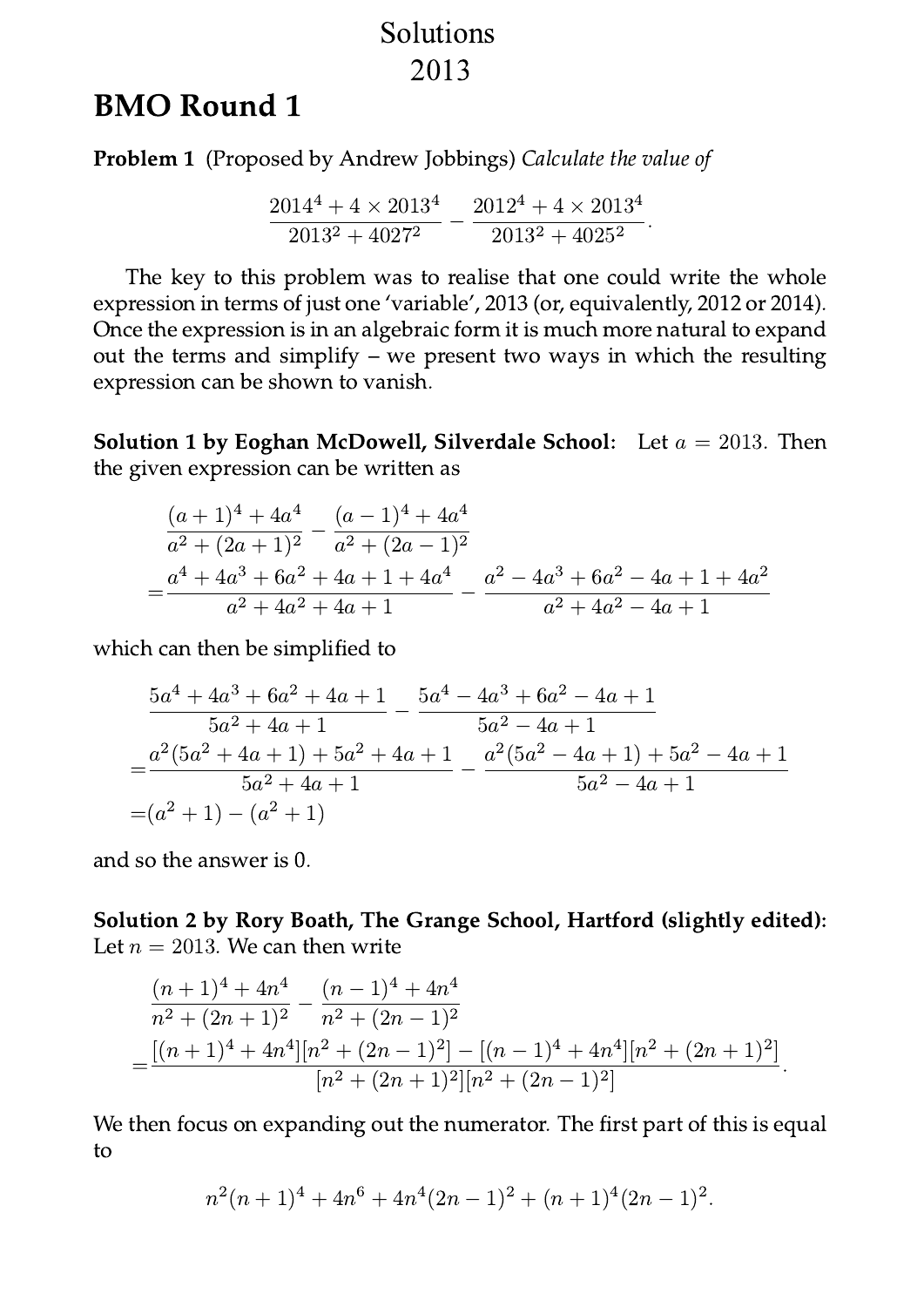Expanding the brackets and grouping like terms, this is equal to

$$
25n^6 + 19n^4 - 5n^2 + 1.
$$

On the other hand, expanding out the second pair of brackets gives us

$$
n^{2}(n-1)^{4} + 4n^{6} + 4n^{4}(2n+1)^{2} + (n-1)^{4}(2n+1)^{2}.
$$

Once again, we can expand out the brackets further and group like terms, to yield

$$
25n^6 + 19n^4 - 5n^2 + 1.
$$

So the above expression is equal to

$$
\frac{[25n^6+19n^4-5n^2+1]-[25n^6+19n^4-5n^2+1]}{[n^2+(2n+1)^2][n^2+(2n-1)^2]}
$$

which is equal to 0.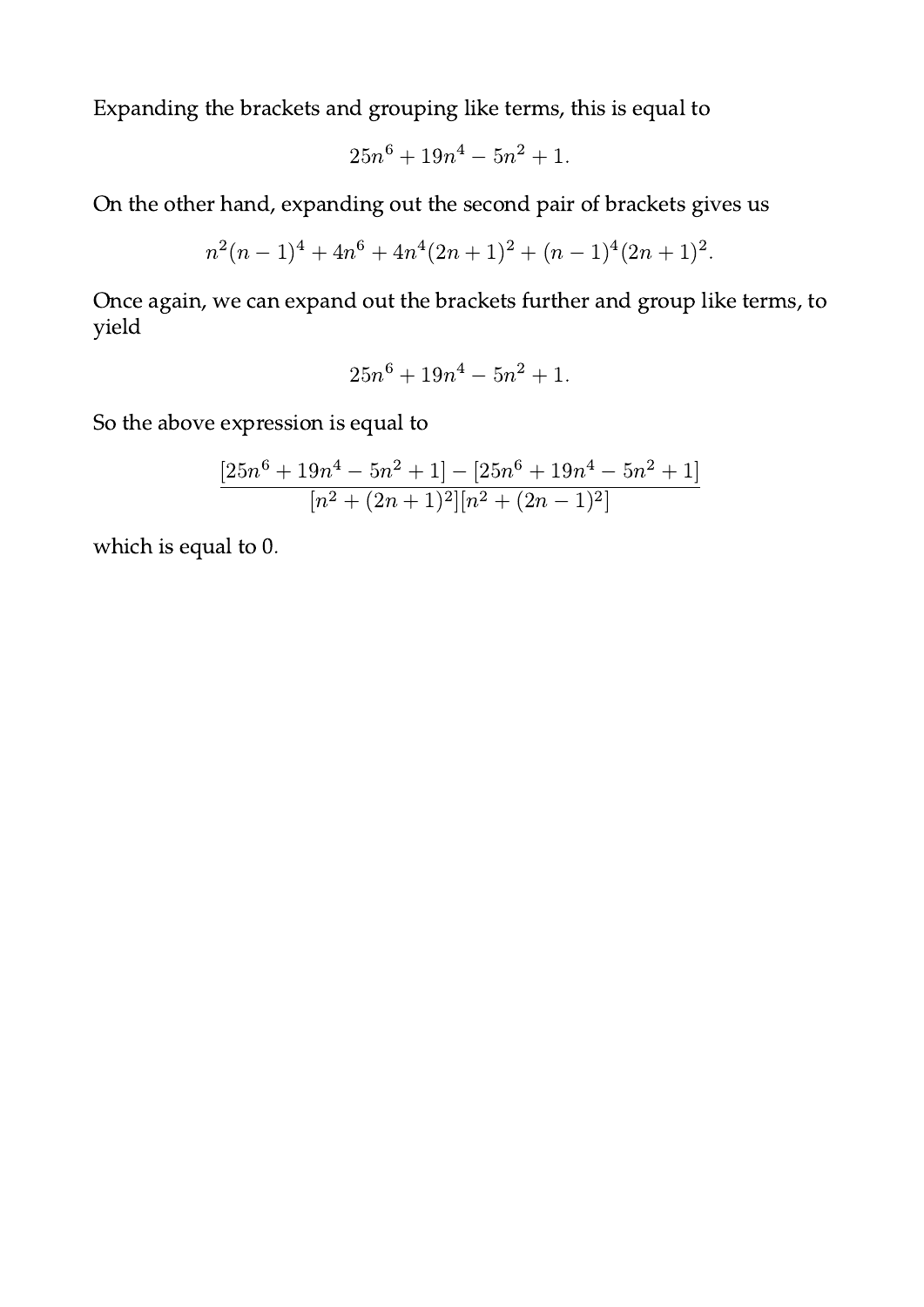#### **Problem 2** (Proposed by David Monk)

In acute-angled triangle  $ABC$ , the foot of the perpendicular from  $B$  to  $AC$  is  $E$ . Let  $\ell$  be the tangent to the circle ABC at B. The foot of the perpendicular from C to  $\ell$  is F. Prove that EF is parallel to AB.

Most successful solutions to this problem involved the alternate segment theorem together with some results about angles in a cyclic quadrilateral.



Solution by Balaji Krishna, Stanwell School: First notice that BECF is a cyclic quadrilateral since  $\angle CEB + \angle BFC = 180^{\circ}$ . Therefore,  $\angle CEF =$  $\angle CBF$  by the theorem of angles in the same segment.

Also, by the alternate segment theorem,  $\angle CAB = \angle CBF$ . Thus  $\angle CAB =$  $\angle CEF$ .

So by the converse of the corresponding angles theorem, lines EF and  $AB$  are parallel.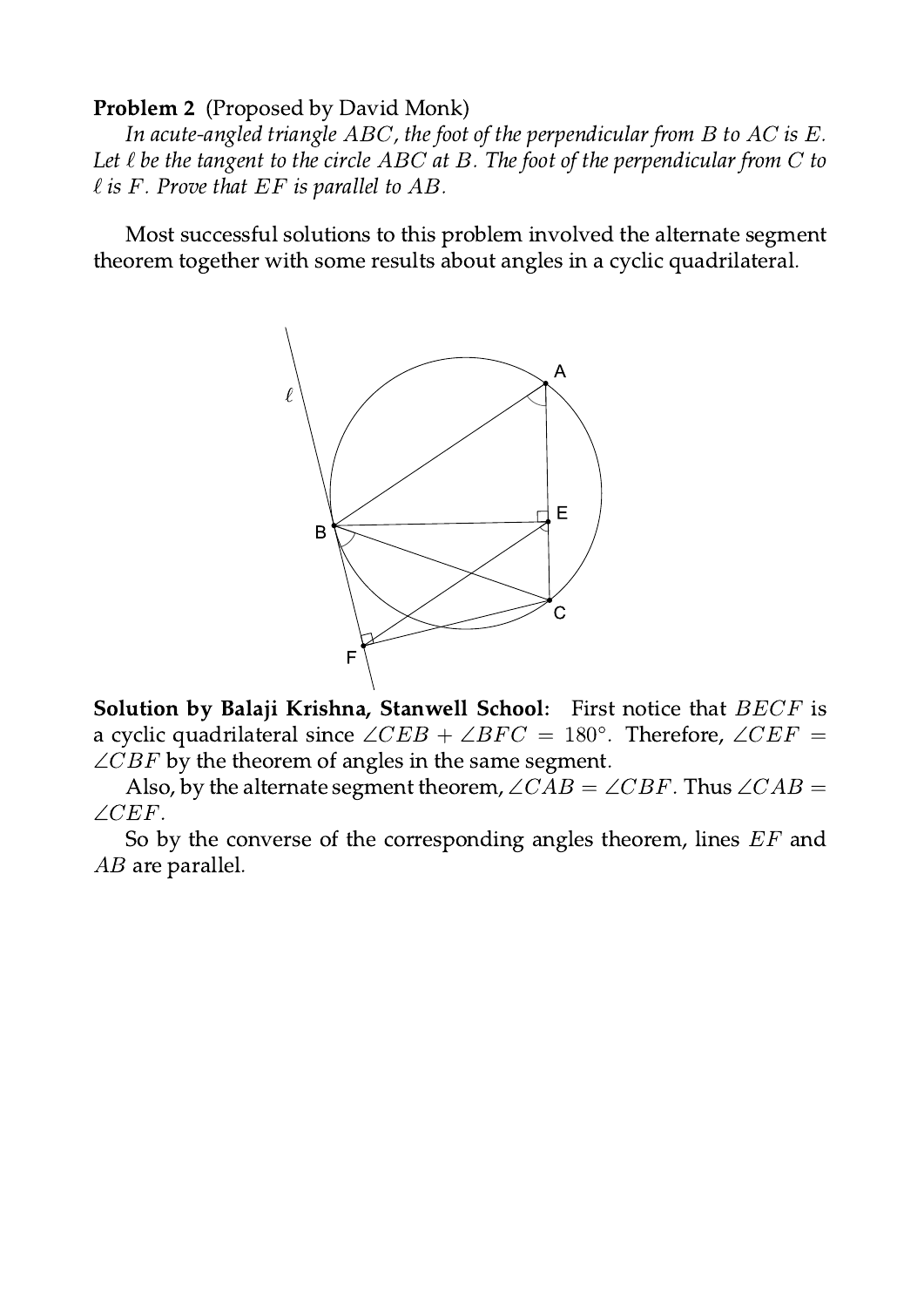**Problem 3** (Proposed by Jeremy King) A number written in base 10 is a string of  $3^{2013}$  digit 3s. No other digit appears. Find the highest power of 3 which divides this number.

Most solutions to this problem involved a method similar to the first solution presented; recursively breaking the number down into a product of many terms, each divisible by 3 but not by 9. The second solution is an unusual but neat alternative.

**Solution 1 by Frank Han, Dulwich College:** Let the number in question be A. Notice that  $\frac{1}{3}A$  is a string of  $3^{2013}$  1s. Consider more generally the number  $B_n$  which consists of a string of  $3^n$  digit 1s.

Let  $M_n$  be the number formed of a digit 1,  $(3^n - 1)$  consecutive digits 0, another digit 1, another  $(3<sup>n</sup> - 1)$  consecutive digits 0 and then another 1. Notice that  $B_n \cdot M_n = B_{n+1}$ .

Since the digital sum of  $M_n$  is 3, it is divisible by 3. However, since this is not divisible by 9,  $M_n$  is not divisible by 9. So  $B_{n+1}$  is divisible by exactly one higher power of 3 than  $B_n$ .

Now  $B_1 = 111$  is divisible by  $3^1$  but not by  $3^2$ , and so  $B_n$  is divisible by  $3^n$  but not by  $3^{n+1}$ . In particular, this means that  $\frac{1}{3}A$  is divisible by  $3^{2013}$  but not by  $3^{2014}$ . Hence A is divisible by  $3^{2014}$ , but by no higher power of 3.

**Solution 2 by Kasia Warburton, Reigate Grammar School:** Call the number in question  $N$ . Then

$$
3N + 1 = 10^{3^{2013}}
$$
  
=  $(3^2 + 1)^{3^{2013}}$   
=  $(3^2)^{3^{2013}} + {3^{2013}} \choose 1} (3^2)^{3^{2013} - 1} + \cdots$   
+  ${3^{2013} \choose 3^{2013} - 2} (3^2)^2 + {3^{2013} \choose 3^{2013} - 1} 3^2 + 1$ 

and so

$$
3N = (3^2)^{3^{2013}} + {3^{2013}} \choose 1} (3^2)^{3^{2013} - 1} + \cdots + {3^{2013}} \choose 3^{2013} - 2) (3^2)^2 + {3^{2013}} \choose 3^{2013} - 1) 3^2.
$$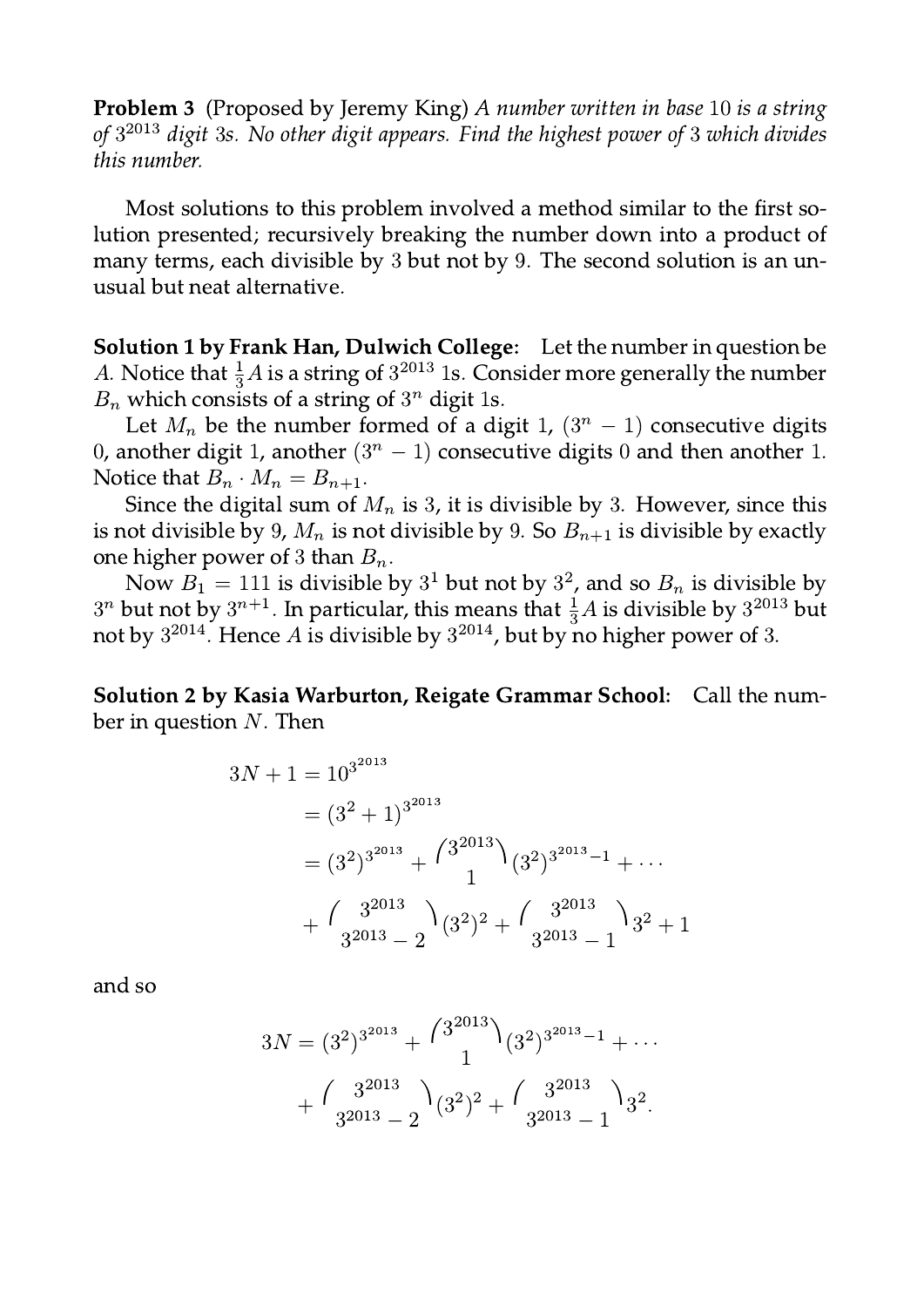Now consider the individual terms 

$$
A_n = {3^{2013} \choose 3^{2013} - n} (3^2)^n
$$
  
= 
$$
\frac{(3^{2013})(3^{2013} - 1) \cdots (3^{2013} - n + 1)}{n(n-1)(n-2) \cdots 1} \cdot 3^{2n}
$$
  
= 
$$
\frac{(3^{2013} - 1) \cdots (3^{2013} - n + 1)}{(n-1)(n-2) \cdots 1} \cdot \frac{3^n}{n} \cdot 3^n \cdot 3^{2013}
$$
  
= 
$$
\frac{(3^{2013} - 1)}{1} \cdot \frac{(3^{2013} - 2)}{2} \cdots \frac{(3^{2013} - (n-1))}{(n-1)} \cdot \frac{3^n}{n} \cdot 3^n \cdot 3^{2013}.
$$

We will investigate which powers of 3 divide  $A_n$ .<br>For each  $k < n$ , if  $3^{2013} - k$  is divisible by at least as many powers of 3 as  $k$  is. Therefore none of the terms  $\frac{3^{2013} - k}{k}$  have any powers of 3 in the denominator. So  $A_n$  is divisible by at least as great a power of 3 as  $\frac{3^n}{n} \cdot 3^n \cdot 3^{2013}$ is. However,  $3^n$  is divisible by at least as great a power of 3 as n is, and so  $A_n$ is divisible by at least as great a power of 3 as  $3^{2013+n}$ .

We can check that  $A_1 = 3^{2015}$  and that  $3^{2016}A_2$ . By the above result,  $3^{2016}$ | $A_n$  for all  $n > 2$ , and so

$$
3N = A_1 + A_2 + \cdots + A_{3^{2013}}
$$

is divisible by  $3^{2015}$ , but not by  $3^{2016}$ . So the highest power of 3 that divides N is  $3^{2014}$ .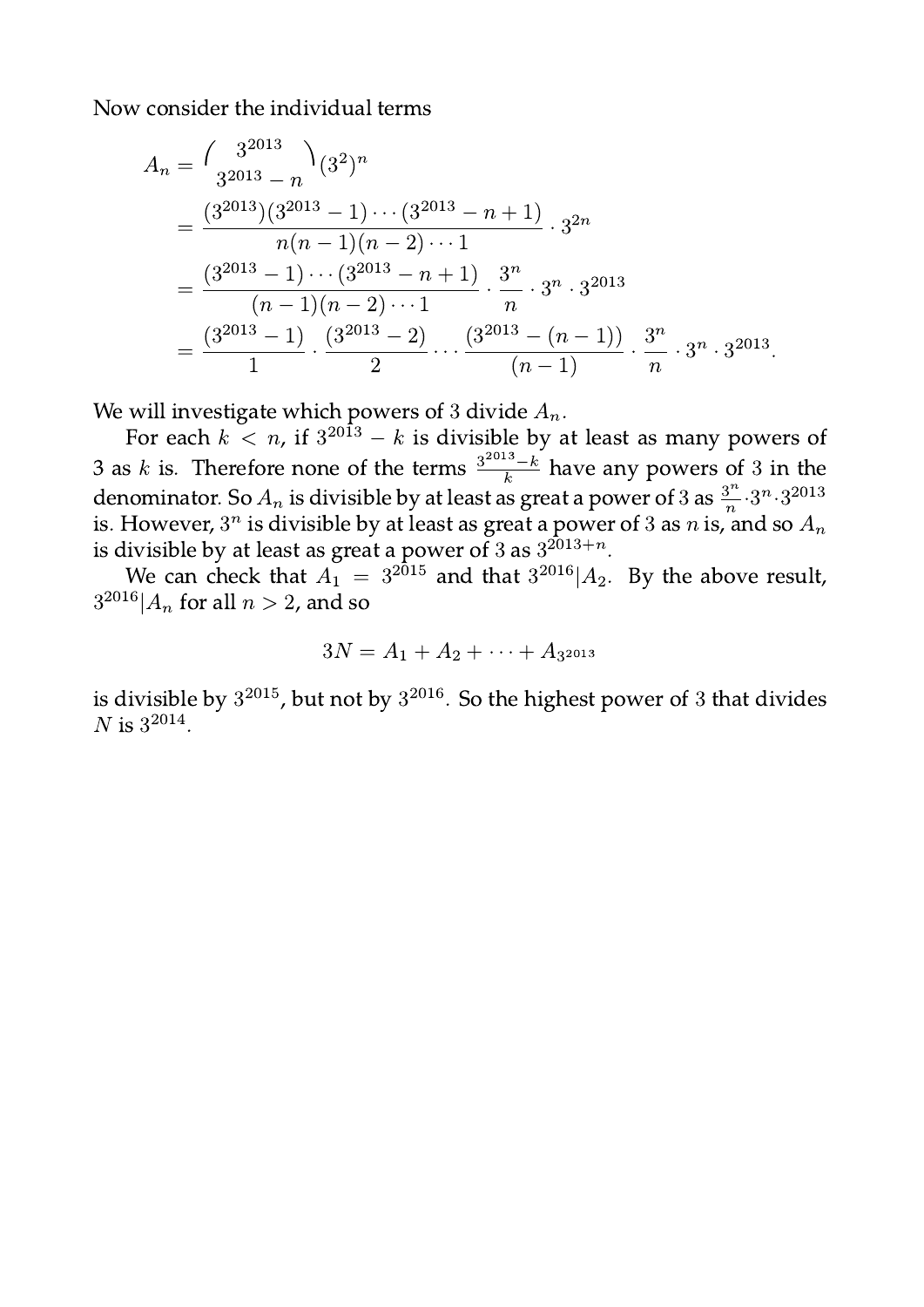**Problem 4** (Proposed by Jeremy King) Isaac is planning a nine-day holiday. Every day he will go surfing, or water skiiing, or he will rest. On any given day he does just one of these three things. He never does different water-sports on consecutive days. How many schedules are possible for this holiday?

There are a variety of ways of approaching this problem. Amongst successful solutions, one of the most common was to set up a recurrence, calculating the numbers of ways that Isaac could spend the first  $n$  days of his holiday. A second approach involved splitting the holiday up into blocks of three days, and counting the number of ways that these blocks could be pieced together.

**Solution 1 by the setters:** Denote by  $f(n)$  the number of possible holidays that conform to Isaac's rules, and last *n* days. We are asked to find  $f(9)$ .

If he rests on the *n*th day, then he can surf, ski or rest on the  $(n+1)$ th day; three choices. If he waterskiis on the  $n$ th day, then he can rest or waterskii on the  $(n + 1)$ th day; two choices. Similarly if he surfs, then he can either surf or rest. So the number of possible holidays of length  $n + 1$  is equal to three times the number of holidays of length  $n$  that end with a rest day, plus two times the number of holidays of length  $n$  that end with surfing, plus two times the number of holidays of length  $n$  that end with waterskiing.

Thus the number of holidays over  $(n + 1)$  days is equal to twice the number of holidays over *n* days, plus the number of holidays of *n* days that end with a rest day. However, the number of holidays with  $n$  days that end with a rest is equal to the number of holidays of length  $(n - 1)$ . That is to say, that

$$
f(n + 1) = 2f(n) + f(n - 1).
$$

We can manually find that  $f(1) = 3$  and  $f(2) = 7$ . Thereafter, we can calculate  $f(3) = 17$ ,  $f(4) = 41$ ,  $f(5) = 99$ ,  $f(6) = 239$ ,  $f(7) = 577$ ,  $f(8) = 1393$  and  $f(9) = 3363.$ 

So the answer is 3363.

**Solution 2 by Alexander Ma, Harrow School:** Split the 9 days into three sets of 3. Writing 'R' for resting, 'S' for surfing and 'W' for waterskiing, there are 17 possible schedules for a three day stretch, namely

> SSS, SSR, SRR, SRS, SRW, WWW, WWR, WRR, WRW, WRS, RRR, RRS, RSR, RSS, RRW, RWR, RWW

How many ways can we piece three of these together? If we specify the last day of each of the first two sets of three, then we can calculate the number of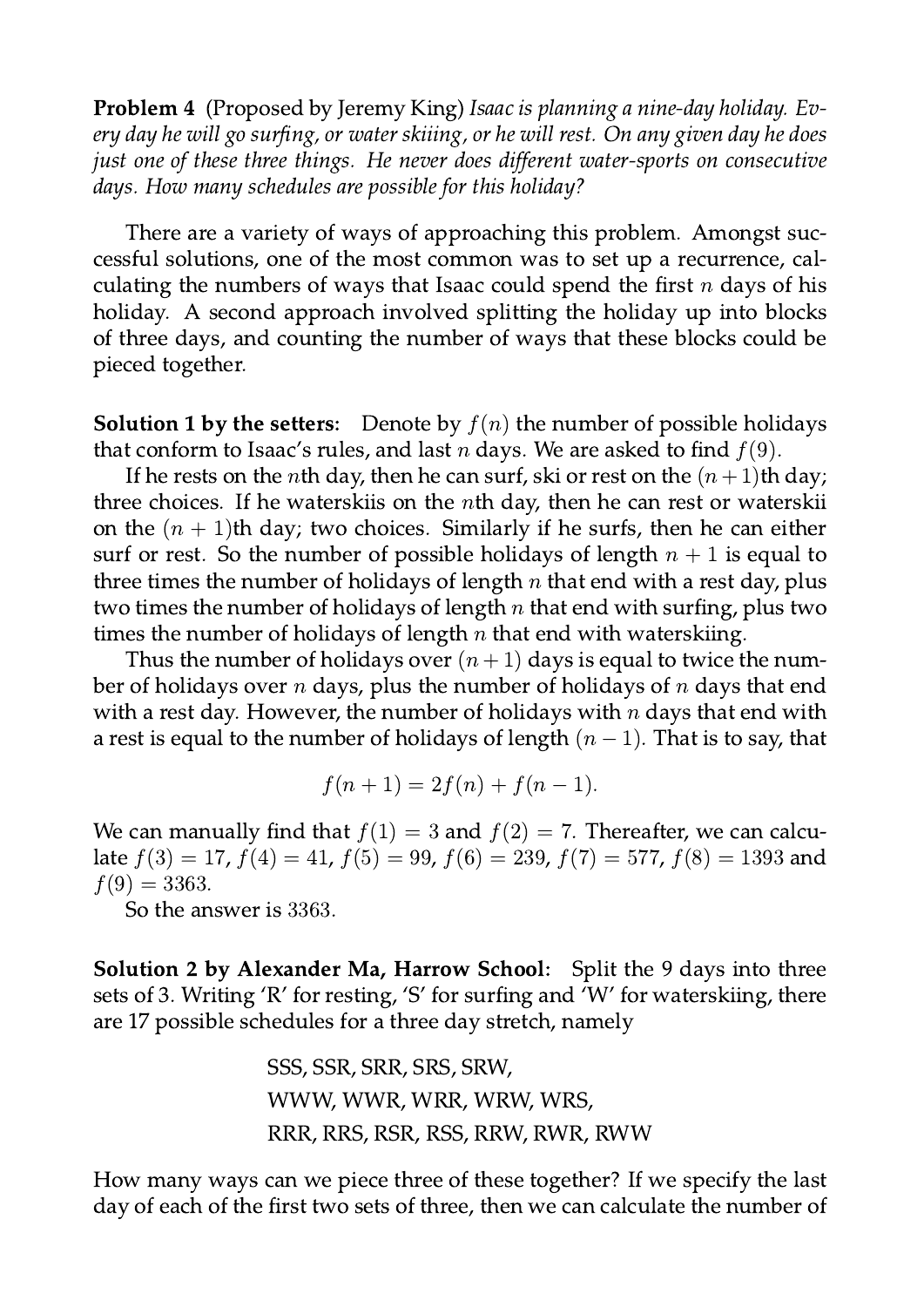possible ways - the restrictions are that if the first set ends in an S, then the second set must begin S or R, and if it ends in W, then the second set must begin W or R.

First set ends in S, second in S:  $5 \times 4 \times 12 = 240$ . First set ends in S, second in R:  $5 \times 5 \times 17 = 425$ . First set ends in S, second in W:  $5 \times 3 \times 12 = 180$ . First set ends in R, second in S:  $7 \times 5 \times 12 = 420$ . First set ends in R, second in R:  $7 \times 7 \times 17 = 833$ . First set ends in R, second in W:  $7 \times 5 \times 12 = 420$ . First set ends in W, second in S:  $5 \times 3 \times 12 = 180$ . First set ends in W, second in R:  $5 \times 5 \times 17 = 425$ . First set ends in W, second in W:  $5 \times 4 \times 12 = 420$ .

The total number of possible schedules is this the sum of these nine numbers,

 $240 + 425 + 180 + 420 + 833 + 420 + 180 + 425 + 420 = 3363.$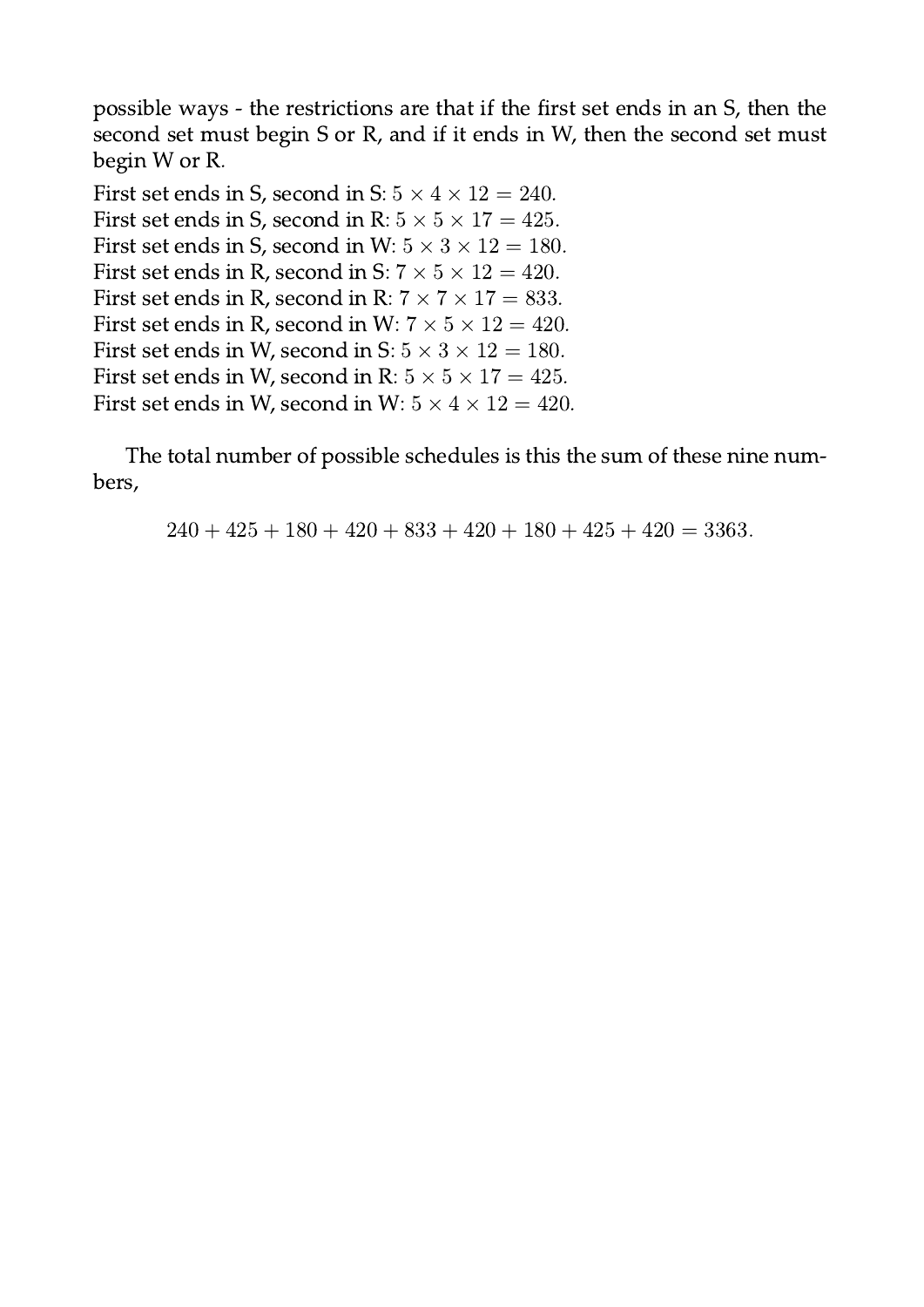**Problem 5** (Proposed by Karthik Tadinada) Let ABC be an equilateral triangle, and P be a point inside the triangle. Let  $D, E$  and F be the feet of the perpendiculars from P to the sides  $BC, CA$  and AB respectively. Prove that

- a)  $AF + BD + CE = AE + BF + CD$ , and
- b)  $[APF] + [BPD] + [CPE] = [APE] + [BPF] + [CPD].$

The most common approach to this problem was to observe that the required equalities hold when  $P$  is some natural point such as the centre of the triangle, and then show that as  $P$  moves around, the two sides are unaffected. We also present a very different, clean approach that avoids any need for calculation.

**Solution 1 by Tian Bei Li, Concord College:** If  $P$  is the centre of triangle  $ABC$ , then the result holds by symmetry. We can reach an arbitrary point P inside ABC by starting at the centre  $P_0$  and moving along the line PD and then along the line  $PE$  (for some distance in either direction). We will prove that the equality a) holds by proving that it is preserved by such movements of  $P$ .



Consider points  $P$  and  $P'$  such that  $P'$  lies on the segment  $PE$ , as shown in the above diagram. Let the feet of the perpendiculars from  $P'$  to  $BC$  and AB be D' and  $\tilde{F}'$  respectively. Also let  $\overline{T}$  be the foot of the perpendicular from P to  $P'F'$ .

By considering quadrilateral  $P'EAF'$ ,  $\angle TPP' = \angle EAF' = 60^\circ$ . So  $PT =$  $PP' \sin 60^\circ$ . But  $PTF'F$  is a rectangle and so  $FF' = PP' \sin 60^\circ$ . But by symmetry,  $DD' = PP' \sin 60^\circ = FF'$ .

Thus

$$
AF' + BD' + CE = AF - FF' + BD + DD' + CE
$$

$$
= AF + BD + CE
$$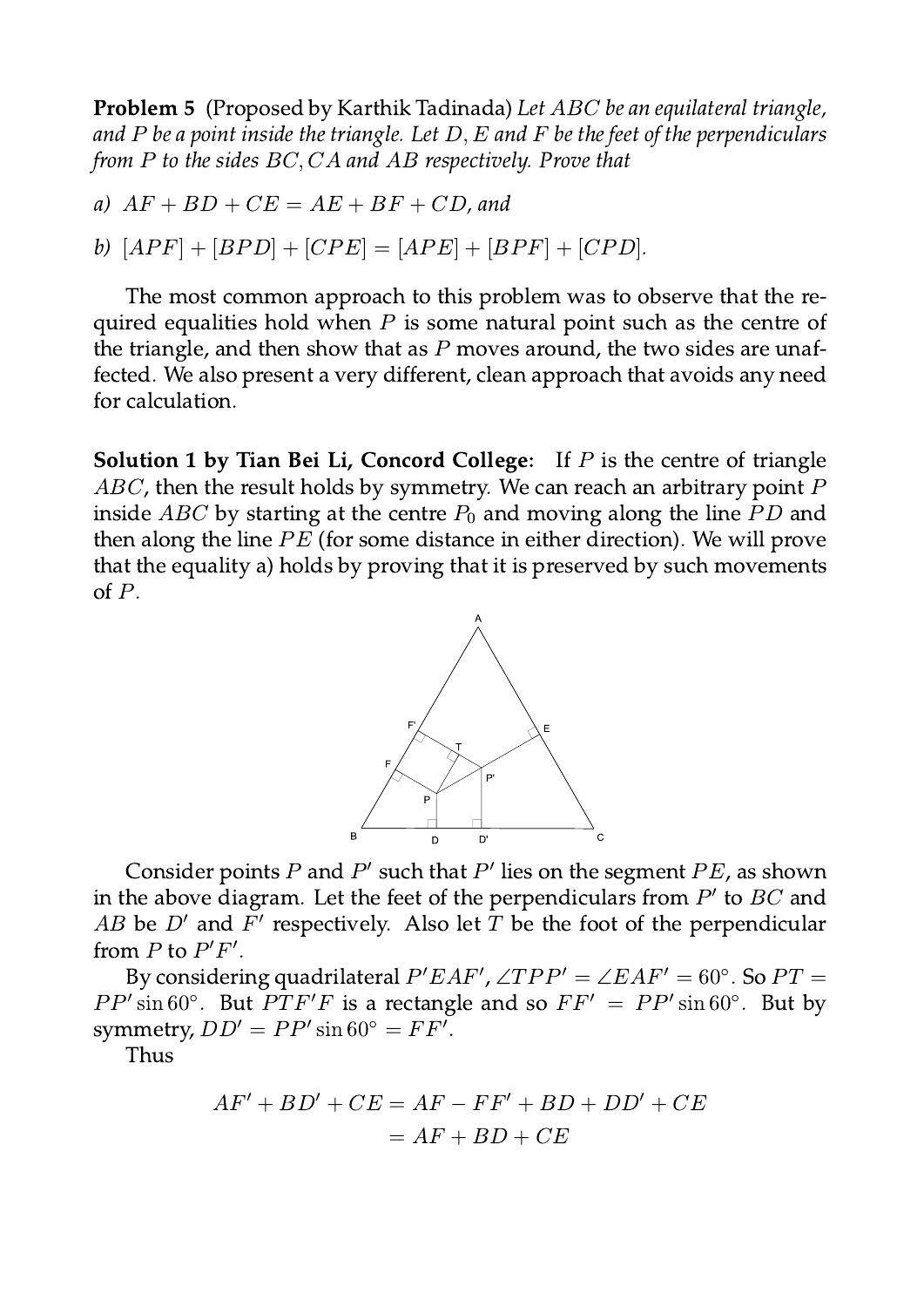and

$$
AE + BF' + CD' = AE + BF' + FF' + CD - DD'
$$

$$
= AE + BF + CD
$$

and so if  $AF + BD + CE = AE + BF + CD$  then also  $AF' + BD' + CE =$  $AE + BF' + CD'.$ 

This equality is also preserved when moving along the line PE away from  $E$ , by considering the same situation with  $P$  and  $P'$  reversed. Similarly it is preserved when moving along the line  $PD$ . Since it holds when  $P$  is the centroid of  $ABC$ , it holds for all points P inside  $ABC$ .

To prove part b), we'll use the same method; the result is clearly true when  $P$  is the centroid of the triangle, and we will show that the equality is preserved by movements along the lines PD and PE.



For ease of notation, we'll call the lengths  $PD = r_1$ ,  $P'D' = r'_1$ ,  $PE = r_2$ and so on as indicated in the diagram. Also, let  $PP' = d$ . First of all note that, as  $\angle PP'T = 60^{\circ}$ ,  $P'T = P'U = \frac{d}{2}$  and so  $r_1 - r'_1 = \frac{d}{2} = r_3 - r'_3$ . (Note that it follows from this that  $r_1 + r_2 + r_3 = r'_1 + r'_2 + r'_3$ , but we shall not actually use this fact.)

By repeatedly using the formula 'area =  $\frac{1}{2}$ base × height',

$$
[AP'F'] + [BP'D'] + [CP'E] - [APF] - [BPD] - [CPE]
$$
  
=  $(r'_3AF' + r'_1BD' + r_2CE - r_3AF - r_1BD - r_2CE)$   
=  $(r_3 + \frac{1}{2}d)(AF - \frac{d}{2}\cos 30^\circ) - r_3AF$   
+  $(r_1 + \frac{1}{2}d)(BD - \frac{d}{2}\cos 30^\circ) - r_1BD$   
+  $(r_2 - d)CE - r_2CE$   
=  $\frac{d}{2}(AF + BD - 2CE + \sqrt{3}(r_1 - r_3)).$  (1)

We'll aim to unpick this last term,  $r_1 - r_3$ . From our earlier work,  $r_1 - r_3 =$  $r'_1 - r'_3$ . This holds for all P' along the line PE, and so we could pick  $P'' = E$ .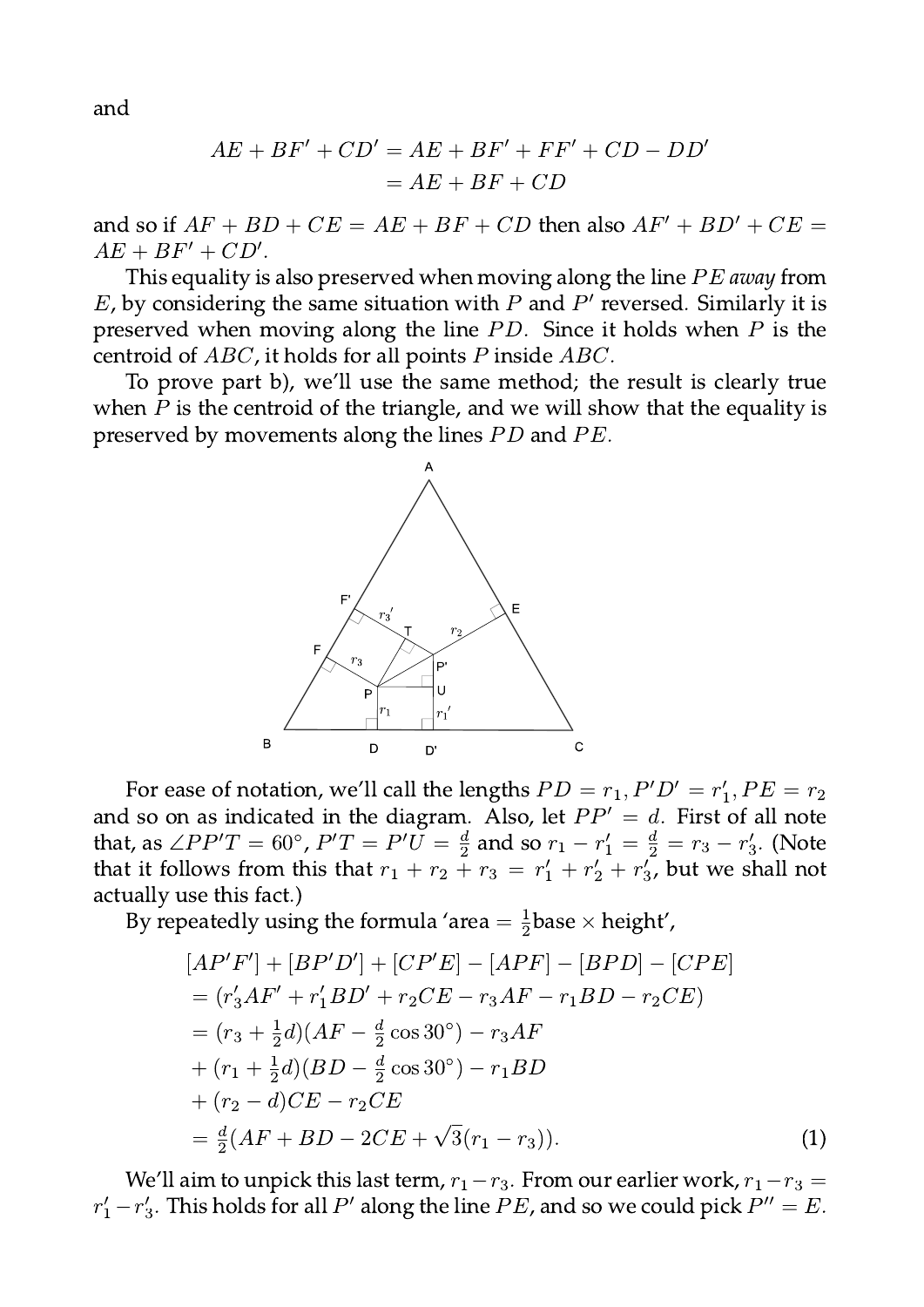Thus, when  $r''_1$  is the perpendicular distance from E to BC and  $r''_3$  is the perpendicular distance from *E* to *AB*, we have that  $(r_1 - r_3) = (r''_1 - r''_3)$ .



Now since  $\angle D'CE = 60^{\circ}$ , we know that  $r''_1 = CE \sin 60^{\circ}$  and similarly  $r''_3 = EA \sin 60^\circ$ . So

$$
(r_1 - r_3) = \frac{\sqrt{3}}{2}(CE - (AC - CE)) = \sqrt{3}CE - \frac{\sqrt{3}}{2}AC.
$$

We know from part a) that  $AF + BD = \frac{3}{2}AC - CE$ , and so we have that (1) is equal to

$$
\frac{d}{2}(\frac{3}{2}AC - 3CE + 3CE - \frac{3}{2}AC) = 0.
$$

Thus

$$
[AP'F'] + [BP'D'] + [CP'E] = [APF] + [BPD] + [CPE]
$$

and so

$$
[AP'E] + [BP'F] + [CP'D] = [APE] + [BPF] + [CPD]
$$

Combining these two, we see that if the desired equality holds for  $P$ , then it also does for  $P'$ . As before, it follows then that it holds for any choice  $P'$ on the line  $PE$ , and then for any  $P'$  inside  $ABC$  by moving along the line  $AE$  and then the line  $AD$ .

**Solution 2 by the setters:** Start off by drawing three lines through P, parallel to each of the three sides;  $UX$  parallel to  $BC$ ,  $YY$  parallel to  $CA$  and  $WZ$  parallel to AB. (The six points  $U, V, W, X, Y$  and Z are on the sides of the triangle as shown in the diagram.)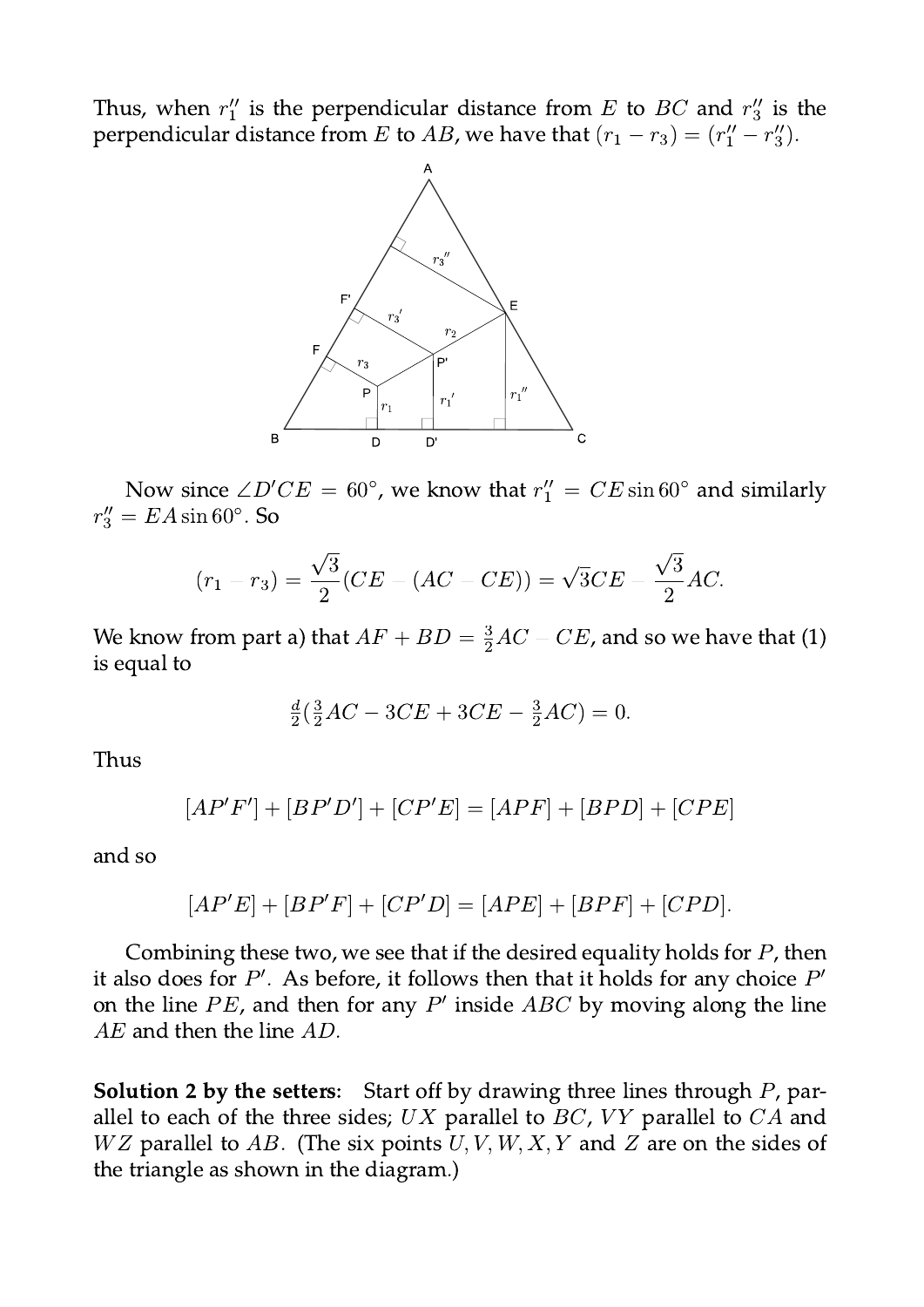

Since *ABC* is equilateral, each of these three lines meets the sides of the triangle at a  $60^{\circ}$  angle. So the triangles  $PZV$ ,  $PXW$  and  $PYU$  are all equilateral. As a result, the perpendicular  $PD$  cuts the line segment  $ZV$  in half, and similarly for  $PE$  and  $PF$ . We thus have that

$$
VD = DZ,\t\t(2)
$$

$$
WE = EX, \text{and} \tag{3}
$$

$$
UF = FY.\tag{4}
$$

However we also know that  $BUXC$  is an isoceles trapezium. So  $BU$  and  $XC$  are the same length. Applying the same logic to the trapezia  $CVYA$  and  $AWZB$  gives us that

$$
BU = XC,\tag{5}
$$

$$
CV = YA, \text{ and } (6)
$$

$$
AW = ZB.\t\t(7)
$$

We can divide up each of the six lengths in question as follows:

$$
AF = AY + YF
$$

$$
BD = BZ + ZD
$$

$$
CE = CX + XE
$$

$$
AE = AW + WE
$$

$$
BF = BU + UF
$$

$$
CD = CV + VD
$$

Thus the combination of  $(2)$ ,  $(3)$ ,  $(4)$ ,  $(5)$ ,  $(6)$  and  $(7)$  tells us exactly that

$$
AF + BD + CE = AE + BF + CD,
$$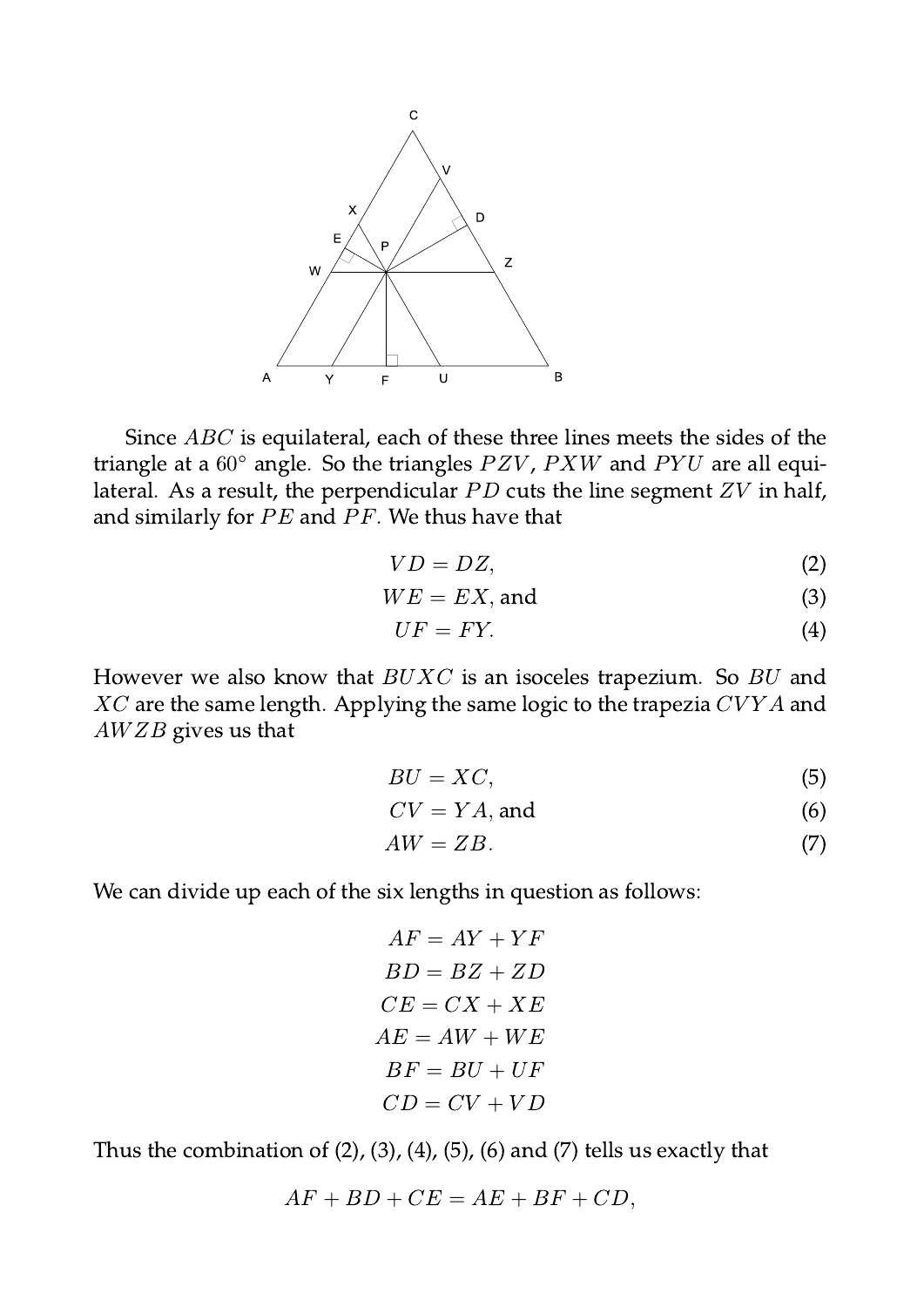as the question required.

For part b), we'll add the lines  $AP$ ,  $BP$  and  $CP$  to the diagram.



The quadrilateral  $AYPW$  is a parallelogram. Therefore, the two triangles PAW and APY are congruent. Similarly, the triangles PBU and BPZ are congruent, and the triangles  $PCV$  and  $CPX$  are congruent.

Exactly as in part a), we know that the line  $PD$  splits the triangle  $PVZ$ in half, and so triangles  $PDV$  and  $PDZ$  are congruent. Similarly, triangles PEW and PEX are congruent, and triangles PFU and PFY are congruent.

We have learnt that six pairs of triangles are congruent, and so each pair has equal area:

$$
[PAW] = [APY],\tag{8}
$$

$$
[PBU] = [BPZ],\tag{9}
$$

$$
[PCV] = [CPX],\tag{10}
$$

$$
[PDV] = [PDZ],\tag{11}
$$

$$
[PEW] = [PEX], \text{and} \tag{12}
$$

$$
[PFU] = [PFY].\tag{13}
$$

Summing up the left and right sides of  $(8)$ ,  $(9)$ ,  $(10)$ ,  $(11)$ ,  $(12)$  and  $(13)$  tells us exactly that

$$
[APF] + [BPD] + [CPE] = [APE] + [BPF] + [CPD],
$$

as required.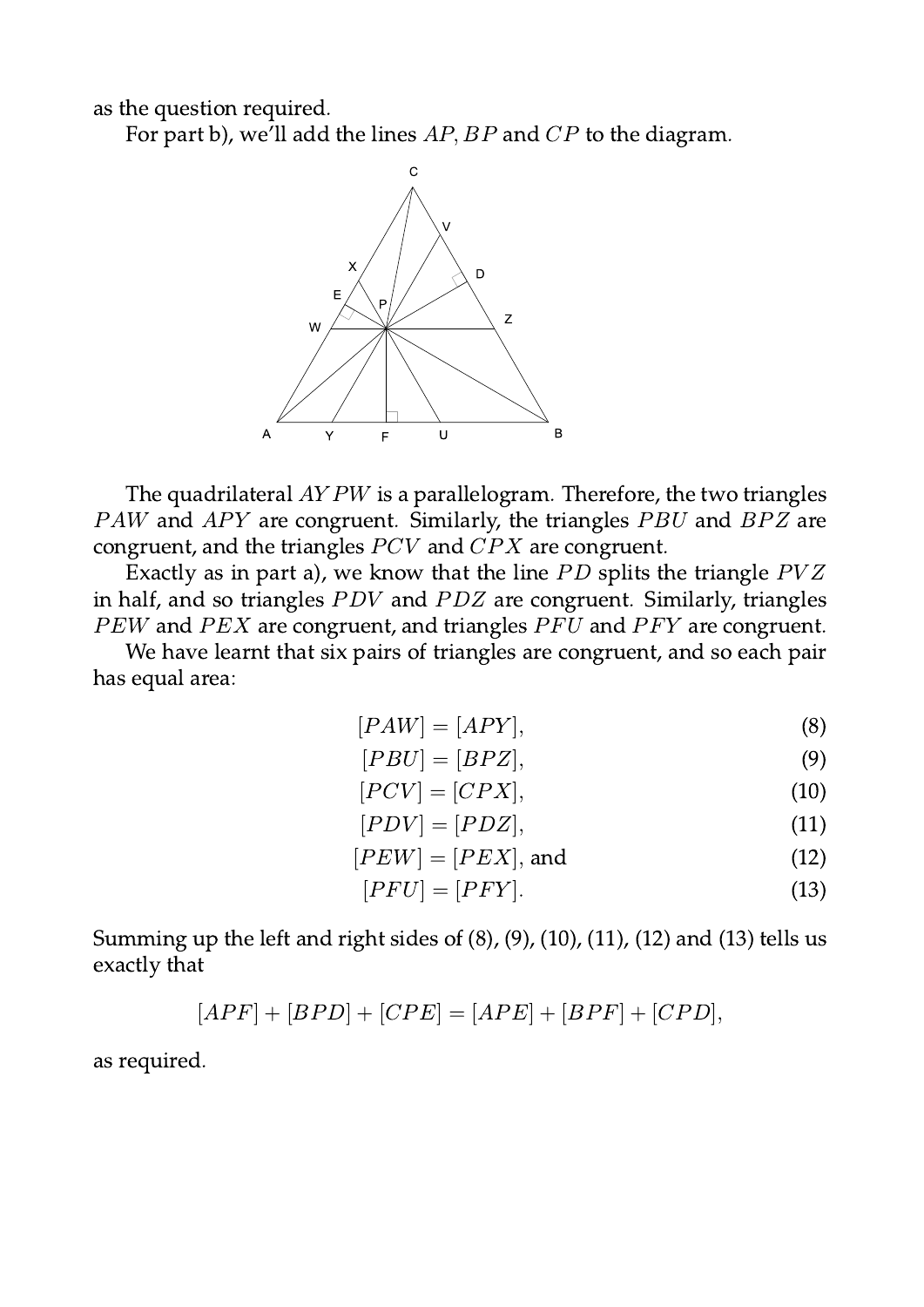**Problem 6** (Proposed by Graham Hoare) The angles A, B and C of a triangle are measured in degrees, and the lengths of the opposite sides are  $a, b$  and c respectively. Prove that

$$
60 \le \frac{aA + bB + cC}{a + b + c} \le 90
$$

The two parts of the this inequality can be tackled separately. Most successful solutions used the rearrangement inequality for the left side, and the triangle inequality for the right side, as the solution presented below does.

Solution by Freddie Illingworth, Magdalen College School: Without loss of generality we may assume that  $a \geq b \geq c$ . Since the largest angle is opposite the longest side in any triangle, and the smallest angle is opposite the shortest side, we then also have that  $A \geq B \geq C$ .

That is to say, that  $a, b, c$  and  $A, B, C$  are both non-increasing sequences. Then it follows from the rearrangement inequality that

$$
aA + bB + cC \ge aB + bC + cA
$$

$$
aA + bB + cC \ge aC + bA + cB.
$$

Summing these two inequalities, and adding  $aA + bB + cC$  to each side gives

$$
3(aA + bB + cC) \ge aA + aB + aC
$$

$$
+bA + bB + bC
$$

$$
+cA + cB + cC
$$

$$
= (a + b + c)(A + B + C)
$$

$$
= 180(a + b + c).
$$

since the angles in a triangle sum to 180°. Dividing through by  $3(a + b + c)$ gives us

$$
\frac{aA + bB + cC}{a + b + c} \ge 60.
$$

Now we prove the other inequality. We continue to assume that  $a \geq b \geq c$ and consequently that  $A \geq B \geq C$ . The triangle inequality states that  $a <$  $b+c$ , and so

 $aA < (b+c)A = bA + cA.$ 

We also know that  $bB \leq aB$  and  $cC \leq aC$ . Thus

$$
aA + bB + cC < aB + aC + bA + cA
$$
\n
$$
< aB + aC + bA + bC + cA + cB
$$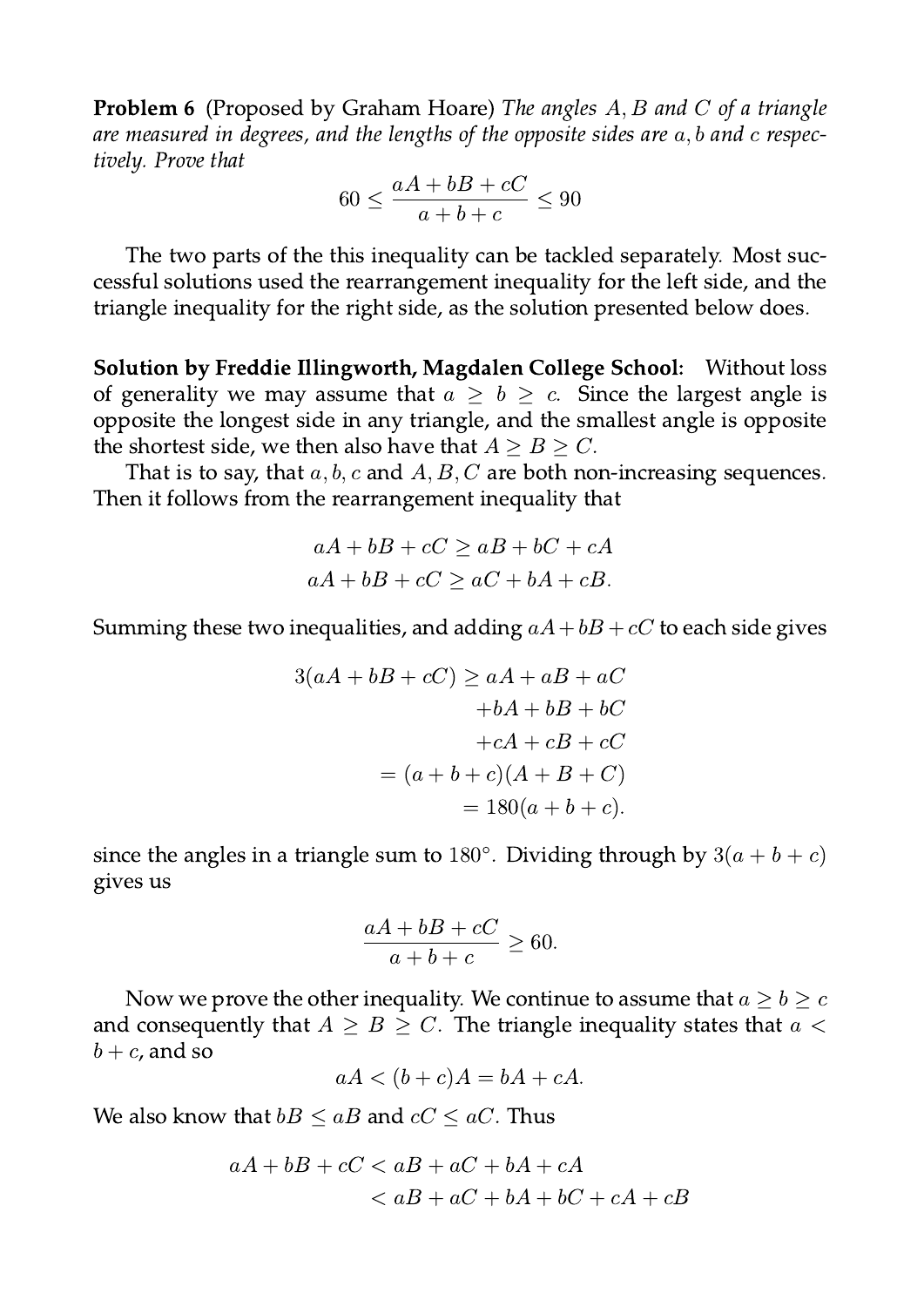Thus

$$
2(aA + bB + cC) < aA + aB + aC
$$
\n
$$
+bA + bB + bC
$$
\n
$$
+cA + cB + cC
$$
\n
$$
= (a + b + c)(A + B + C)
$$
\n
$$
= 180(a + b + c).
$$

Dividing through by  $2(a+b+c)$  gives us that

$$
\frac{aA+bB+cC}{a+b+c} < 90
$$

as required.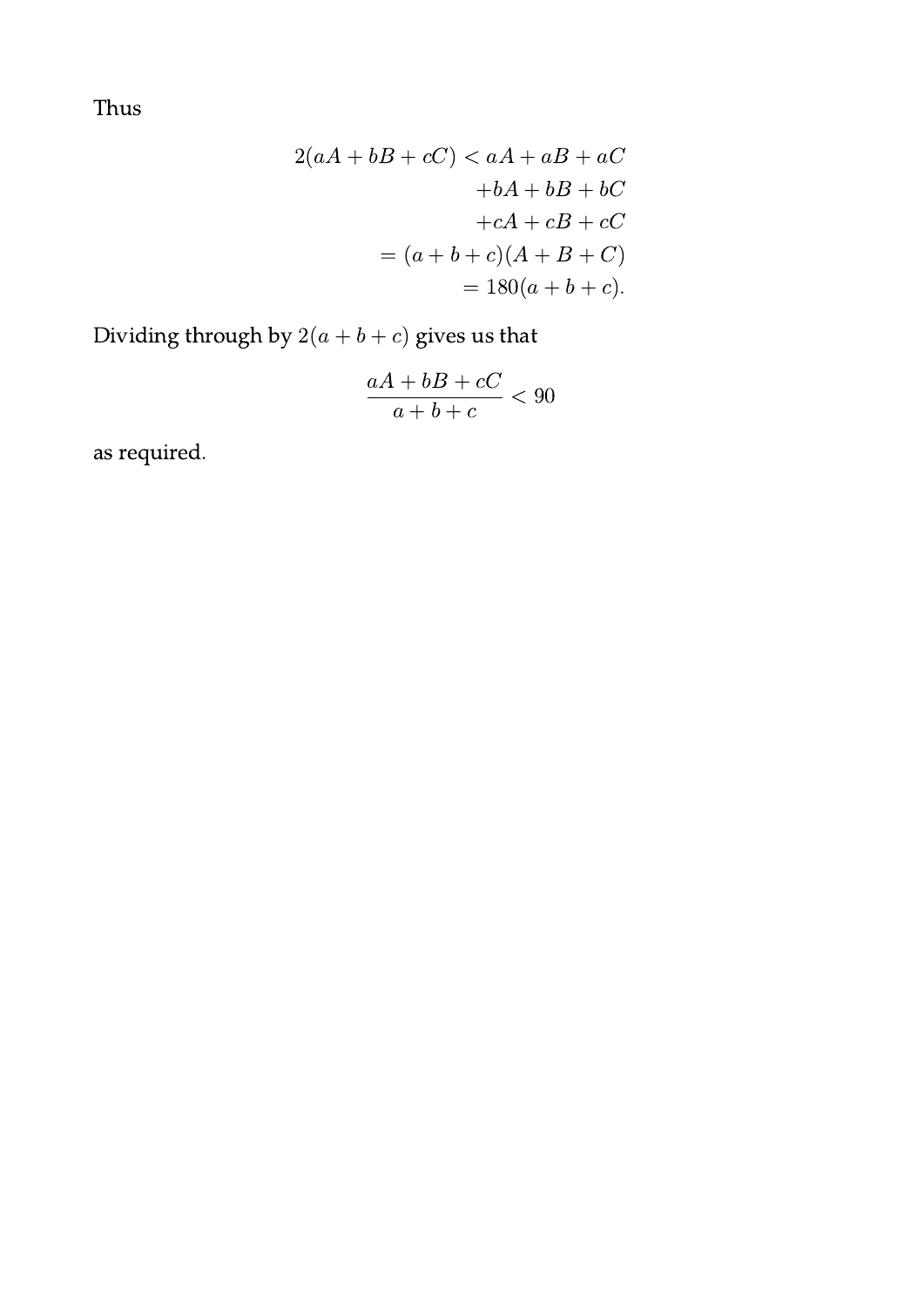### Solutions 2014

# **BMO Round 1**

**Problem 1** (Proposed by Julian Gilbey) Place the following numbers in increasing order of size, and justify your reasoning:

$$
3^{3^4},3^{4^3},3^{4^4},4^{3^3} \ and \ 4^{3^4}
$$

Note that  $a^{b^c}$  means  $a^{(b^c)}$ 

Solution 1 by Harry Metrebian, Winchester College: The five numbers are  $3^{81}, 3^{64}, 3^{256}, 4^{27}$  and  $4^{81}$ . Clearly

$$
3^{64} < 3^{81} < 3^{256}.
$$

Now  $4^{27} = (4^3)^9 = 64^9$  and  $3^{64} = (3^4)^{16} = 81^{16}$ . We can see that  $64^9 < 81^{16}$ and so

$$
4^{27} < 3^{64} < 3^{81} < 3^{256}
$$

Since  $4^{81} > 3^{81}$  it remains to compare  $4^{81}$  and  $3^{256}$ . However  $4^{81} = (4^3)^{27} =$  $64^{27}$  and  $3^{256} = (3^4)^{64} = 81^{64}$  and it is clear that  $64^{27} < 81^{64}$ . So

$$
4^{27} < 3^{64} < 3^{81} < 4^{81} < 3^{256}
$$

that is,

$$
4^{3^3} < 3^{4^3} < 3^{3^4} < 4^{3^4} < 3^{4^4}.
$$

**Solution 2 by Bryan Ng, Bedford School:** By calculation,  $3^{3^4} = 3^{81}$ ,  $3^{4^3} =$  $3^{64}$ ,  $3^{4^4} = 3^{256}$ ,  $4^{3^3} = 4^{27}$  and  $4^{3^4} = 4^{81}$ . We can take the tenth root of all five numbers without affecting the ordering, and since this is equivalent to dividing the exponents by ten, it remains to sort the following numbers:

$$
3^{8.1}, 3^{6.4}, 3^{25.6}, 4^{2.7} \text{ and } 4^{8.1}.
$$

Then

$$
6561 = 38 < 38.1 < 39 = 19683,
$$
  
\n
$$
729 = 36 < 36.4 < 37 = 2187,
$$
  
\n
$$
16 = 42 < 42.7 < 43 = 64,
$$
  
\n
$$
65536 = 48 < 48.1 < 49 = 262144,
$$

and

$$
262144 < 6561^3 = (3^8)^3 = 3^{24} < 3^{25.6}
$$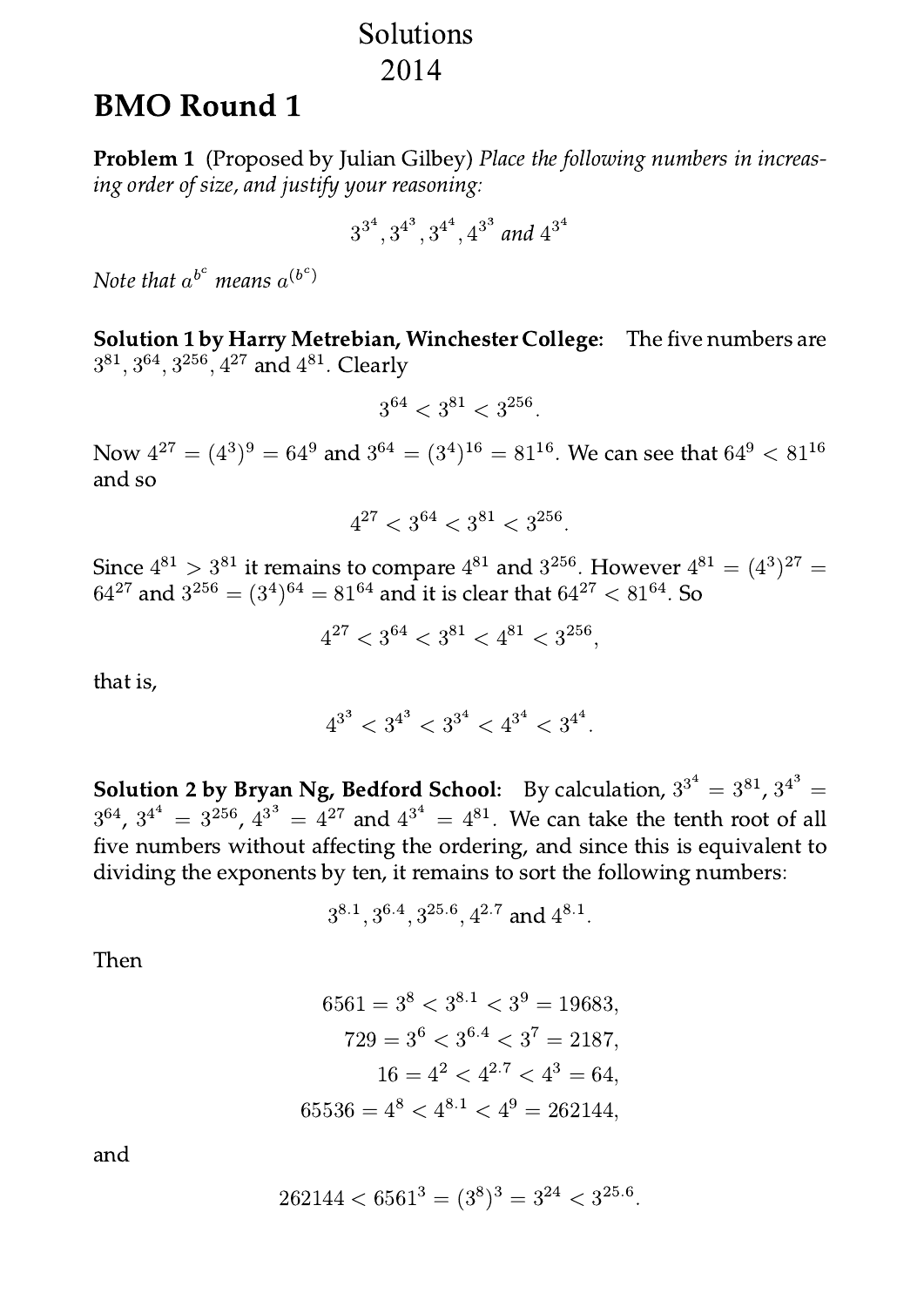From these we can read off the order:

$$
4^{2.7} < 3^{6.4} < 3^{8.1} < 4^{8.1} < 3^{25.6}
$$

and so

$$
4^{3^3} < 3^{4^3} < 3^{3^4} < 4^{3^4} < 3^{4^4}.
$$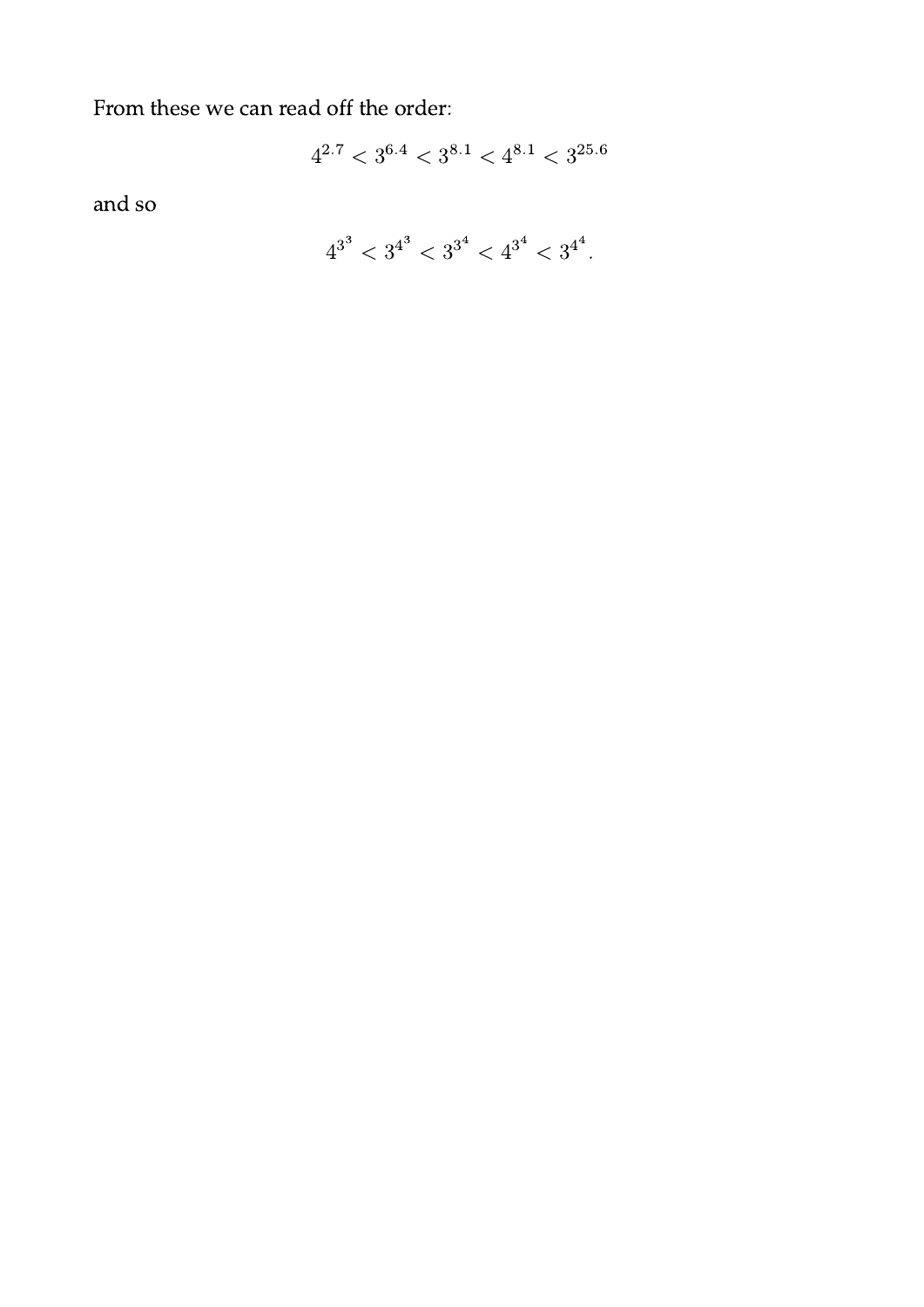**Problem 2** (Proposed by Gerry Leversha) Positive integers  $p$ ,  $a$  and  $b$  satisfy the equation  $p^2 + a^2 = b^2$ . Prove that if p is a prime greater than 3, then a is a multiple of 12 and  $2(p + a + 1)$  is a perfect square.

Solution 1 by Harry Metrebian, Winchester College: Rearranging and factorizing, we have that

$$
p^2 = b^2 - a^2 = (b + a)(b - a).
$$

The only positive factors of  $p^2$  are 1, p and  $p^2$ . We cannot have that  $b + a =$  $b-a=p$  since a is positive, so it must be the case that  $b+a=p^2$  and  $b-a=1$ . **So** 

$$
b = \frac{p^2 + 1}{2}
$$
 and  $a = \frac{p^2 - 1}{2}$ 

and therefore

$$
2a = p^2 - 1 = (p+1)(p-1).
$$

Since p is odd, both  $p + 1$  and  $p - 1$  are even, and moreover one of them is divisible by 4. Hence 8 divides 2a. Since p is not divisible by 3, one of  $p + 1$ and  $p-1$  is divisible by 3 and so 3 divides 2a. As 8 and 3 are coprime, it follows that 24 divides  $2a$  and 12 divides  $a$ , as required.

**Now** 

$$
2(p + a + 1) = 2(p + \frac{p^{2}-1}{2} + 1)
$$
  
= 2p + p^{2} - 1 + 2  
= p^{2} + 2p + 1  
= (p + 1)^{2}

which is to say that  $2(p + a + 1)$  is a perfect square, as required.

Solution 2 by James Roper, Upton Court Grammar School (slightly edited): Considering the equation modulo 3, and using the fact that  $b<sup>2</sup>$  is congruent to either 0 or 1 modulo 3, we see that at least one of  $p^2$  and  $a^2$  is congruent to 0 modulo 3. It can't be  $p^2$ , and therefore  $a^2 \equiv 0 \mod 3$  and  $p^2 \equiv \tilde{b}^2 \equiv 1$ mod 3. In particular, 3 divides a.

Considering the equation modulo 4, and using the fact that  $b^2$  is congruent to either 0 or 1 modulo 4, we see that at least one of  $p^2$  and  $a^2$  is congruent to 0 modulo 4. It can't be  $p^2$ , and therefore  $a^2 \equiv 0 \mod 4$ , and so a is even but  $b$  and  $p$  are both odd.

Factorizing the original equation,  $a^2 = (b - p)(b + p)$ . Since both b and p are odd, one of  $(b-p)$  and  $(b+p)$  must be divisible by 4, and since the other is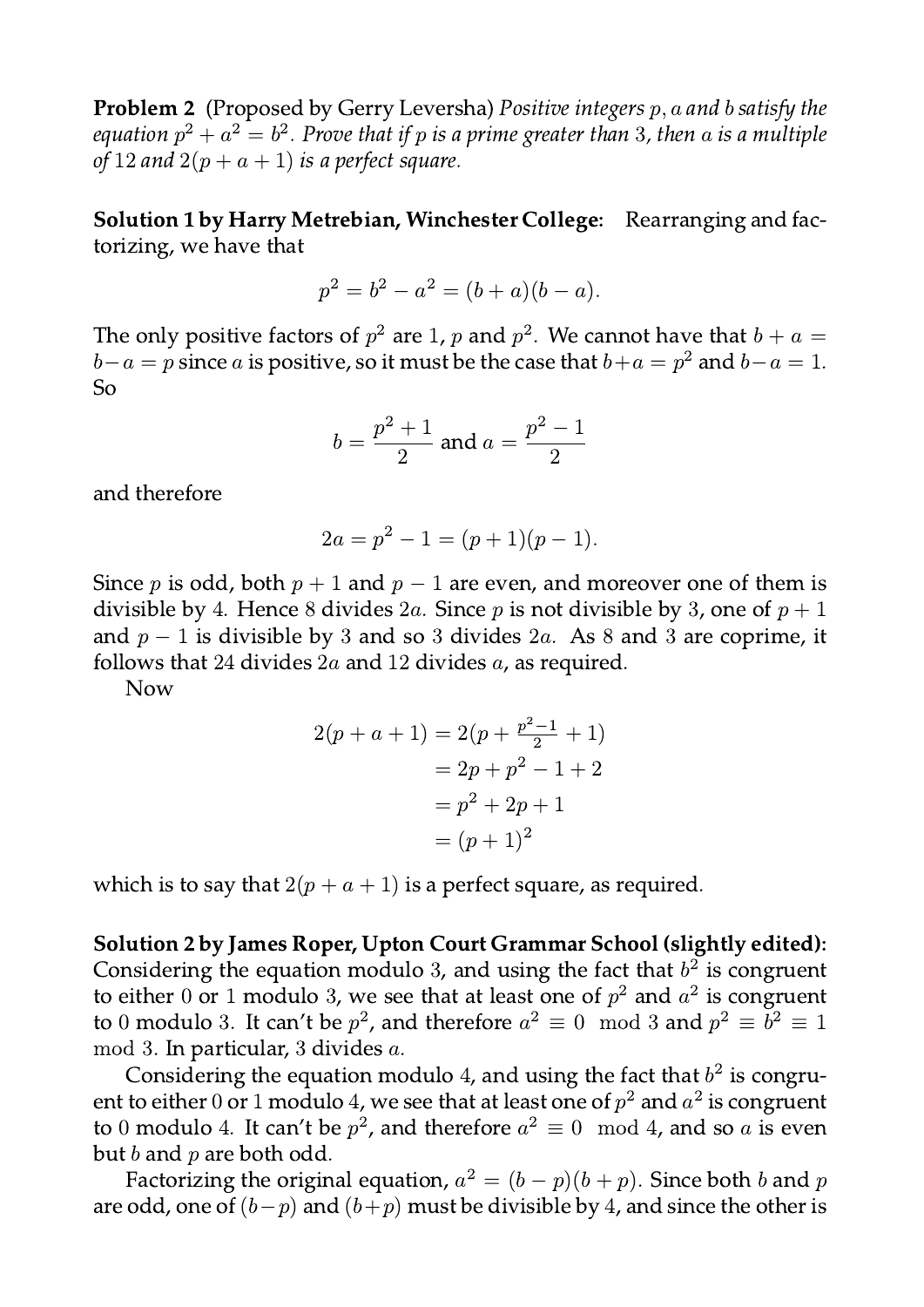also even, it follows that 8 divides  $a^2$ . Therefore 4 divides a. We have shown that  $a$  is divisible by both 3 and 4, and since 3 and 4 are coprime, it follows that  $a$  is divisible by 12.

Factorizing the original equation again,  $p^2 = (b - a)(b + a)$ . The only positive factors of  $p^2$  are 1, p and  $p^2$ . We cannot have that  $b + a = b - a = p$ since a is positive, so it must be the case that  $b + a = p^2$  and  $b - a = 1$ . So  $b + a = p^2$  and  $b - a = 1$ . Thus  $p + a + 1 = b + p$ .

Let's consider all primes q that divide  $b + p$ . If q is not 2 or p, q cannot divide  $b - p$  (as then it would divide the difference  $(b + p) - (b - p) = 2p$ ) and so q divides  $b+p$  exactly as many times as it divides  $a^2$ , which is an even number of times. It cannot be the case that p divides  $b + p$ , as then it would divide both b and a, but  $b - a = 1$  and so p would divide 1. We know that exactly one of  $(b+p)$  and  $(b-p)$  is congruent to 2 modulo 4, and since 2 must divide  $a^2$  an even number of times. 2 divides each of  $b + p$  and  $b - p$  an odd number of times. So 2 divides  $2(b + p)$  an even number of times.

Therefore every prime that divides  $2(b+p) = 2(p+a+1)$  divides it an even number of times. Therefore  $2(p + a + 1)$  is a perfect square.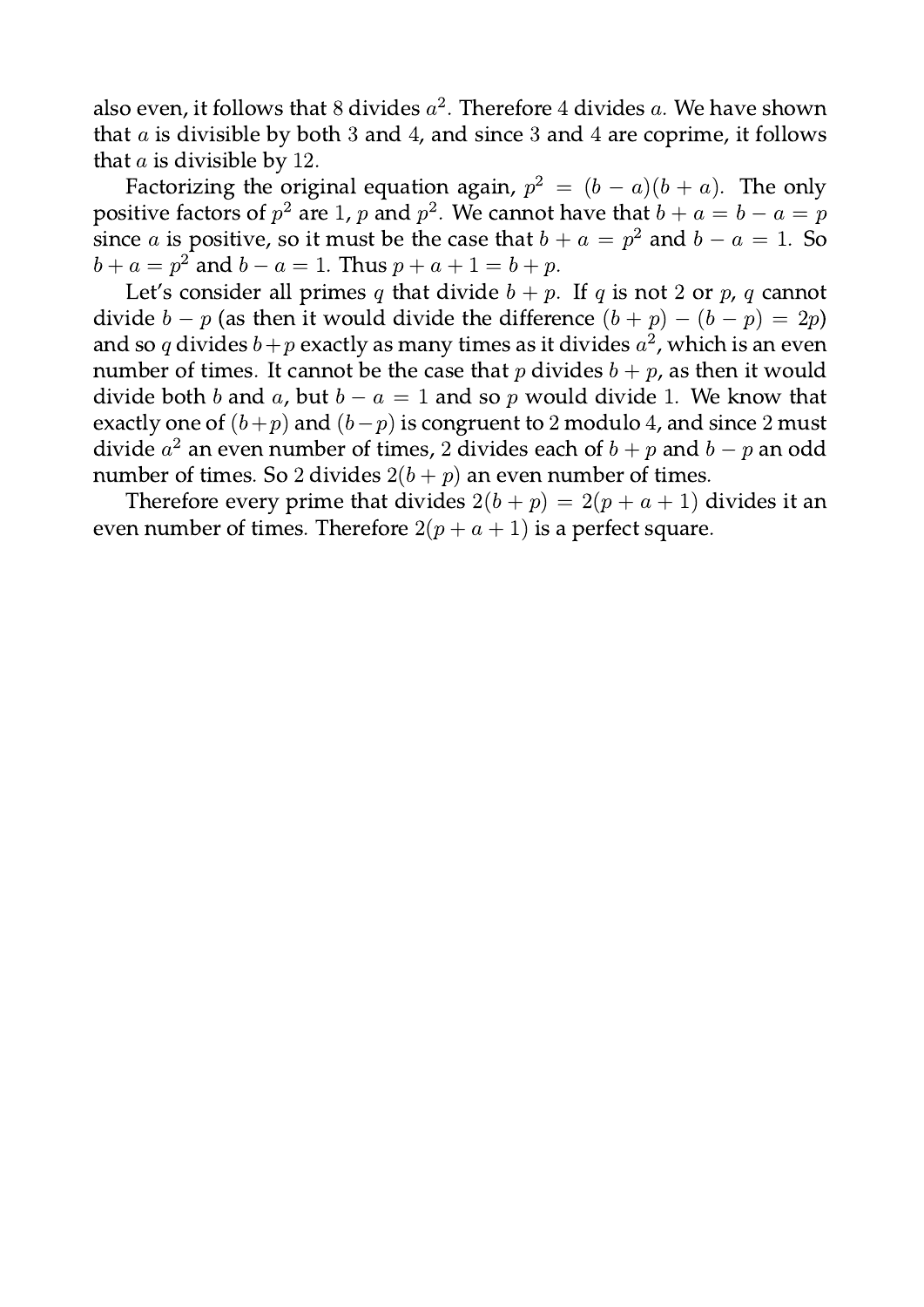Problem 3 (Proposed by Daniel Griller) A hotel has ten rooms along each side of a corridor. An olympiad team leader wishes to book seven rooms on the corridor so that no two reserved rooms on the same side of the corridor are adjacent. In how many ways can this be done?

Solution by Agnijo Banerjee, Grove Academy: Number the rooms on each side of the corridor 1 to 10. We'll demonstrate a way in which you can pick  $n$  non-adjacent rooms on one side of the corridor.

Pick integers  $a_1, a_2, \ldots a_n$  such that  $1 \le a_1 < a_2 < \cdots < a_n \le 11 - n$ . Then pick rooms  $a_1, a_2 + 1, a_3 + 2, \ldots a_n + n - 1$ . We can see that these room numbers are increasing, and since  $a_{i+1} > a_i$ ,  $(a_{i+1} + i) - (a_i + i - 1) \ge 2$ . So no two such rooms are adjacent.

Conversely, suppose that we have an arrangement of  $n$  non-adjacent rooms on one side of the corridor. By ordering them in increasing (number) order, and subtracting  $(i - 1)$  from the number of the *i*th room, we get a sequence  $b_1, b_2, \ldots b_n$  with  $1 \leq b_1 < b_2 < \cdots < b_n \leq 11 - n$ , so all possible arrangements of  $n$  non-adjacent rooms arise in the way described above. There are  $\binom{11-n}{n}$  ways to pick  $a_1, \ldots a_n$  and so  $\binom{11-n}{n}$  ways to pick *n* non-adjacent<br>rooms on one side of the corridor. (Note that it is not possible to pick six or more non-adjacent rooms on one side of the corridor).

If we label the two sides of the corridor  $A$  and  $B$ , then we have four choices: picking 5 rooms from  $A$  and 2 from  $B$ , picking 4 rooms from  $A$  and 3 from B, picking 3 rooms from A and 4 rooms from B, or picking 2 rooms from A and 5 from B. Since what we do on one side of the corridor does not affect the other side, there are

$$
\binom{6}{5} \cdot \binom{9}{2} + \binom{7}{4} \cdot \binom{8}{3} + \binom{8}{3} \cdot \binom{7}{4} + \binom{9}{2} \cdot \binom{6}{5}
$$
  
= 216 + 1960 + 1960 + 216  
= 4352

ways of assigning the rooms.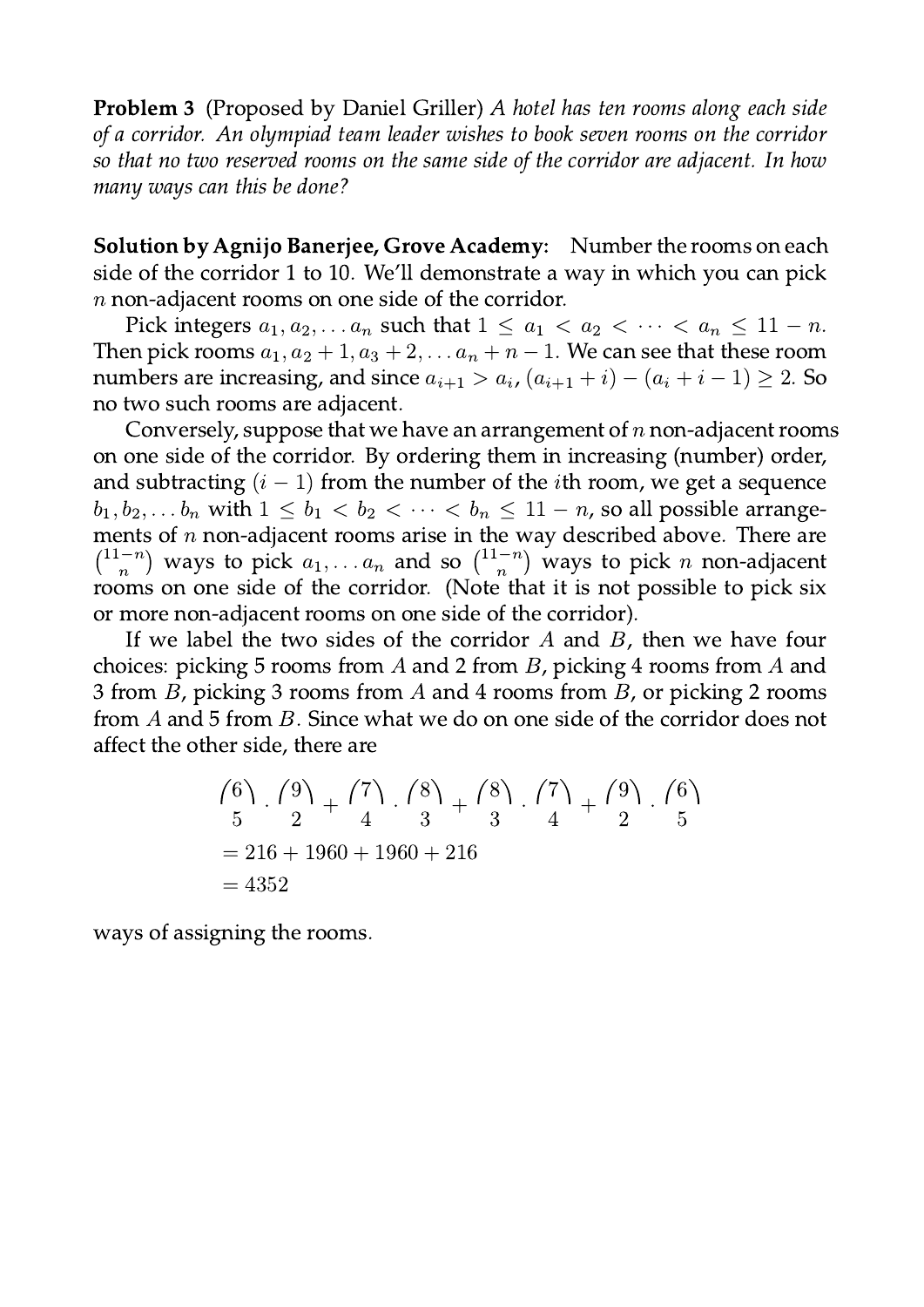**Problem 4** (Proposed by Jeremy King) Let x be a real number such that  $t =$  $x + x^{-1}$  is an integer greater than 2. Prove that  $t_n = x^n + x^{-n}$  is an integer for all positive integers n. Determine the values of n for which t divides  $t_n$ .

**Solution by Harvey Yau, Ysgol Dyffryn Taf:** Firstly,  $t_1 = t$  which is an integer. Then  $t_2 = x^2 + 2 + x^{-2} - 2 = t^2 - 2$  which is also an integer. More generally,

$$
t_k = x^k + x^{-k}
$$
  
=  $x^k + x^{k-2} + x^{2-k} + x^{-k} - x^{k-2} - x^{2-k}$   
=  $(x + x^{-1}) \cdot (x^{k-1} + x^{1-k}) - (x^{k-2} + x^{2-k})$   
=  $t \cdot t_{k-1} - t_{k-2}$ 

Therefore if  $t_{k-1}$  and  $t_{k-2}$  are both integers,  $t_k$  is also an integer. We have shown that  $t_1$  and  $t_2$  are integers, and so it follows by induction that  $t_n$  is an integer for all  $n$ .

We claim that t divides  $t_n$  if and only if n is odd.

Since  $t > 2$ , we can see that t does not divide  $t_2$ . Suppose that k is odd, and t divides  $t_{k-2}$  but not  $t_{k-1}$ . Then, as  $t_k = t \cdot t_{k-1} - t_{k-2}$  it follows that t divides  $t_k$ . On the other hand, suppose that k is even, and t divides  $t_{k-1}$  but not  $t_{k-2}$ . Again,  $t_k = t \cdot t_{k-1} - t_{k-2}$ , from which it follows that t does not divide  $t_k$ . So our claim is true by induction.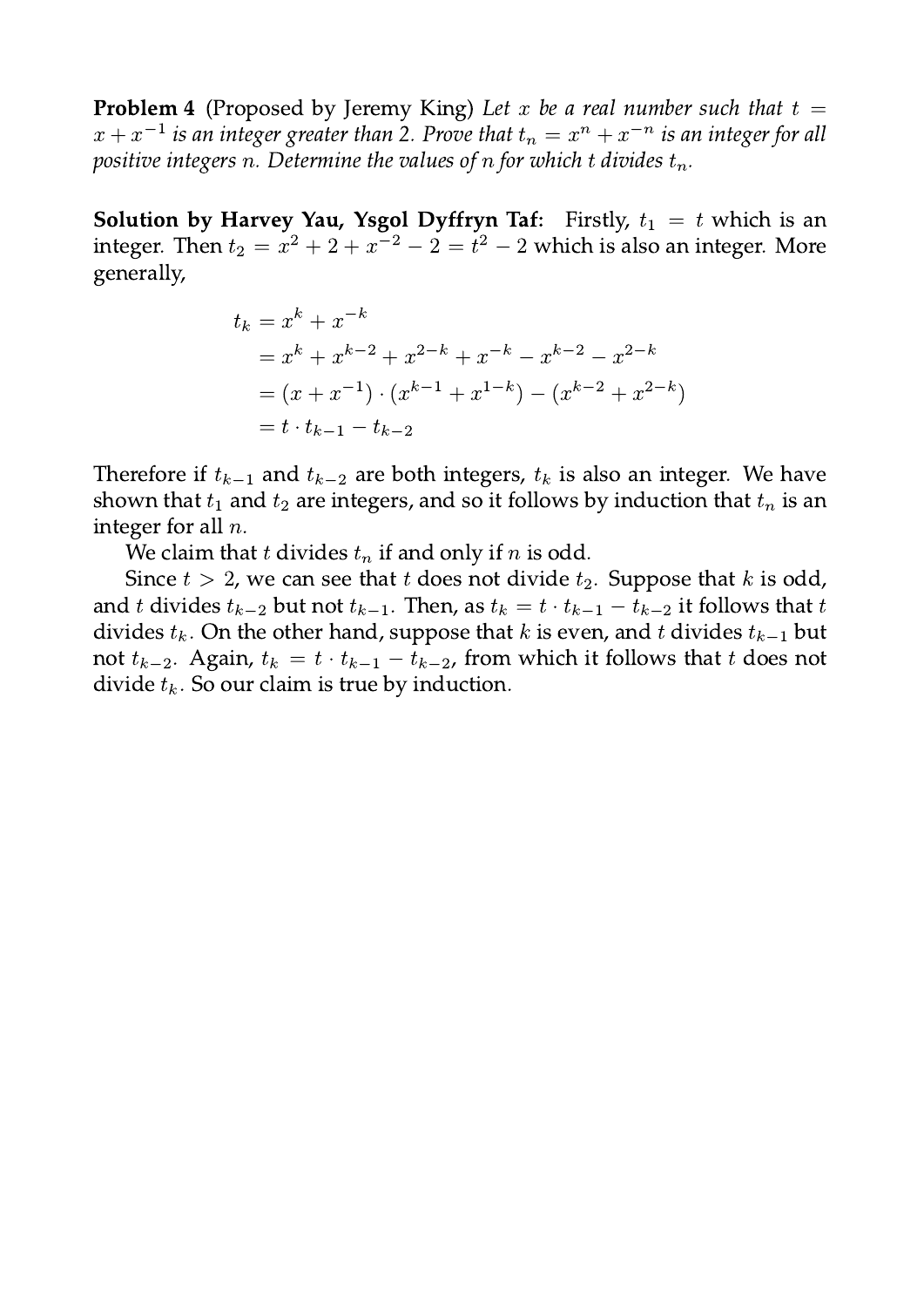Problem 5 (Proposed by David Monk) Let ABCD be a cyclic quadrilateral. Let  $F$  be the midpoint of the arc AB of its circumcircle that does not contain  $C$  or  $D$ . Let the lines  $DF$  and  $AC$  meet at  $P$  and the lines  $CF$  and  $BD$  meet at  $Q$ . Prove that the lines  $PQ$  and  $AB$  are parallel.

**Solution 1 by Sooming Jang, Badminton School:** By the theorem of angles in the same segment,  $\angle BCF = \angle BDF$ . But since the chord FA has the same length as the chord  $BF$ , the angle subtended by the chord  $FA$  is equal to the angle subtended by the chord BF. So  $\angle FCA = \angle BCF$ .



As  $\angle QDP = \angle BDF = \angle BCF = \angle FCA = \angle QCP$ , it follows by the converse of the theorem of angles in the same segment that quadrilateral *PQCD* is cyclic.

Then  $\angle CPQ = \angle CDQ$  by the theorem of angles in the same segment, and  $\angle CDQ = \angle CDB = \angle CAB$  by the same theorem. So  $\angle CPQ = \angle CAB$ . From this it follows, by the converse of the theorem of corresponding angles, that lines  $PQ$  and  $AB$  are parallel.

**Solution 2 by Harry Metrebian, Winchester College:** Let X be the point of intersection of  $AC$  and  $BD$ . Since chords  $FA$  and  $BF$  are of equal length,  $\angle FDA = \angle BDF = \angle FCA = \angle BCF$  by the theorem of angles in the same segment. We have then that  $\angle XDA = \angle BCX$  and  $\angle AXD = \angle BXC$  (vertically opposite angles). Therefore triangle  $AXD$  is similar to triangle  $BXC$ .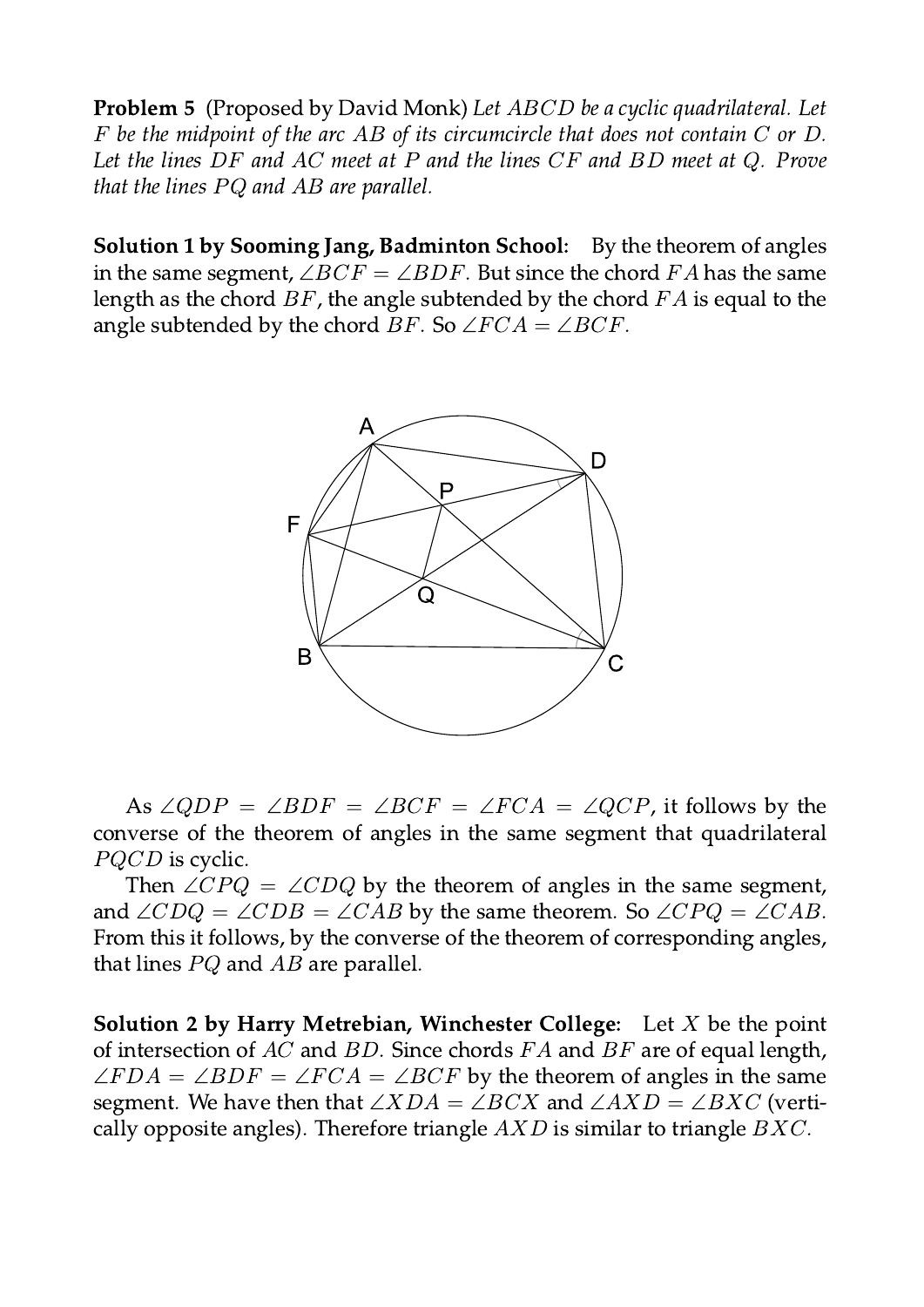

So  $\frac{XC}{BC} = \frac{XD}{AD}$ . But also, by the angle bisector theorem in triangles *BXC*<br>and *AXD* respectively,  $\frac{XQ}{BQ} = \frac{XC}{BC}$  and  $\frac{XP}{PA} = \frac{XD}{AD}$ . Combining these two,<br> $\frac{XQ}{BQ} = \frac{XP}{AP}$ . Then  $\frac{BQ}{XQ} = \frac{PA}{XP}$  and by

Since  $\angle BXA = \angle QXP$ , it follows that triangles BXA and QXP are similar. So  $\angle XPQ = \angle XAB$  and so the lines AB and PQ are parallel by the converse of the theorem of corresponding angles.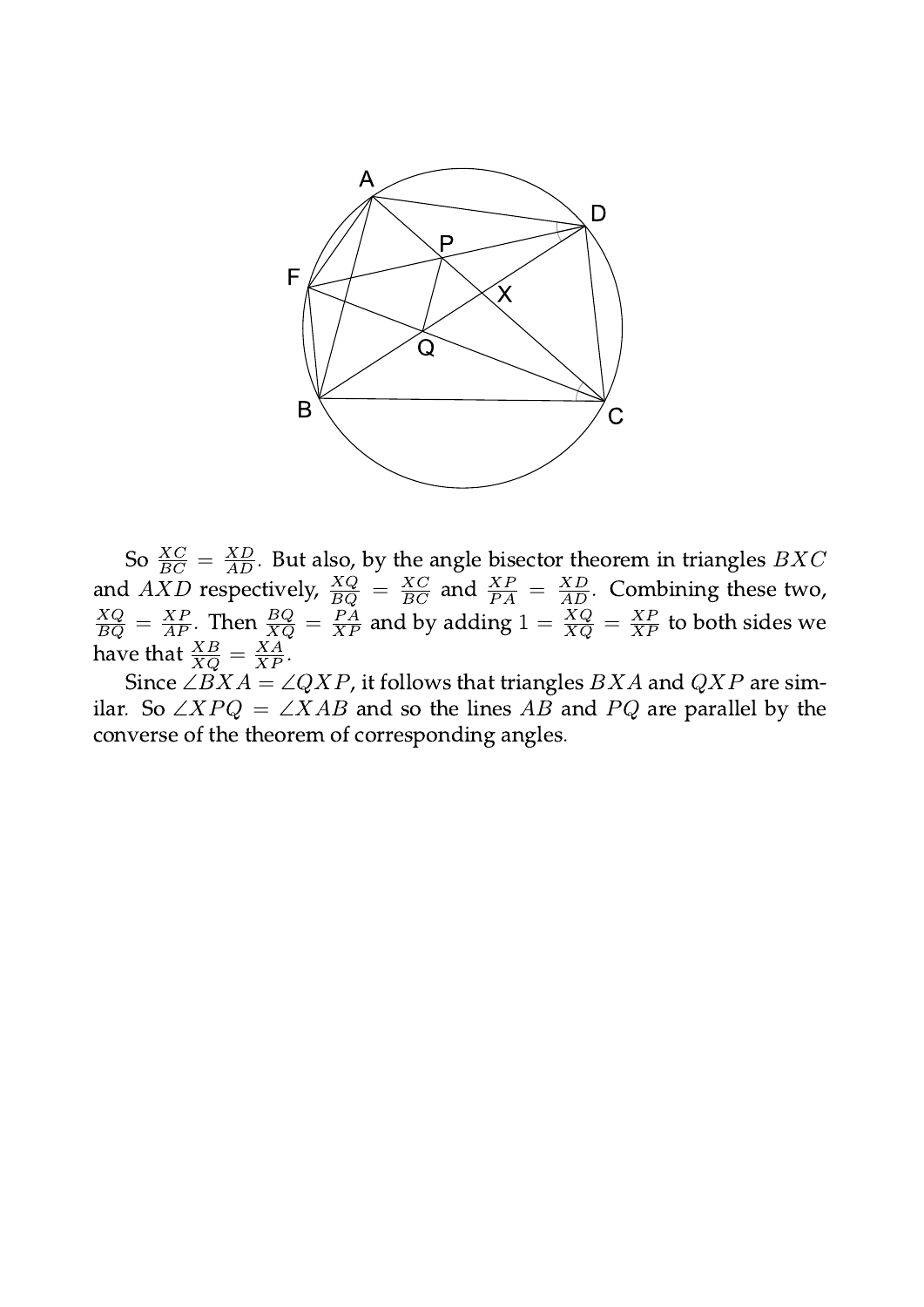**Problem 6** (Proposed by Julian Gilbey) Determine all functions  $f(n)$  from the positive integers to the positive integers which satisfy the following condition: whenever a, b and c are positive integers such that  $\frac{1}{a} + \frac{1}{b} = \frac{1}{c}$ , then

$$
\frac{1}{f(a)} + \frac{1}{f(b)} = \frac{1}{f(c)}
$$

**Solution by Chikashi Rison, The Leys School:** We claim that  $f(mn)$  =  $mf(n)$  for all positive integers m and n. We aim to prove this by induction on *m*. It is clearly true (for all *n*) when  $m = 1$ .

Suppose that this is true (for all *n*) when  $m = k$ . For some arbitrary *n*, let  $a = (k + 1)n$ ,  $b = k(k + 1)n$  and  $c = kn$ . Note that, by factorizing, we first have that

$$
\frac{1}{a} + \frac{1}{b} = \frac{1}{(k+1)n} + \frac{1}{k(k+1)n}
$$

$$
= \frac{1}{n} \left( \frac{1}{k+1} + \frac{1}{k(k+1)} \right)
$$

and then since  $\frac{1}{k} = \frac{1}{k+1} + \frac{1}{k(k+1)}$ , it follows that

$$
\frac{1}{a} + \frac{1}{b} = \frac{1}{n} \cdot \frac{1}{k}
$$

$$
= \frac{1}{c}
$$

and so we can use the condition. Then

$$
\frac{1}{f(a)} + \frac{1}{f(b)} = \frac{1}{f(c)}
$$

$$
\frac{1}{f((k+1)n)} + \frac{1}{f(k(k+1)n)} = \frac{1}{f(kn)}
$$

$$
\frac{1}{f((k+1)n)} + \frac{1}{kf((k+1)n)} = \frac{1}{kf(n)}
$$

where we use the induction hypothesis to go from the second line to the third. But, factorizing,

$$
\frac{k+1}{k} \cdot \frac{1}{f((k+1)n)} = \frac{1}{k} \cdot \frac{1}{f(n)} = \frac{1}{f((k+1)n)} = \frac{1}{(k+1)f(n)}
$$

and so  $f((k + 1)n) = (k + 1)f(n)$ , completing the induction step.